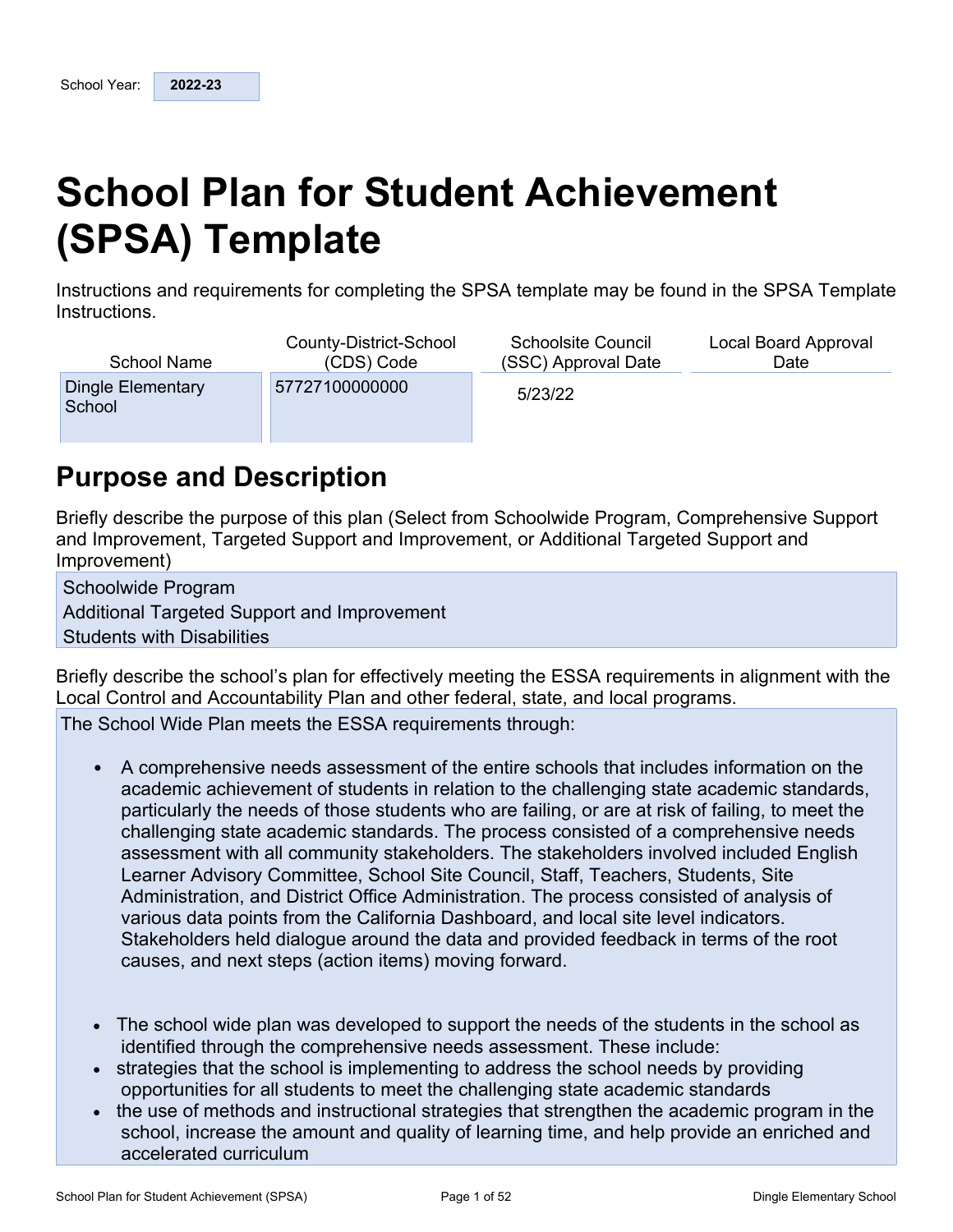- programs, activities, and courses necessary to provide a well rounded education, and strategies that address the needs of all students in the school, but particularly the needs of those students at risk of not meeting the challenging academic standards.
- The school wide plan addresses parent and family engagement by conducting outreach to all parents and family members, including:
- a school and family engagement policy
- a school and parent compact that addresses shared responsibility for high student academic achievement, and building capacity for involvement.

This ATSI plan meets state and ESSA requirements:

- In partnership with stakeholders (including the principal and other school leaders, teachers, and parents) the school developed and will implement a school-level ATSI plan to improve student outcomes for each subgroup of students that was the subject of identification.
- The ATSI plan was informed by all state indicators, including student performance against state-determined long-term goals (Goal, Identified Need, Expected Annual Measurable Outcomes, Annual Review and Update, as applicable)
- The ATSI plan includes evidence-based interventions.

Additionally, the ATSI plan identified resource inequities, which included a review of LEA- and school-level budgeting, which is addressed through implementation of its ATSI plan .

## **Stakeholder Involvement**

How, when, and with whom did the school consult as part of the planning process for this SPSA/Annual Review and Update?

#### **Involvement Process for the SPSA and Annual Review and Update**

Dingle's School's Site Council meets at least 5 times per year, and reviews: the school's data, the progress made on goals within the School Plan for Student Achievement (SPSA), as well as participates in the needs assessment process, and develops and approves the annual School Plan.

Principal is responsible for working with various stakeholder groups to conduct needs assessments, root cause analysis, and develop change ideas. At Dingle Elementary stakeholder groups included, ELAC (English Learner Advisory Committee), SSC (School Site Council), PTA (Parent Teacher Association), staff, and students. Each meeting included an in-depth review of the most recent California School Dashboard data for Dingle Elementary school students' academic performance, attendance, reclassification rate, and suspension rate. Additionally, informal needs assessments occurred on a frequent basis through conversations with administration, parents, staff, and students.

#### STUDENT INPUT:

Community partner input through our formal needs assessment protocol was conducted using the results from both the iReady mid-year math diagnostic data and Student Climate Survey results; of which 135 students in 3rd-6th grade responded. In reviewing this data, staff and Leadership (4/13/22) identified areas of strength, concern, root causes, and identified change ideas. Student focus groups in grades 4th-6th were created, with a balanced representation of student groups. A total of 17 students participated in the focus group process and met with Ms. Valencia on April 14,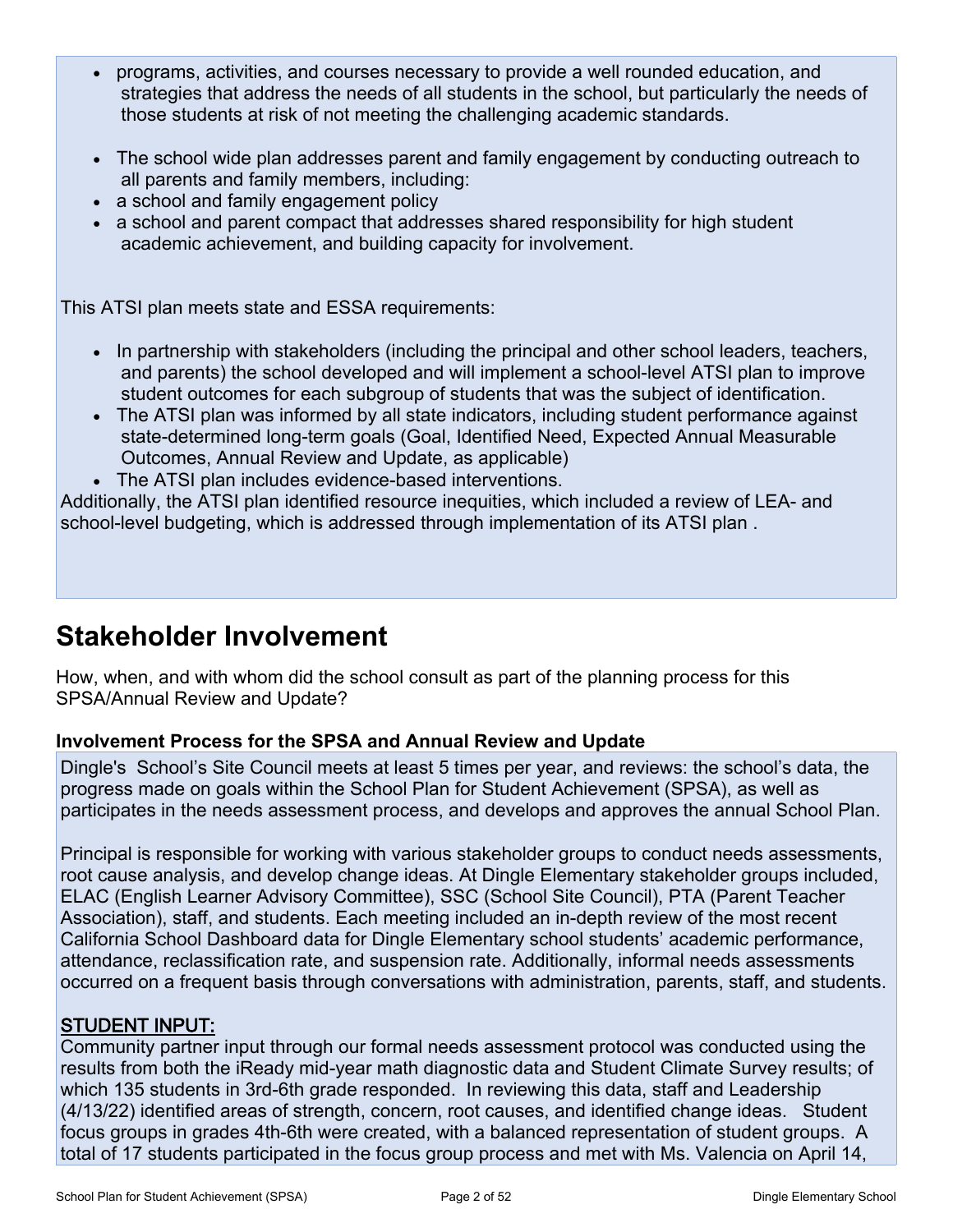2022. Student focus groups completed a needs assessment by reviewing the survey, academic, and local data. Students identified "Students feel like an important part of the school" as a concern; and identified the need for more recess activities, student leadership, and after-school clubs, which have been incorporated into the school plan. Students also identified the lack of hands-on math practice and experiences at the 4th-6th grade level. Students then provided an analysis of causes and collaborated to provide recommendations to improve outcomes for students, which included leadership opportunities, training for staff, and hands on math intervention.

ELAC's meeting on 4/6/22, and SSC's meeting on 4/11/22 participated in a similar needs assessment protocol, identifying areas of growth, areas of concern, root causes, and change ideas. Each group had an opportunity to prioritize their change ideas. The PTA also reviewed and provided feed back for the plan on 4/13/22.

Leadership reviewed the SPSA and provided additional feedback 5/4/22. The School Site Council will review the plan, considered recommendations and feedback from all groups, and finalize/approve the SPSA on May 23, 2022.

## **Resource Inequities**

Briefly identify and describe any resource inequities identified as a result of the required needs assessment, as applicable.

WJUSD and Dingle Elementary are currently in the process of identifying and addressing resource inequities, including examining staffing.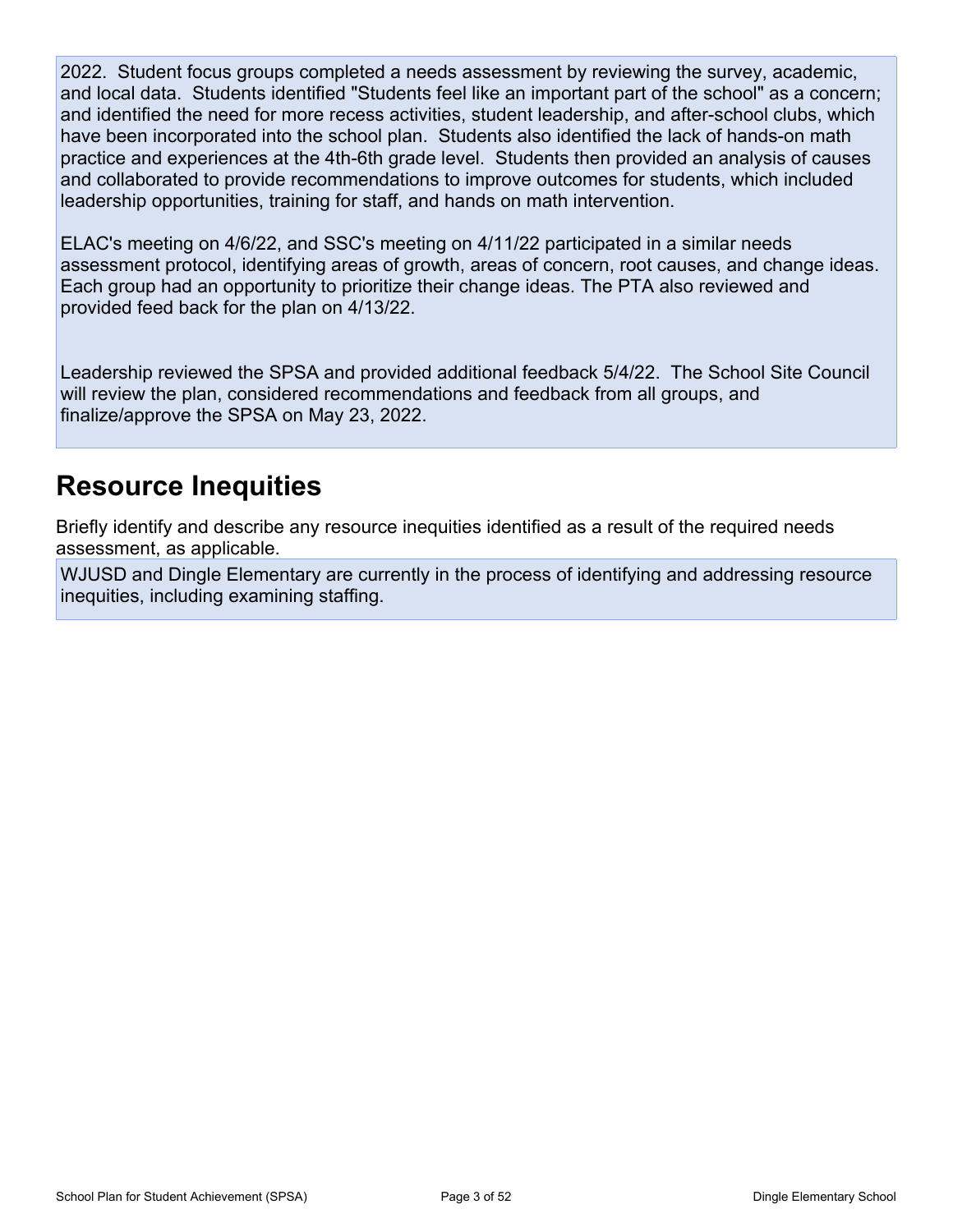### **Student Enrollment Enrollment By Student Group**

### **Student Enrollment Enrollment By Grade Level**

| <b>Student Enrollment by Grade Level</b> |       |                           |           |  |  |  |  |  |  |  |  |
|------------------------------------------|-------|---------------------------|-----------|--|--|--|--|--|--|--|--|
|                                          |       | <b>Number of Students</b> |           |  |  |  |  |  |  |  |  |
| Grade                                    | 18-19 | 19-20                     | $20 - 21$ |  |  |  |  |  |  |  |  |
| Kindergarten                             | 71    | 64                        | 51        |  |  |  |  |  |  |  |  |
| Grade 1                                  | 46    | 51                        | 51        |  |  |  |  |  |  |  |  |
| Grade 2                                  | 51    | 49                        | 48        |  |  |  |  |  |  |  |  |
| Grade3                                   | 40    | 47                        | 47        |  |  |  |  |  |  |  |  |
| Grade 4                                  | 38    | 35                        | 47        |  |  |  |  |  |  |  |  |
| Grade 5                                  | 46    | 35                        | 36        |  |  |  |  |  |  |  |  |
| Grade 6                                  | 46    | 43                        | 35        |  |  |  |  |  |  |  |  |
| <b>Total Enrollment</b>                  | 338   | 324                       | 315       |  |  |  |  |  |  |  |  |

#### **Conclusions based on this data:**

- **1.** Our enrollment has declined since the 18-19 school year. We had a bigger loss from the 18-19 to 19-20 school year than the 19-20 to 20-21 enrollment decline. Possible cause include that the TK classroom was eliminated at Dingle. Due to low enrollment, the district's TK classroom was removed in 20-21. The district placed a SDC TK - 1 grade classroom at Dingle, and in 20-21 and the program was expanded to TK-2 later in 21-22, however, due to low enrollment the class was relocated to a different site. I predict and increase of enrollment next year as a TK class will return to Dingle.
- **2.** Our dual immersion classrooms are at capacity, and as we continue to expand each year, we anticipate our enrollment will also increase. Next year, the inaugural Dual language immersion class will enter 6th grade, thus increasing our numbers for students enrolled in DI. Dual Immersion classrooms continue to be at capacity, but we do constant weekly verifications of the DI waitlist to enroll any students as spaces become available.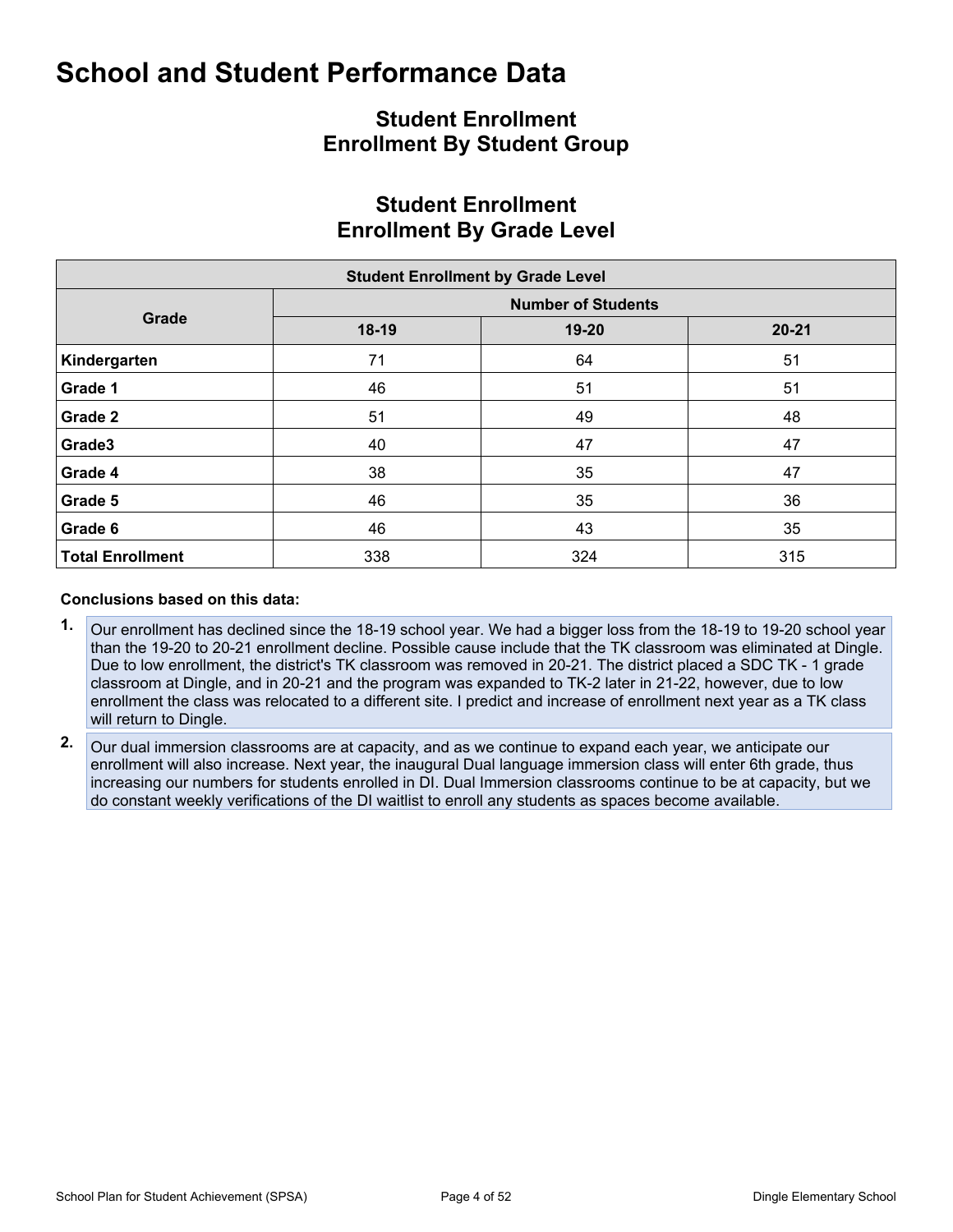### **Student Enrollment English Learner (EL) Enrollment**

| <b>English Learner (EL) Enrollment</b>               |         |                           |           |                            |           |           |  |  |  |  |  |
|------------------------------------------------------|---------|---------------------------|-----------|----------------------------|-----------|-----------|--|--|--|--|--|
|                                                      |         | <b>Number of Students</b> |           | <b>Percent of Students</b> |           |           |  |  |  |  |  |
| <b>Student Group</b>                                 | $18-19$ | $19 - 20$                 | $20 - 21$ | $18-19$                    | $19 - 20$ | $20 - 21$ |  |  |  |  |  |
| <b>English Learners</b>                              | 151     | 144                       | 125       | 44.7%                      | 44.4%     | 39.7%     |  |  |  |  |  |
| <b>Fluent English Proficient (FEP)</b>               | 41      | 46                        | 36        | 12.1%                      | 14.2%     | 11.4%     |  |  |  |  |  |
| <b>Reclassified Fluent English Proficient (RFEP)</b> | 15      | 30                        | 12        | 8.8%                       | 19.9%     | 8.3%      |  |  |  |  |  |

#### **Conclusions based on this data:**

- **1.** The percentages of enrolled English Language Learners stayed consistent in the 18-19 to 19-20 school year by declining only by 0.3%. However, there was a more significant decrease in enrollment by the 20-21 school year with a decline of 4.7% of students enrolled.
- **2.** The number of Fluent English Proficient students show a steady increase from 18-19 to 19-20, but a decline in the 20-21 school year by 10 students. This can be attributed to difference in instruction with distance learning during the pandemic.
- **3.** In reviewing our reclassification data, the number of reclassified had a significant decrease from 19-20 to 20-21 with 18 students less being reclassified. This can be attributed to our need to focus on ELA (English Language Arts) instructions and interventions to support English language proficiency. Another possible reason for the significant decline is the impacts that the pandemic and distance learning and on the English language learners population.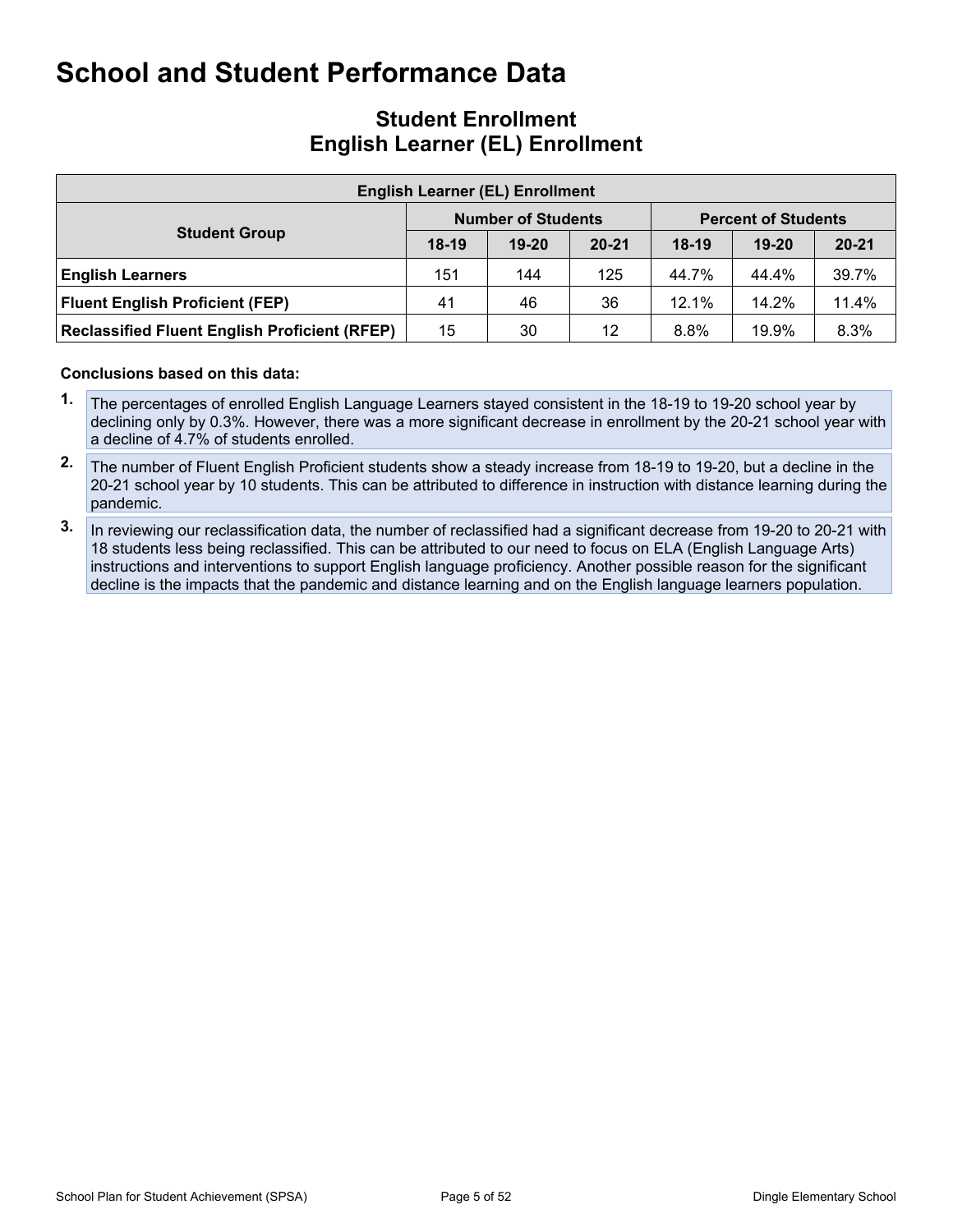### **CAASPP Results English Language Arts/Literacy (All Students)**

| <b>Overall Participation for All Students</b> |           |                        |           |           |                      |           |           |                    |           |                        |         |           |  |  |
|-----------------------------------------------|-----------|------------------------|-----------|-----------|----------------------|-----------|-----------|--------------------|-----------|------------------------|---------|-----------|--|--|
| Grade                                         |           | # of Students Enrolled |           |           | # of Students Tested |           |           | # of Students with |           | % of Enrolled Students |         |           |  |  |
| Level                                         | $17 - 18$ | $18-19$                | $20 - 21$ | $17 - 18$ | $18-19$              | $20 - 21$ | $17 - 18$ | $18-19$            | $20 - 21$ | $17 - 18$              | $18-19$ | $20 - 21$ |  |  |
| Grade 3                                       | 40        | 39                     | 45        | 40        | 38                   | 0         | 40        | 38                 | 0         | 100                    | 97.4    | 0.0       |  |  |
| Grade 4                                       | 48        | 36                     | 50        | 46        | 35                   | 0         | 46        | 35                 | 0         | 95.8                   | 97.2    | 0.0       |  |  |
| Grade 5                                       | 51        | 43                     | 36        | 51        | 43                   | 0         | 51        | 43                 | 0         | 100                    | 100     | 0.0       |  |  |
| Grade 6                                       | 46        | 44                     | 34        | 45        | 43                   | 0         | 45        | 43                 | 0         | 97.8                   | 97.7    | 0.0       |  |  |
| <b>All Grades</b>                             | 185       | 162                    | 165       | 182       | 159                  | 0         | 182       | 159                | 0         | 98.4                   | 98.1    | 0.0       |  |  |

The "% of Enrolled Students Tested" showing in this table is not the same as "Participation Rate" for federal accountability purposes.

#### 2019-20 Data:

Executive Order N-30-20 was issued which waived the assessment, accountability, and reporting requirements for the 2019-2020 school year, thus no data is available to report for this year.

|                                  | <b>Overall Achievement for All Students</b> |       |                                                                                                       |            |       |  |                |       |  |                   |               |  |                |       |  |
|----------------------------------|---------------------------------------------|-------|-------------------------------------------------------------------------------------------------------|------------|-------|--|----------------|-------|--|-------------------|---------------|--|----------------|-------|--|
| <b>Mean Scale Score</b><br>Grade |                                             |       |                                                                                                       | % Standard |       |  | % Standard Met |       |  | % Standard Nearly |               |  | % Standard Not |       |  |
| Level                            |                                             |       | 17-18 18-19 20-21 17-18 18-19 20-21 17-18 18-19 20-21 17-18 20-21 17-18 18-19 20-21 17-18 18-19 20-21 |            |       |  |                |       |  |                   |               |  |                |       |  |
| Grade 3                          | 2357.                                       | 2361. |                                                                                                       | 2.50       | 5.26  |  | 12.50          | 10.53 |  | $35.00$   34.21   |               |  | 50.00          | 50.00 |  |
| Grade 4                          | 2410.                                       | 2391. |                                                                                                       | 10.87      | 5.71  |  | 15.22          | 14.29 |  |                   | 19.57 22.86   |  | 54.35          | 57.14 |  |
| Grade 5                          | 2451.                                       | 2442. |                                                                                                       | 9.80       | 9.30  |  | 15.69          | 16.28 |  |                   | 29.41   23.26 |  | 45.10          | 51.16 |  |
| Grade 6                          | 2469.                                       | 2489. |                                                                                                       | 4.44       | 11.63 |  | 24.44          | 16.28 |  | 26.67             | 39.53         |  | 44.44          | 32.56 |  |
| <b>All Grades</b>                | N/A                                         | N/A   | N/A                                                                                                   | 7.14       | 8.18  |  | 17.03          | 14.47 |  | 27.47             | 30.19         |  | 48.35          | 47.17 |  |

#### 2019-20 Data:

Executive Order N-30-20 was issued which waived the assessment, accountability, and reporting requirements for the 2019-2020 school year, thus no data is available to report for this year.

| <b>Reading</b><br>Demonstrating understanding of literary and non-fictional texts |           |                  |           |           |                       |           |                  |         |           |  |  |  |  |  |
|-----------------------------------------------------------------------------------|-----------|------------------|-----------|-----------|-----------------------|-----------|------------------|---------|-----------|--|--|--|--|--|
|                                                                                   |           | % Above Standard |           |           | % At or Near Standard |           | % Below Standard |         |           |  |  |  |  |  |
| <b>Grade Level</b>                                                                | $17 - 18$ | $18-19$          | $20 - 21$ | $17 - 18$ | $18-19$               | $20 - 21$ | $17 - 18$        | $18-19$ | $20 - 21$ |  |  |  |  |  |
| Grade 3                                                                           | 5.00      | 5.26             |           | 40.00     | 34.21                 |           | 55.00            | 60.53   |           |  |  |  |  |  |
| Grade 4                                                                           | 13.04     | 8.82             |           | 52.17     | 41.18                 |           | 34.78            | 50.00   |           |  |  |  |  |  |
| Grade 5                                                                           | 9.80      | 16.28            |           | 37.25     | 37.21                 |           | 52.94            | 46.51   |           |  |  |  |  |  |
| Grade 6                                                                           | 11.11     | 6.98             |           | 40.00     | 51.16                 |           | 48.89            | 41.86   |           |  |  |  |  |  |
| <b>All Grades</b>                                                                 | 9.89      | 9.49             |           | 42.31     | 41.14                 |           | 47.80            | 49.37   |           |  |  |  |  |  |

#### 2019-20 Data: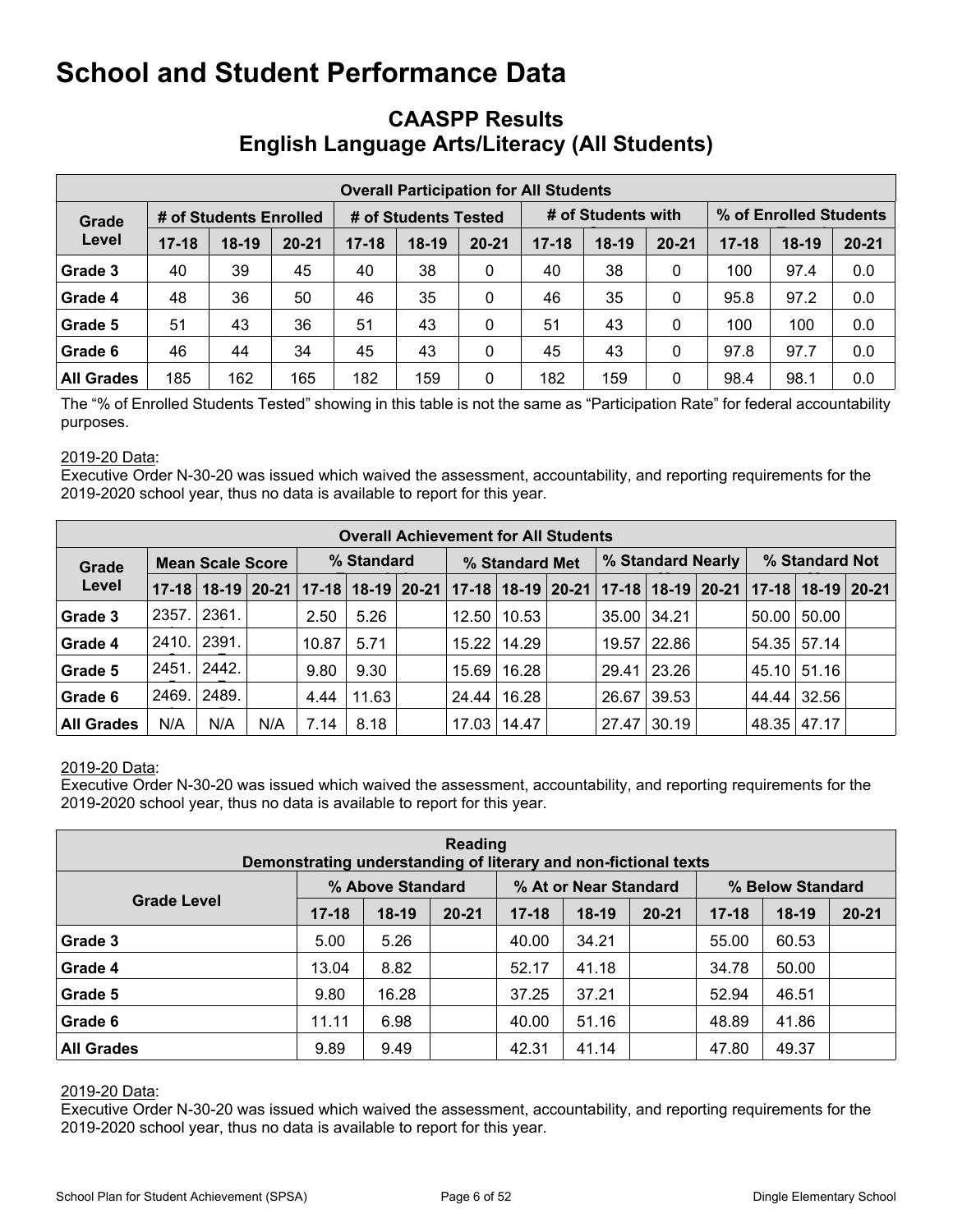| Writing<br>Producing clear and purposeful writing |           |                  |           |           |                       |           |                  |         |           |  |  |  |  |
|---------------------------------------------------|-----------|------------------|-----------|-----------|-----------------------|-----------|------------------|---------|-----------|--|--|--|--|
|                                                   |           | % Above Standard |           |           | % At or Near Standard |           | % Below Standard |         |           |  |  |  |  |
| <b>Grade Level</b>                                | $17 - 18$ | $18-19$          | $20 - 21$ | $17 - 18$ | $18-19$               | $20 - 21$ | $17 - 18$        | $18-19$ | $20 - 21$ |  |  |  |  |
| Grade 3                                           | 2.50      | 2.63             |           | 35.00     | 50.00                 |           | 62.50            | 47.37   |           |  |  |  |  |
| Grade 4                                           | 4.35      | 5.88             |           | 41.30     | 41.18                 |           | 54.35            | 52.94   |           |  |  |  |  |
| Grade 5                                           | 11.76     | 11.63            |           | 43.14     | 34.88                 |           | 45.10            | 53.49   |           |  |  |  |  |
| Grade 6                                           | 6.67      | 6.98             |           | 42.22     | 51.16                 |           | 51.11            | 41.86   |           |  |  |  |  |
| <b>All Grades</b>                                 | 6.59      | 6.96             |           | 40.66     | 44.30                 |           | 52.75            | 48.73   |           |  |  |  |  |

Executive Order N-30-20 was issued which waived the assessment, accountability, and reporting requirements for the 2019-2020 school year, thus no data is available to report for this year.

| Listening<br>Demonstrating effective communication skills |           |                  |           |           |                       |           |                  |         |           |  |  |  |  |
|-----------------------------------------------------------|-----------|------------------|-----------|-----------|-----------------------|-----------|------------------|---------|-----------|--|--|--|--|
|                                                           |           | % Above Standard |           |           | % At or Near Standard |           | % Below Standard |         |           |  |  |  |  |
| <b>Grade Level</b>                                        | $17 - 18$ | $18-19$          | $20 - 21$ | $17 - 18$ | $18-19$               | $20 - 21$ | $17 - 18$        | $18-19$ | $20 - 21$ |  |  |  |  |
| Grade 3                                                   | 5.00      | 7.89             |           | 50.00     | 65.79                 |           | 45.00            | 26.32   |           |  |  |  |  |
| Grade 4                                                   | 10.87     | 0.00             |           | 63.04     | 62.86                 |           | 26.09            | 37.14   |           |  |  |  |  |
| Grade 5                                                   | 9.80      | 13.95            |           | 64.71     | 46.51                 |           | 25.49            | 39.53   |           |  |  |  |  |
| Grade 6                                                   | 11.11     | 16.28            |           | 57.78     | 60.47                 |           | 31.11            | 23.26   |           |  |  |  |  |
| <b>All Grades</b>                                         | 9.34      | 10.06            |           | 59.34     | 58.49                 |           | 31.32            | 31.45   |           |  |  |  |  |

#### 2019-20 Data:

Executive Order N-30-20 was issued which waived the assessment, accountability, and reporting requirements for the 2019-2020 school year, thus no data is available to report for this year.

| <b>Research/Inquiry</b><br>Investigating, analyzing, and presenting information |           |                  |           |           |                       |           |                  |         |           |  |  |  |  |
|---------------------------------------------------------------------------------|-----------|------------------|-----------|-----------|-----------------------|-----------|------------------|---------|-----------|--|--|--|--|
|                                                                                 |           | % Above Standard |           |           | % At or Near Standard |           | % Below Standard |         |           |  |  |  |  |
| <b>Grade Level</b>                                                              | $17 - 18$ | $18-19$          | $20 - 21$ | $17 - 18$ | $18-19$               | $20 - 21$ | $17 - 18$        | $18-19$ | $20 - 21$ |  |  |  |  |
| Grade 3                                                                         | 5.00      | 5.26             |           | 47.50     | 44.74                 |           | 47.50            | 50.00   |           |  |  |  |  |
| Grade 4                                                                         | 8.70      | 5.88             |           | 45.65     | 32.35                 |           | 45.65            | 61.76   |           |  |  |  |  |
| Grade 5                                                                         | 11.76     | 11.90            |           | 47.06     | 40.48                 |           | 41.18            | 47.62   |           |  |  |  |  |
| Grade 6                                                                         | 24.44     | 11.63            |           | 35.56     | 60.47                 |           | 40.00            | 27.91   |           |  |  |  |  |
| <b>All Grades</b>                                                               | 12.64     | 8.92             |           | 43.96     | 45.22                 |           | 43.41            | 45.86   |           |  |  |  |  |

#### 2019-20 Data:

Executive Order N-30-20 was issued which waived the assessment, accountability, and reporting requirements for the 2019-2020 school year, thus no data is available to report for this year.

#### **Conclusions based on this data:**

**1.** 22.65% of students met or exceeded standard in ELA 18-19 which declined by -1.52% from 17-18 school year. Grade 3 students experienced the greatest three year decline by -18.36%. This establishes a clear need for ELA professional development, coaching and collaboration. Reading intervention will continue to be needed and incorporating a writing program can be beneficial.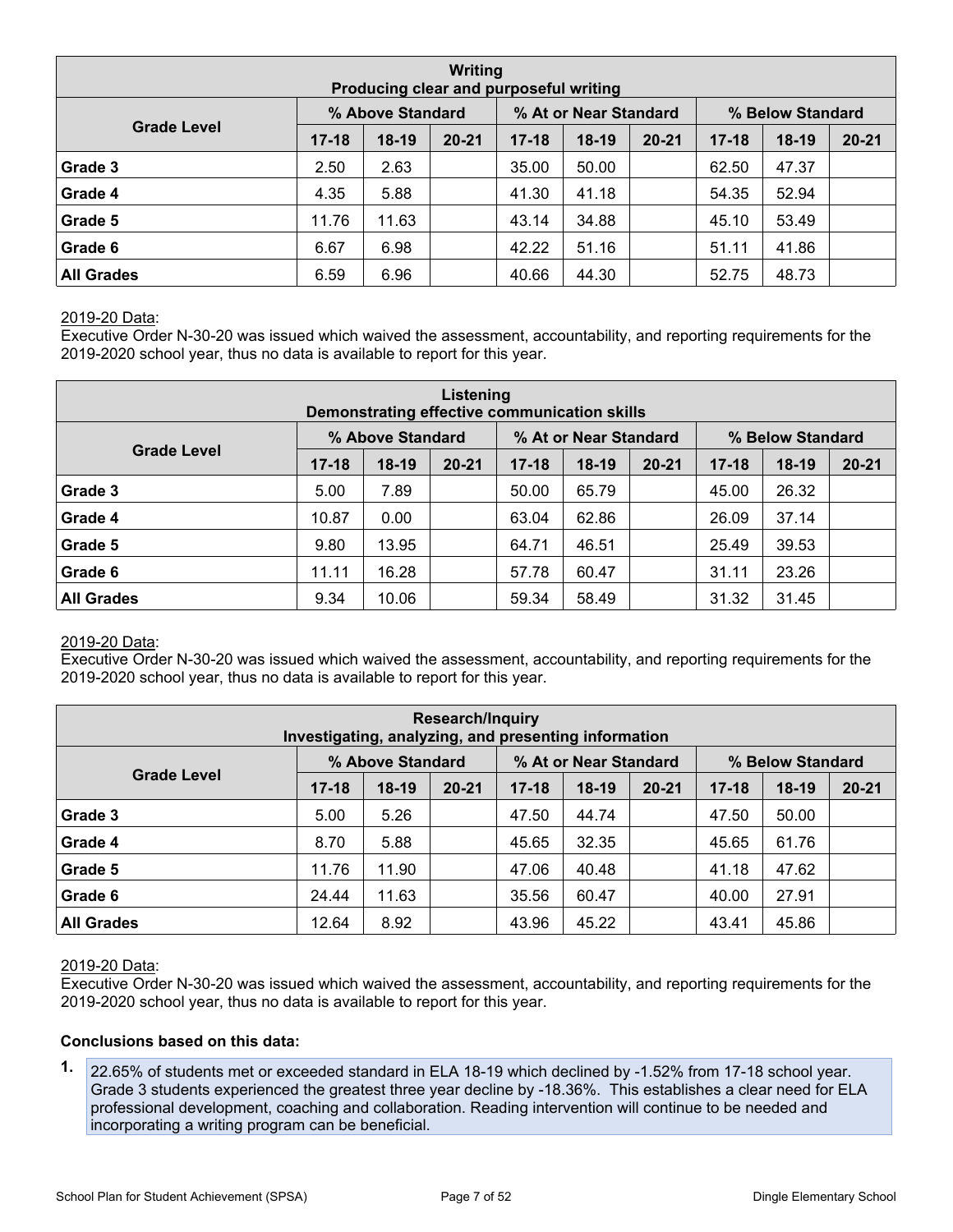- **2.** A 3 year SBAC ELA analysis shows that this percentage has increased by 1.73%. Data suggests that students need early and targeted intervention in foundational reading skills as well as increased opportunities for writing throughout the content areas. We need a school wide intervention plan to target Tier 1 intervention in the classroom. Teacher will need training for the implementation of Tier 1 intervention.
- **3.** English learners increased by .3% in 18-19. In 18-19, 14.28% students with disabilities met or exceeded standard, this was an increase of 4% from prior year. We will continue to monitor these special groups.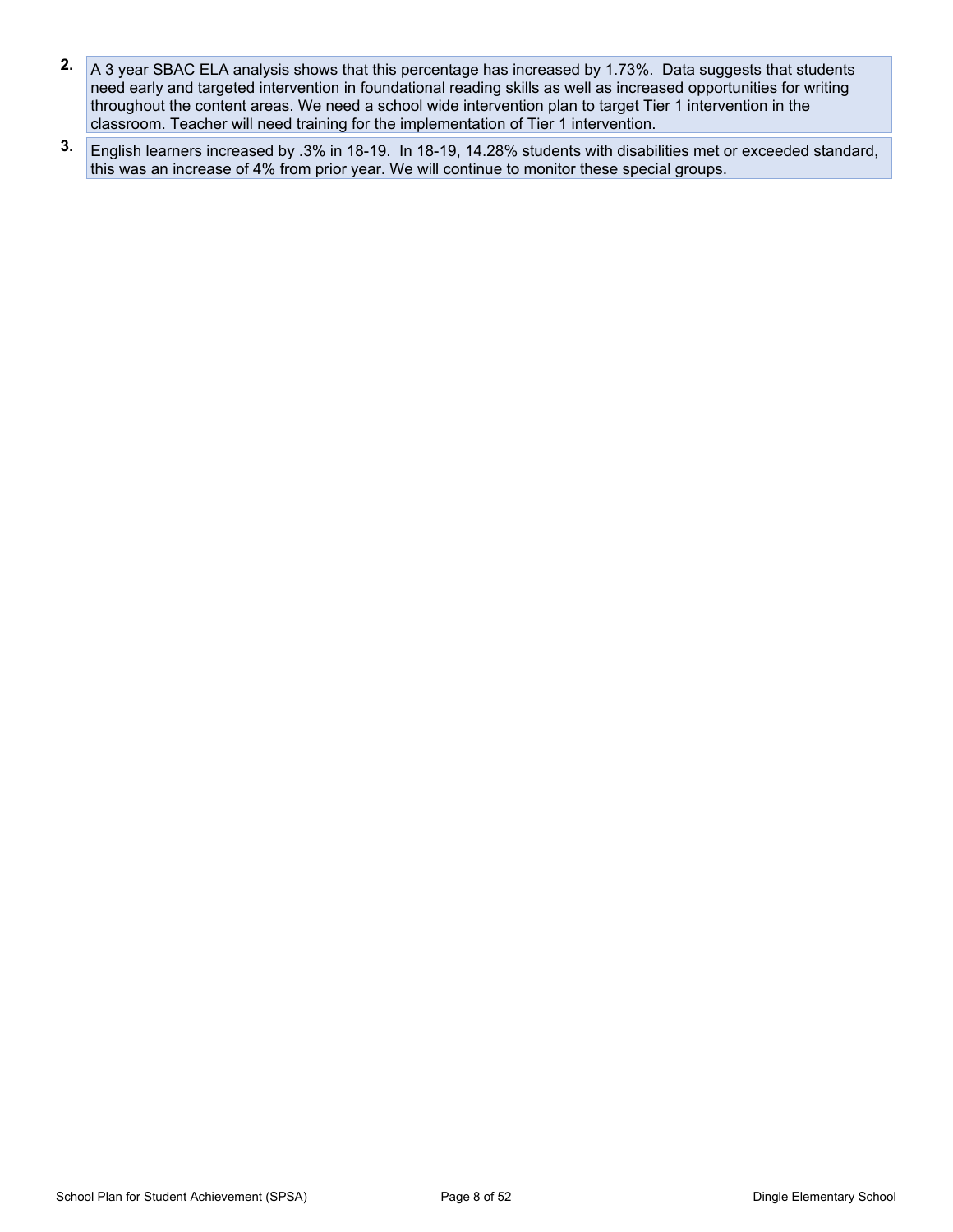### **CAASPP Results Mathematics (All Students)**

|                   | <b>Overall Participation for All Students</b> |         |                      |           |         |                    |           |         |                        |           |         |           |  |  |  |
|-------------------|-----------------------------------------------|---------|----------------------|-----------|---------|--------------------|-----------|---------|------------------------|-----------|---------|-----------|--|--|--|
| Grade             | # of Students Enrolled                        |         | # of Students Tested |           |         | # of Students with |           |         | % of Enrolled Students |           |         |           |  |  |  |
| Level             | $17 - 18$                                     | $18-19$ | $20 - 21$            | $17 - 18$ | $18-19$ | $20 - 21$          | $17 - 18$ | $18-19$ | $20 - 21$              | $17 - 18$ | $18-19$ | $20 - 21$ |  |  |  |
| Grade 3           | 40                                            | 39      | 45                   | 40        | 38      | 0                  | 40        | 38      | 0                      | 100       | 97.4    | 0.0       |  |  |  |
| Grade 4           | 48                                            | 36      | 50                   | 46        | 35      | 0                  | 46        | 34      | 0                      | 95.8      | 97.2    | 0.0       |  |  |  |
| Grade 5           | 51                                            | 43      | 36                   | 51        | 43      | 0                  | 51        | 42      | 0                      | 100       | 100     | 0.0       |  |  |  |
| Grade 6           | 46                                            | 44      | 34                   | 45        | 44      | 0                  | 45        | 44      | 0                      | 97.8      | 100     | 0.0       |  |  |  |
| <b>All Grades</b> | 185                                           | 162     | 165                  | 182       | 160     | 0                  | 182       | 158     | 0                      | 98.4      | 98.8    | 0.0       |  |  |  |

\* The "% of Enrolled Students Tested" showing in this table is not the same as "Participation Rate" for federal accountability purposes.

#### 2019-20 Data:

Executive Order N-30-20 was issued which waived the assessment, accountability, and reporting requirements for the 2019-2020 school year, thus no data is available to report for this year.

|                                  | <b>Overall Achievement for All Students</b> |       |     |            |      |  |                                                               |               |  |                   |               |                         |                |                       |  |
|----------------------------------|---------------------------------------------|-------|-----|------------|------|--|---------------------------------------------------------------|---------------|--|-------------------|---------------|-------------------------|----------------|-----------------------|--|
| <b>Mean Scale Score</b><br>Grade |                                             |       |     | % Standard |      |  | % Standard Met                                                |               |  | % Standard Nearly |               |                         | % Standard Not |                       |  |
| Level                            | $17 - 18$                                   |       |     |            |      |  | 18-19   20-21   17-18   18-19   20-21   17-18   18-19   20-21 |               |  |                   |               | $17-18$   18-19   20-21 |                | 17-18   18-19   20-21 |  |
| Grade 3                          | 2349.                                       | 2344. |     | 0.00       | 0.00 |  | 10.00                                                         | 7.89          |  |                   | 27.50   23.68 |                         | 62.50          | 68.42                 |  |
| Grade 4                          | 2430.                                       | 2399. |     | 4.35       | 2.94 |  | 23.91                                                         | 11.76         |  | 39.13             | 41.18         |                         | 32.61          | 44.12                 |  |
| Grade 5                          | 2445.                                       | 2439. |     | 5.88       | 9.52 |  | 11.76                                                         | 14.29         |  | 29.41             | 14.29         |                         | 52.94          | 61.90                 |  |
| Grade 6                          | 2458.                                       | 2488. |     | 4.44       | 6.82 |  | 11.11                                                         | 13.64         |  |                   | 35.56 38.64   |                         | 48.89          | 40.91                 |  |
| All Grades                       | N/A                                         | N/A   | N/A | 3.85       | 5.06 |  |                                                               | 14.29   12.03 |  | 32.97             | 29.11         |                         | 48.90          | 53.80                 |  |

#### 2019-20 Data:

Executive Order N-30-20 was issued which waived the assessment, accountability, and reporting requirements for the 2019-2020 school year, thus no data is available to report for this year.

| <b>Concepts &amp; Procedures</b><br>Applying mathematical concepts and procedures |           |                  |           |           |                       |           |                  |         |           |  |  |  |  |
|-----------------------------------------------------------------------------------|-----------|------------------|-----------|-----------|-----------------------|-----------|------------------|---------|-----------|--|--|--|--|
|                                                                                   |           | % Above Standard |           |           | % At or Near Standard |           | % Below Standard |         |           |  |  |  |  |
| <b>Grade Level</b>                                                                | $17 - 18$ | $18-19$          | $20 - 21$ | $17 - 18$ | $18-19$               | $20 - 21$ | $17 - 18$        | $18-19$ | $20 - 21$ |  |  |  |  |
| Grade 3                                                                           | 0.00      | 5.26             |           | 32.50     | 5.26                  |           | 67.50            | 89.47   |           |  |  |  |  |
| Grade 4                                                                           | 10.87     | 5.88             |           | 32.61     | 23.53                 |           | 56.52            | 70.59   |           |  |  |  |  |
| Grade 5                                                                           | 5.88      | 14.29            |           | 27.45     | 19.05                 |           | 66.67            | 66.67   |           |  |  |  |  |
| Grade 6                                                                           | 11.11     | 13.64            |           | 31.11     | 36.36                 |           | 57.78            | 50.00   |           |  |  |  |  |
| <b>All Grades</b>                                                                 | 7.14      | 10.13            |           | 30.77     | 21.52                 |           | 62.09            | 68.35   |           |  |  |  |  |

#### 2019-20 Data: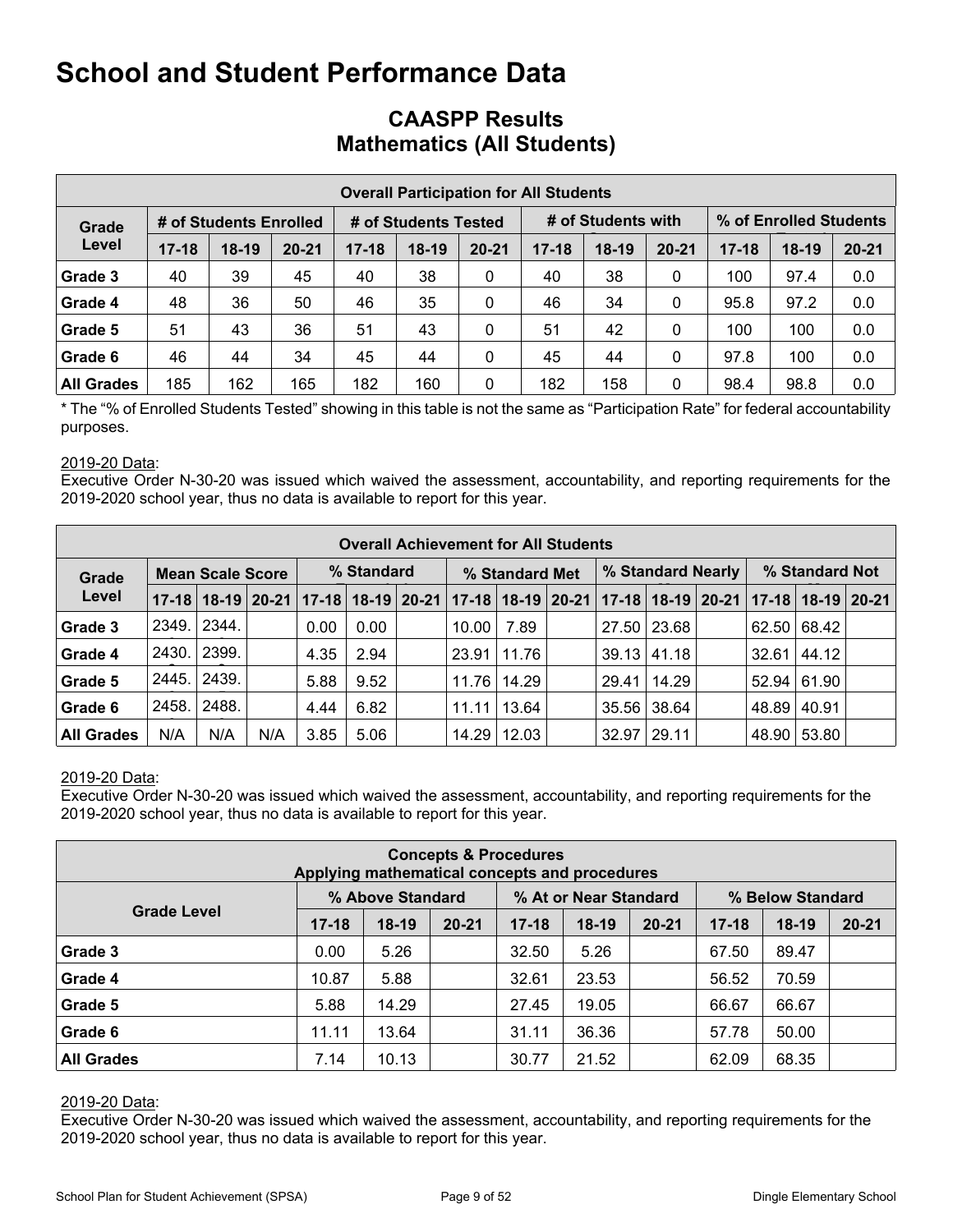| <b>Problem Solving &amp; Modeling/Data Analysis</b><br>Using appropriate tools and strategies to solve real world and mathematical problems |           |         |           |           |         |           |           |         |           |  |  |
|---------------------------------------------------------------------------------------------------------------------------------------------|-----------|---------|-----------|-----------|---------|-----------|-----------|---------|-----------|--|--|
| % At or Near Standard<br>% Above Standard<br>% Below Standard<br><b>Grade Level</b>                                                         |           |         |           |           |         |           |           |         |           |  |  |
|                                                                                                                                             | $17 - 18$ | $18-19$ | $20 - 21$ | $17 - 18$ | $18-19$ | $20 - 21$ | $17 - 18$ | $18-19$ | $20 - 21$ |  |  |
| Grade 3                                                                                                                                     | 5.00      | 7.89    |           | 30.00     | 23.68   |           | 65.00     | 68.42   |           |  |  |
| Grade 4                                                                                                                                     | 8.70      | 2.94    |           | 43.48     | 44.12   |           | 47.83     | 52.94   |           |  |  |
| Grade 5                                                                                                                                     | 1.96      | 4.76    |           | 35.29     | 38.10   |           | 62.75     | 57.14   |           |  |  |
| Grade 6                                                                                                                                     | 6.67      | 6.82    |           | 37.78     | 47.73   |           | 55.56     | 45.45   |           |  |  |
| <b>All Grades</b>                                                                                                                           | 5.49      | 5.70    |           | 36.81     | 38.61   |           | 57.69     | 55.70   |           |  |  |

Executive Order N-30-20 was issued which waived the assessment, accountability, and reporting requirements for the 2019-2020 school year, thus no data is available to report for this year.

| <b>Communicating Reasoning</b><br>Demonstrating ability to support mathematical conclusions |           |         |           |           |         |           |           |         |           |  |  |
|---------------------------------------------------------------------------------------------|-----------|---------|-----------|-----------|---------|-----------|-----------|---------|-----------|--|--|
| % At or Near Standard<br>% Above Standard<br>% Below Standard                               |           |         |           |           |         |           |           |         |           |  |  |
| <b>Grade Level</b>                                                                          | $17 - 18$ | $18-19$ | $20 - 21$ | $17 - 18$ | $18-19$ | $20 - 21$ | $17 - 18$ | $18-19$ | $20 - 21$ |  |  |
| Grade 3                                                                                     | 5.00      | 2.63    |           | 35.00     | 47.37   |           | 60.00     | 50.00   |           |  |  |
| Grade 4                                                                                     | 8.70      | 5.88    |           | 45.65     | 38.24   |           | 45.65     | 55.88   |           |  |  |
| Grade 5                                                                                     | 7.84      | 9.52    |           | 39.22     | 26.19   |           | 52.94     | 64.29   |           |  |  |
| Grade 6                                                                                     | 0.00      | 4.55    |           | 35.56     | 54.55   |           | 64.44     | 40.91   |           |  |  |
| <b>All Grades</b>                                                                           | 5.49      | 5.70    |           | 39.01     | 41.77   |           | 55.49     | 52.53   |           |  |  |

#### 2019-20 Data:

Executive Order N-30-20 was issued which waived the assessment, accountability, and reporting requirements for the 2019-2020 school year, thus no data is available to report for this year.

#### **Conclusions based on this data:**

- **1.** 17.09% of students met or exceeded standard in 18-19. CAASPP Math data shows that overall all students declined in math by -1.05%. Third grade experienced the greatest decline in three years by -21.4% less students meeting or exceeding grade level standards. This establishes a clear need for mathematics professional development, coaching and collaboration.
- **2.** All student groups declined in math: RFEP students decreased by -15.3 points from distance from standard, English learners decreased by -11.5 points distance from standard. This shows a strong foundational gap in mathematical skills in all grade levels. The need to establish a mathematics intervention plan will be fundamental.
- **3.** In 17-18 and 18-19, 10% of students with disabilities met or exceeded standard. Consequently, 90% of students with disabilities were below standard.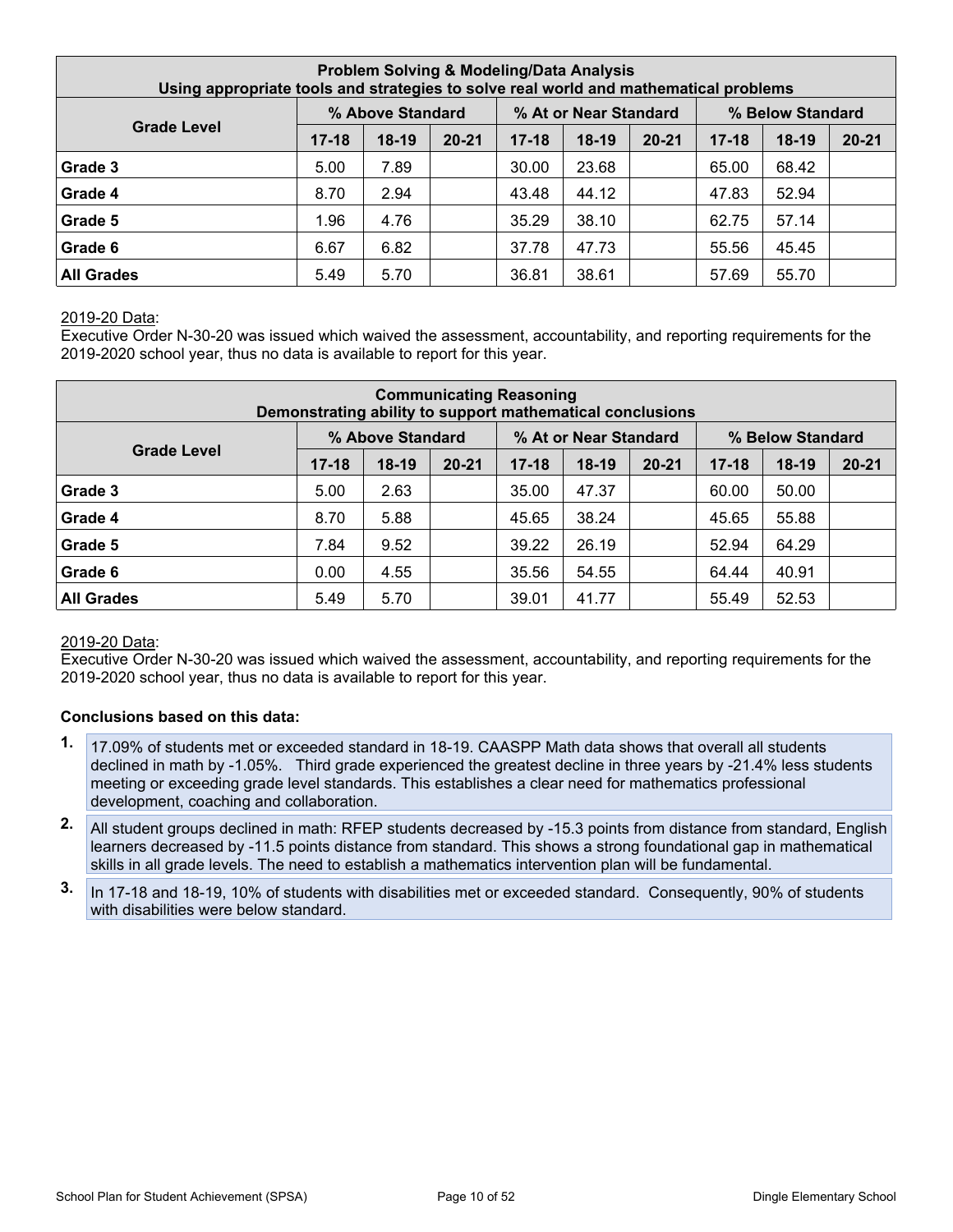## **ELPAC Results**

| <b>ELPAC Summative Assessment Data</b><br>Number of Students and Mean Scale Scores for All Students |           |                |           |           |                      |           |           |                         |           |                                            |         |           |
|-----------------------------------------------------------------------------------------------------|-----------|----------------|-----------|-----------|----------------------|-----------|-----------|-------------------------|-----------|--------------------------------------------|---------|-----------|
| Grade                                                                                               |           | <b>Overall</b> |           |           | <b>Oral Language</b> |           |           | <b>Written Language</b> |           | <b>Number of</b><br><b>Students Tested</b> |         |           |
| Level                                                                                               | $17 - 18$ | $18-19$        | $20 - 21$ | $17 - 18$ | 18-19                | $20 - 21$ | $17 - 18$ | $18-19$                 | $20 - 21$ | $17 - 18$                                  | $18-19$ | $20 - 21$ |
| K                                                                                                   | 1421.1    | 1434.0         | 1423.3    | 1432.3    | 1452.6               | 1444.4    | 1395.0    | 1390.7                  | 1373.9    | 45                                         | 31      | 21        |
| 1                                                                                                   | 1463.1    | 1457.4         | 1441.5    | 1465.4    | 1468.1               | 1456.7    | 1460.4    | 1446.3                  | 1425.8    | 18                                         | 23      | 24        |
| $\mathbf{2}$                                                                                        | 1471.1    | 1501.2         | 1469.8    | 1476.5    | 1525.8               | 1483.4    | 1465.0    | 1475.6                  | 1455.7    | 21                                         | 12      | 21        |
| 3                                                                                                   | 1486.5    | 1485.8         | 1479.4    | 1481.3    | 1483.7               | 1496.5    | 1491.5    | 1487.4                  | 1461.9    | 22                                         | 18      | 23        |
| 4                                                                                                   | 1500.8    | 1506.0         | 1483.7    | 1491.1    | 1498.8               | 1487.1    | 1510.3    | 1512.6                  | 1479.9    | 13                                         | 18      | 12        |
| 5                                                                                                   | 1516.4    | 1528.5         | 1517.9    | 1504.2    | 1531.6               | 1532.3    | 1528.0    | 1524.6                  | 1502.9    | 19                                         | 11      | 17        |
| 6                                                                                                   | 1521.8    | $\star$        | 1522.6    | 1518.4    | *                    | 1529.5    | 1524.5    | $\star$                 | 1515.2    | 16                                         | 8       | 16        |
| <b>All Grades</b>                                                                                   |           |                |           |           |                      |           |           |                         |           | 154                                        | 121     | 134       |

#### 2019-20 Data:

Executive Order N-30-20 was issued which waived the assessment, accountability, and reporting requirements for the 2019-2020 school year, thus no data is available to report for this year.

|                   | <b>Overall Language</b><br>Percentage of Students at Each Performance Level for All Students |         |             |             |           |       |           |               |       |           |         |           |           |                                    |           |  |
|-------------------|----------------------------------------------------------------------------------------------|---------|-------------|-------------|-----------|-------|-----------|---------------|-------|-----------|---------|-----------|-----------|------------------------------------|-----------|--|
| Grade             |                                                                                              | Level 4 |             |             | Level 3   |       |           | Level 2       |       |           | Level 1 |           |           | <b>Total Number</b><br>of Students |           |  |
| Level             | $17 - 18$                                                                                    |         | 18-19 20-21 | $17 - 18$   | $18 - 19$ | 20-21 | $17 - 18$ | $18-19$ 20-21 |       | $17 - 18$ | $18-19$ | $20 - 21$ | $17 - 18$ | $18-19$                            | $20 - 21$ |  |
| K                 | 26.67                                                                                        | 19.35   | 14.29       | 31.11       | 38.71     | 47.62 | 37.78     | 38.71         | 19.05 | $\star$   | 3.23    | 19.05     | 45        | 31                                 | 21        |  |
| 1                 | *                                                                                            | 8.70    | 8.33        | $\star$     | 43.48     | 20.83 | $\star$   | 43.48         | 54.17 |           | 4.35    | 16.67     | 18        | 23                                 | 24        |  |
| $\mathbf{2}$      | $\star$                                                                                      | 25.00   | 0.00        | 52.38       | 58.33     | 57.14 | $\star$   | 16.67         | 33.33 |           | 0.00    | 9.52      | 21        | 12                                 | 21        |  |
| 3                 |                                                                                              | 0.00    | 0.00        | $\star$     | 50.00     | 34.78 | $\star$   | 38.89         | 52.17 | $\star$   | 11.11   | 13.04     | 22        | 18                                 | 23        |  |
| 4                 |                                                                                              | 5.56    | 0.00        | $\star$     | 66.67     | 25.00 | $\star$   | 22.22         | 58.33 | $\star$   | 5.56    | 16.67     | 13        | 18                                 | 12        |  |
| 5                 | $\star$                                                                                      | 27.27   | 5.88        | 68.42       | 45.45     | 41.18 |           | 9.09          | 47.06 | $\star$   | 18.18   | 5.88      | 19        | 11                                 | 17        |  |
| 6                 | $\star$                                                                                      | $\star$ | 12.50       | $\star$     | $\star$   | 50.00 | $\star$   | $\star$       | 18.75 | $\star$   | $\star$ | 18.75     | 16        | $\star$                            | 16        |  |
| <b>All Grades</b> | 22.73                                                                                        | 14.05   | 5.97        | 46.10 47.11 |           | 39.55 | 24.03     | 32.23         | 40.30 | 7.14      | 6.61    | 14.18     | 154       | 121                                | 134       |  |

2019-20 Data: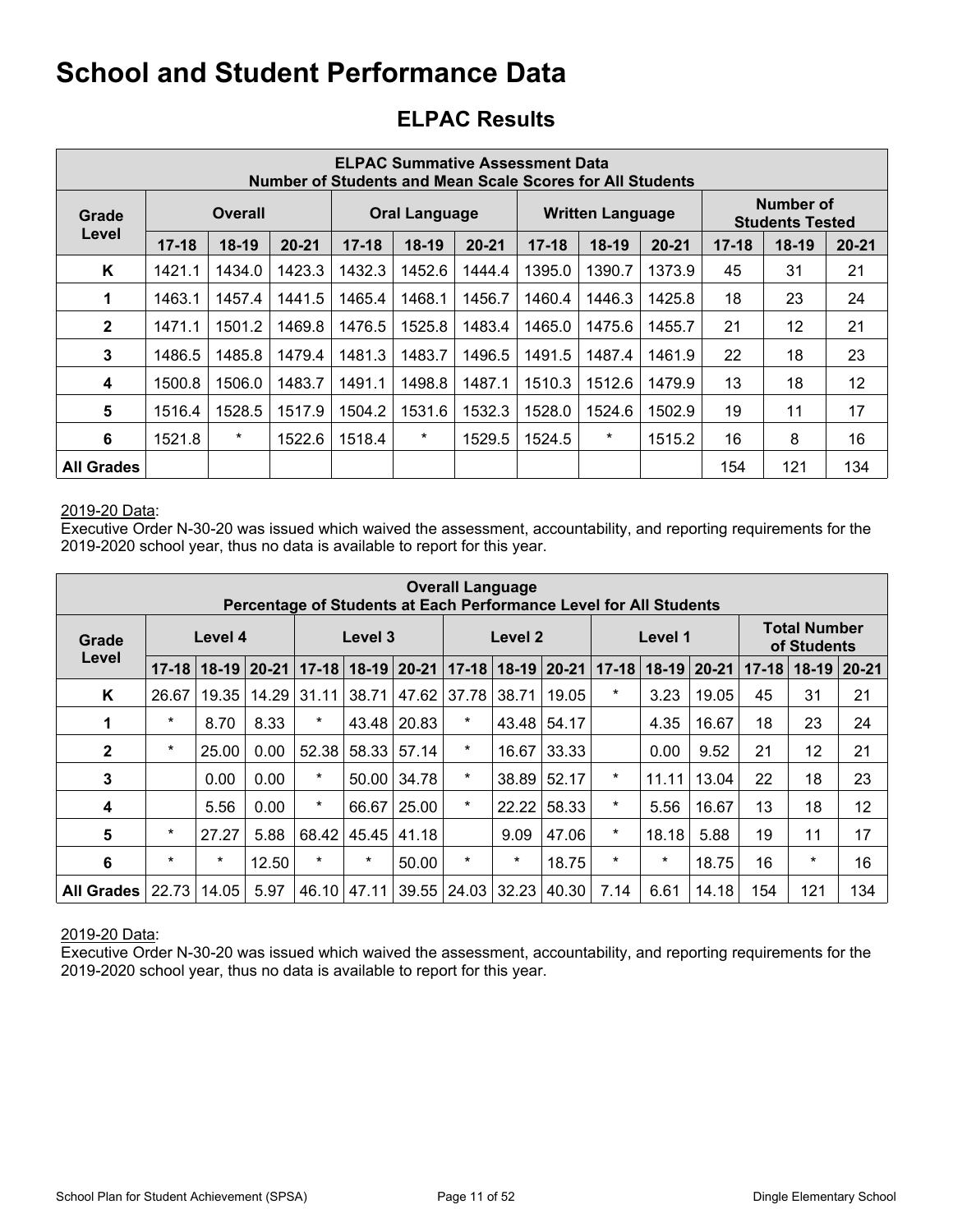|                   | <b>Oral Language</b><br>Percentage of Students at Each Performance Level for All Students |                    |                 |             |           |           |           |           |             |           |                 |                                    |           |         |           |
|-------------------|-------------------------------------------------------------------------------------------|--------------------|-----------------|-------------|-----------|-----------|-----------|-----------|-------------|-----------|-----------------|------------------------------------|-----------|---------|-----------|
| Grade             |                                                                                           | Level 4<br>Level 3 |                 |             |           | Level 2   |           |           | Level 1     |           |                 | <b>Total Number</b><br>of Students |           |         |           |
| Level             | $17 - 18$                                                                                 |                    | $18-19$   20-21 | $17 - 18$   | $18 - 19$ | $20 - 21$ | $17 - 18$ | $18 - 19$ | $ 20 - 21 $ | $17 - 18$ | $18-19$   20-21 |                                    | $17 - 18$ | $18-19$ | $ 20-21 $ |
| K                 | 35.56                                                                                     | 25.81              | 23.81           | 31.11       | 38.71     | 42.86     | 26.67     | 29.03     | 19.05       | $\star$   | 6.45            | 14.29                              | 45        | 31      | 21        |
| 1                 | $\star$                                                                                   | 21.74              | 12.50           | $\star$     | 47.83     | 41.67     | $\star$   | 30.43     | 33.33       | $\star$   | 0.00            | 12.50                              | 18        | 23      | 24        |
| $\mathbf{2}$      | $\star$                                                                                   | 66.67              | 23.81           | 71.43       | 25.00     | 57.14     |           | 8.33      | 19.05       |           | 0.00            | 0.00                               | 21        | 12      | 21        |
| 3                 | $\star$                                                                                   | 16.67              | 17.39           | 50.00       | 61.11     | 65.22     | $\star$   | 16.67     | 8.70        | $\star$   | 5.56            | 8.70                               | 22        | 18      | 23        |
| 4                 | $\star$                                                                                   | 22.22              | 25.00           | $\star$     | 55.56     | 50.00     | $\star$   | 16.67     | 8.33        |           | 5.56            | 16.67                              | 13        | 18      | 12        |
| 5                 | $\star$                                                                                   | 54.55              | 41.18           | $\star$     | 27.27     | 52.94     | $\star$   | 18.18     | 0.00        | $\star$   | 0.00            | 5.88                               | 19        | 11      | 17        |
| 6                 | $\star$                                                                                   | $\star$            | 31.25           | $\star$     | $\star$   | 43.75     |           | $\star$   | 18.75       | $\star$   | $\star$         | 6.25                               | 16        | $\star$ | 16        |
| <b>All Grades</b> | 37.66                                                                                     | 29.75              |                 | 23.88 42.21 | 44.63     | 50.75     | 13.64     | 21.49     | 16.42       | $\star$   | 4.13            | 8.96                               | 154       | 121     | 134       |

Executive Order N-30-20 was issued which waived the assessment, accountability, and reporting requirements for the 2019-2020 school year, thus no data is available to report for this year.

| <b>Listening Domain</b><br>Percentage of Students by Domain Performance Level for All Students |           |                       |           |           |                                         |           |           |         |           |           |                                    |           |
|------------------------------------------------------------------------------------------------|-----------|-----------------------|-----------|-----------|-----------------------------------------|-----------|-----------|---------|-----------|-----------|------------------------------------|-----------|
| Grade                                                                                          |           | <b>Well Developed</b> |           |           | <b>Beginning</b><br>Somewhat/Moderately |           |           |         |           |           | <b>Total Number</b><br>of Students |           |
| Level                                                                                          | $17 - 18$ | 18-19                 | $20 - 21$ | $17 - 18$ | $18-19$                                 | $20 - 21$ | $17 - 18$ | $18-19$ | $20 - 21$ | $17 - 18$ | $18-19$                            | $20 - 21$ |
| K                                                                                              | 64.44     | 9.68                  | 28.57     | 28.89     | 87.10                                   | 57.14     | $\star$   | 3.23    | 14.29     | 45        | 31                                 | 21        |
| 1                                                                                              | 83.33     | 47.83                 | 12.50     | $\star$   | 52.17                                   | 83.33     | $^\star$  | 0.00    | 4.17      | 18        | 23                                 | 24        |
| $\mathbf{2}$                                                                                   | $\star$   | 50.00                 | 4.76      | 61.90     | 50.00                                   | 90.48     |           | 0.00    | 4.76      | 21        | 12                                 | 21        |
| 3                                                                                              | $\star$   | 11.11                 | 21.74     | 68.18     | 72.22                                   | 60.87     | $\star$   | 16.67   | 17.39     | 22        | 18                                 | 23        |
| 4                                                                                              | $\star$   | 5.56                  | 25.00     | $\star$   | 83.33                                   | 50.00     |           | 11.11   | 25.00     | 13        | 18                                 | 12        |
| 5                                                                                              | $\star$   | 18.18                 | 29.41     | 57.89     | 72.73                                   | 64.71     |           | 9.09    | 5.88      | 19        | 11                                 | 17        |
| $6\phantom{1}$                                                                                 | $\star$   | $\star$               | 18.75     | $\star$   | $\star$                                 | 62.50     | $\star$   | $\ast$  | 18.75     | 16        | $\ast$                             | 16        |
| <b>All Grades</b>                                                                              | 50.65     | 22.31                 | 19.40     | 44.16     | 70.25                                   | 68.66     | $\ast$    | 7.44    | 11.94     | 154       | 121                                | 134       |

#### 2019-20 Data: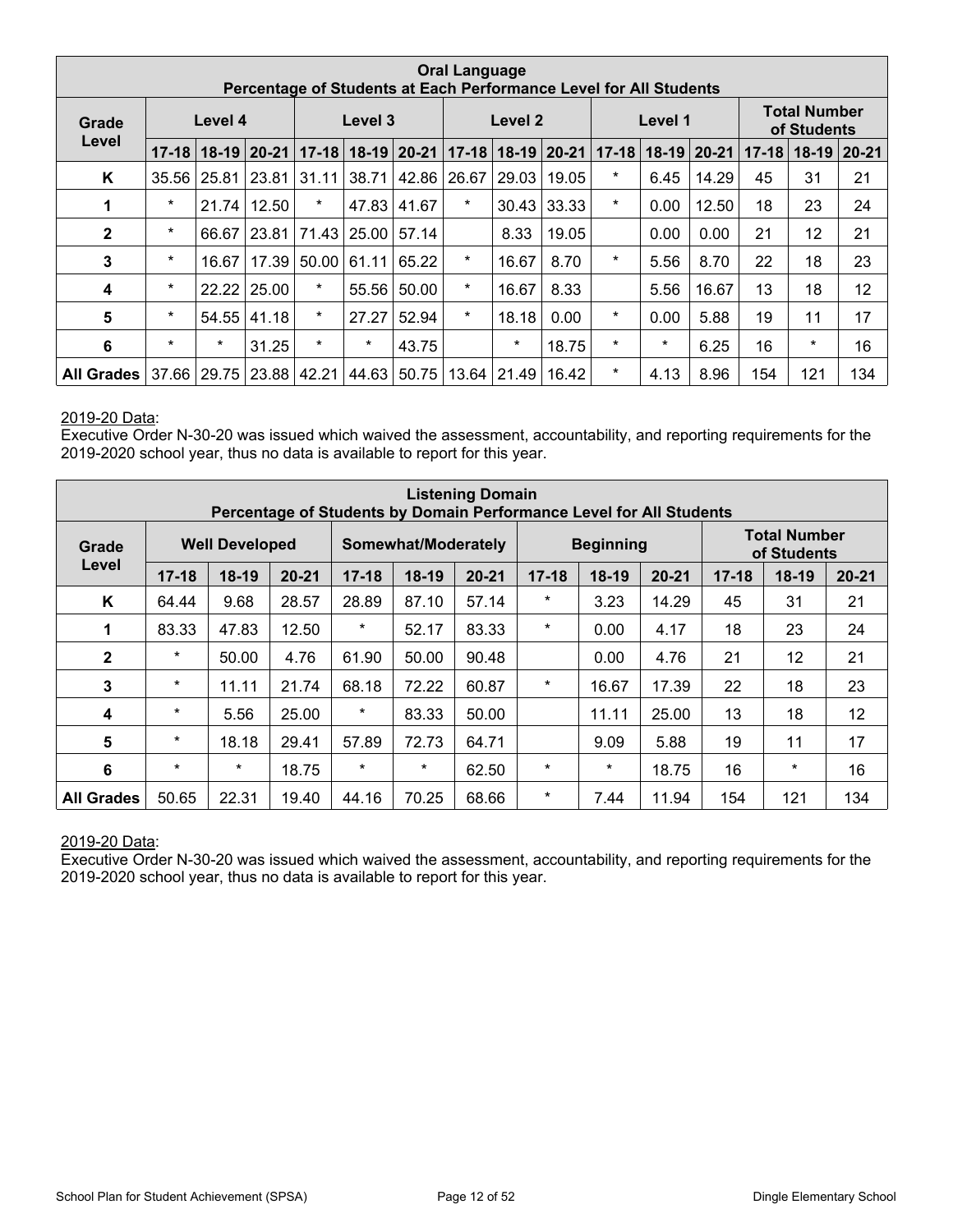| <b>Speaking Domain</b><br>Percentage of Students by Domain Performance Level for All Students |           |                       |           |           |                     |           |           |                  |           |                                    |         |           |
|-----------------------------------------------------------------------------------------------|-----------|-----------------------|-----------|-----------|---------------------|-----------|-----------|------------------|-----------|------------------------------------|---------|-----------|
| Grade                                                                                         |           | <b>Well Developed</b> |           |           | Somewhat/Moderately |           |           | <b>Beginning</b> |           | <b>Total Number</b><br>of Students |         |           |
| Level                                                                                         | $17 - 18$ | $18-19$               | $20 - 21$ | $17 - 18$ | 18-19               | $20 - 21$ | $17 - 18$ | $18-19$          | $20 - 21$ | $17 - 18$                          | $18-19$ | $20 - 21$ |
| K                                                                                             | $\star$   | 45.16                 | 19.05     | 62.22     | 45.16               | 61.90     | $\star$   | 9.68             | 19.05     | 45                                 | 31      | 21        |
| 1                                                                                             | $\star$   | 4.35                  | 29.17     | *         | 95.65               | 62.50     | $\star$   | 0.00             | 8.33      | 18                                 | 23      | 24        |
| $\mathbf{2}$                                                                                  | $\star$   | 75.00                 | 52.38     | 57.14     | 25.00               | 47.62     |           | 0.00             | 0.00      | 21                                 | 12      | 21        |
| 3                                                                                             | $\star$   | 61.11                 | 56.52     | 54.55     | 38.89               | 30.43     | $\star$   | 0.00             | 13.04     | 22                                 | 18      | 23        |
| 4                                                                                             | $\star$   | 55.56                 | 50.00     | *         | 33.33               | 33.33     | $\star$   | 11.11            | 16.67     | 13                                 | 18      | 12        |
| $5\phantom{1}$                                                                                | 78.95     | 72.73                 | 76.47     | $\star$   | 27.27               | 23.53     | $\ast$    | 0.00             | 0.00      | 19                                 | 11      | 17        |
| 6                                                                                             | 68.75     | $\star$               | 62.50     | $\star$   | $\star$             | 37.50     | $\star$   | $\ast$           | 0.00      | 16                                 | $\star$ | 16        |
| <b>All Grades</b>                                                                             | 40.26     | 47.11                 | 47.76     | 48.70     | 47.93               | 44.03     | 11.04     | 4.96             | 8.21      | 154                                | 121     | 134       |

Executive Order N-30-20 was issued which waived the assessment, accountability, and reporting requirements for the 2019-2020 school year, thus no data is available to report for this year.

| <b>Reading Domain</b><br>Percentage of Students by Domain Performance Level for All Students |           |                       |           |           |                     |           |           |                  |           |                                    |         |           |
|----------------------------------------------------------------------------------------------|-----------|-----------------------|-----------|-----------|---------------------|-----------|-----------|------------------|-----------|------------------------------------|---------|-----------|
| Grade                                                                                        |           | <b>Well Developed</b> |           |           | Somewhat/Moderately |           |           | <b>Beginning</b> |           | <b>Total Number</b><br>of Students |         |           |
| Level                                                                                        | $17 - 18$ | 18-19                 | $20 - 21$ | $17 - 18$ | 18-19               | $20 - 21$ | $17 - 18$ | $18-19$          | $20 - 21$ | $17 - 18$                          | $18-19$ | $20 - 21$ |
| K                                                                                            | $\star$   | 0.00                  | 4.76      | 80.00     | 90.32               | 66.67     | $\ast$    | 9.68             | 28.57     | 45                                 | 31      | 21        |
| 1                                                                                            | $\star$   | 8.70                  | 4.17      | $\star$   | 73.91               | 50.00     | $\star$   | 17.39            | 45.83     | 18                                 | 23      | 24        |
| $\mathbf{2}$                                                                                 | $\star$   | 0.00                  | 4.76      | $\star$   | 91.67               | 52.38     | $\star$   | 8.33             | 42.86     | 21                                 | 12      | 21        |
| 3                                                                                            |           | 0.00                  | 0.00      | $\star$   | 66.67               | 34.78     | 59.09     | 33.33            | 65.22     | 22                                 | 18      | 23        |
| 4                                                                                            | $\star$   | 5.56                  | 8.33      | $\star$   | 72.22               | 33.33     | $\ast$    | 22.22            | 58.33     | 13                                 | 18      | 12        |
| $5\phantom{1}$                                                                               | $\star$   | 9.09                  | 0.00      | 78.95     | 63.64               | 70.59     | $\star$   | 27.27            | 29.41     | 19                                 | 11      | 17        |
| $6\phantom{1}$                                                                               | $\star$   | $\star$               | 6.25      | $\star$   | $\star$             | 25.00     | $\star$   | $\star$          | 68.75     | 16                                 | $\ast$  | 16        |
| <b>All Grades</b>                                                                            | 17.53     | 4.13                  | 3.73      | 55.84     | 74.38               | 48.51     | 26.62     | 21.49            | 47.76     | 154                                | 121     | 134       |

#### 2019-20 Data: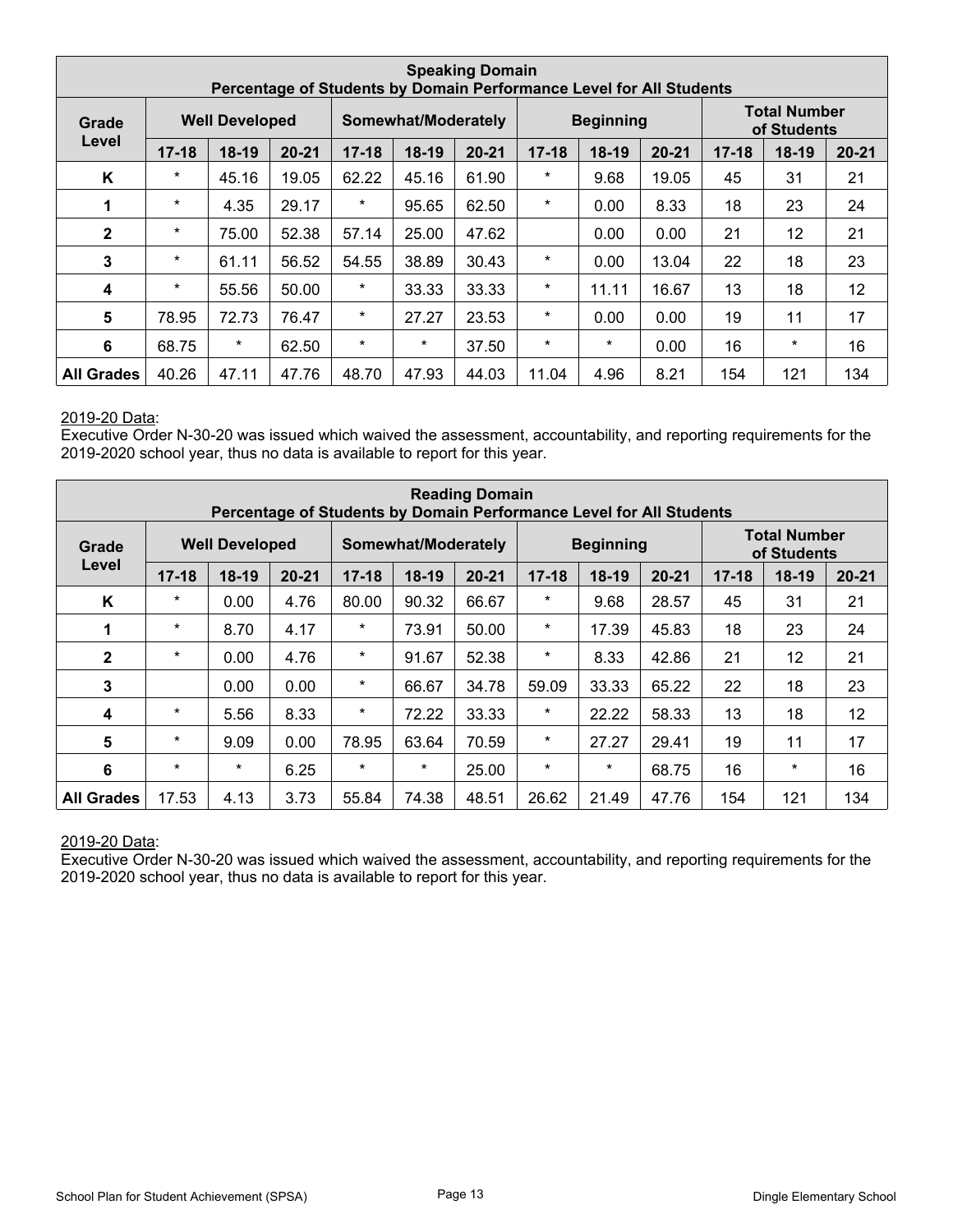| <b>Writing Domain</b><br>Percentage of Students by Domain Performance Level for All Students |           |                       |           |           |                                         |           |           |         |           |           |                                    |           |  |  |
|----------------------------------------------------------------------------------------------|-----------|-----------------------|-----------|-----------|-----------------------------------------|-----------|-----------|---------|-----------|-----------|------------------------------------|-----------|--|--|
| Grade                                                                                        |           | <b>Well Developed</b> |           |           | <b>Beginning</b><br>Somewhat/Moderately |           |           |         |           |           | <b>Total Number</b><br>of Students |           |  |  |
| Level                                                                                        | $17 - 18$ | $18-19$               | $20 - 21$ | $17 - 18$ | $18-19$                                 | $20 - 21$ | $17 - 18$ | $18-19$ | $20 - 21$ | $17 - 18$ | $18-19$                            | $20 - 21$ |  |  |
| K                                                                                            | 40.00     | 45.16                 | 14.29     | 33.33     | 25.81                                   | 38.10     | 26.67     | 29.03   | 47.62     | 45        | 31                                 | 21        |  |  |
| 1                                                                                            | $\star$   | 0.00                  | 8.33      | 72.22     | 82.61                                   | 62.50     | $\star$   | 17.39   | 29.17     | 18        | 23                                 | 24        |  |  |
| $\mathbf{2}$                                                                                 | $\star$   | 0.00                  | 4.76      | 80.95     | 91.67                                   | 61.90     | $^\star$  | 8.33    | 33.33     | 21        | 12                                 | 21        |  |  |
| 3                                                                                            | $\star$   | 0.00                  | 0.00      | 63.64     | 94.44                                   | 56.52     | $\star$   | 5.56    | 43.48     | 22        | 18                                 | 23        |  |  |
| 4                                                                                            | $\star$   | 5.56                  | 0.00      | $\star$   | 94.44                                   | 58.33     | $\star$   | 0.00    | 41.67     | 13        | 18                                 | 12        |  |  |
| 5                                                                                            | $\star$   | 9.09                  | 0.00      | 57.89     | 72.73                                   | 76.47     | $\ast$    | 18.18   | 23.53     | 19        | 11                                 | 17        |  |  |
| 6                                                                                            | $\star$   | $\star$               | 13.33     | 81.25     | $\star$                                 | 73.33     | $\star$   | $\ast$  | 13.33     | 16        | $\star$                            | 15        |  |  |
| <b>All Grades</b>                                                                            | 25.97     | 14.88                 | 6.02      | 59.74     | 69.42                                   | 60.15     | 14.29     | 15.70   | 33.83     | 154       | 121                                | 133       |  |  |

Executive Order N-30-20 was issued which waived the assessment, accountability, and reporting requirements for the 2019-2020 school year, thus no data is available to report for this year.

#### **Conclusions based on this data:**

**1.** There was a significant impact on the number of students scoring levels 4 in the 20-21 school year. The over all performance from the various language domains declined in percentages for levels 4 by 8.53% when compared to the 18-19 school year. Furthermore, the percentage of students scores in 1s overall increased by 7.53% when compared to the 18-19 school year.

A large percentage of ELs were reclassified last school year after October 2nd, which will be reported in the 19-20 reclassification data in Datatquest. Based on this data and new reclassification criteria, efforts to ensure students receive both integrated and designated ELD support are essential. Teacher will receive training on the implementation of both.

- **2.** The domains of high concern were reading (3.73 % scoring level 4) and writing (6.02% scoring level 4). Although, the pandemic played a significant role in these scores since students lacked direct language instructions, this indicates a strong need of intervention in both domain areas.
- **3.** The number of English learners tested increased from the 18-19 school year to the 20-21 school year by 13 students more. All grade levels with the exception of 1st grade showed in EL student population. I anticipate a higher number of student next year with the addition of a TK class and expansion of the Dual Immersion program to the 6th grade.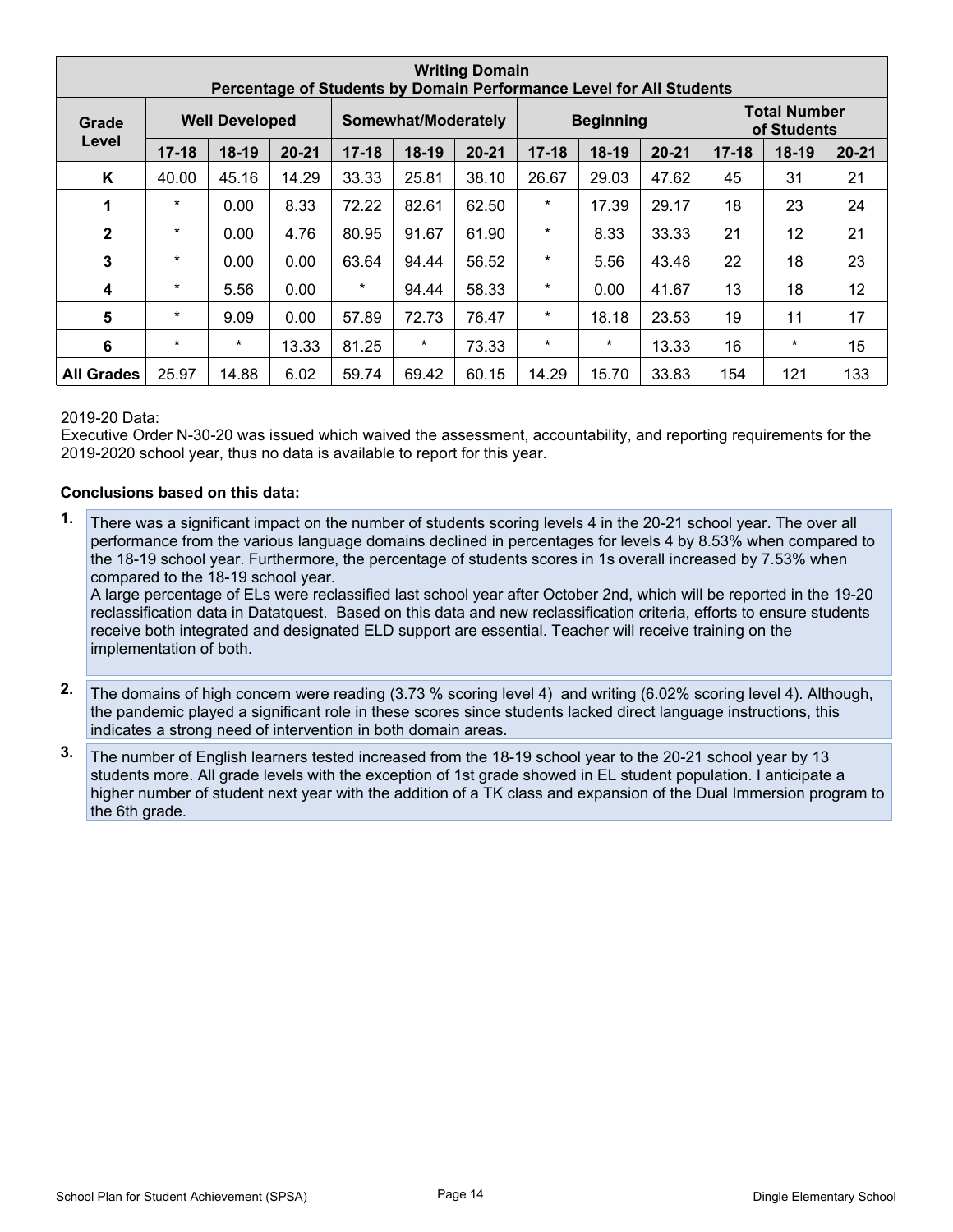## **Student Population**

Although both Senate Bill 98 and Assembly Bill 130 suspended the publication of state indicators on the 2020 and 2021 California School Dashboards, these bills also required the reporting of valid and reliable data that would have been included in these Dashboards.

To meet this requirement, CDE has made available the Enrollment, Graduation Rate Additional Report and the College/Career Measures Report data available. All other reports are not available for 2020 and 2021.

This section provides information about the school's student population.

| 2020-21 Student Population                        |                                                                                                                                                                     |                                                                                                                                                                                                    |                                                                                          |  |  |  |  |  |
|---------------------------------------------------|---------------------------------------------------------------------------------------------------------------------------------------------------------------------|----------------------------------------------------------------------------------------------------------------------------------------------------------------------------------------------------|------------------------------------------------------------------------------------------|--|--|--|--|--|
| <b>Total</b><br><b>Enrollment</b>                 | Socioeconomically<br><b>Disadvantaged</b>                                                                                                                           | <b>English</b><br>Learners                                                                                                                                                                         | <b>Foster</b><br>Youth                                                                   |  |  |  |  |  |
| 315                                               | 77.1                                                                                                                                                                | 39.7                                                                                                                                                                                               | 0.3                                                                                      |  |  |  |  |  |
| This is the total number of<br>students enrolled. | This is the percent of students<br>who are eligible for free or<br>reduced priced meals; or have<br>parents/quardians who did not<br>receive a high school diploma. | This is the percent of students<br>who are learning to communicate<br>effectively in English, typically<br>requiring instruction in both the<br>English Language and in their<br>academic courses. | This is the percent of students<br>whose well-being is the<br>responsibility of a court. |  |  |  |  |  |

| 2019-20 Enrollment for All Students/Student Group |              |            |  |  |  |  |  |  |  |
|---------------------------------------------------|--------------|------------|--|--|--|--|--|--|--|
| <b>Student Group</b>                              | <b>Total</b> | Percentage |  |  |  |  |  |  |  |
| <b>English Learners</b>                           | 125          | 39.7       |  |  |  |  |  |  |  |
| <b>Foster Youth</b>                               |              | 0.3        |  |  |  |  |  |  |  |
| <b>Homeless</b>                                   | 9            | 2.9        |  |  |  |  |  |  |  |
| <b>Socioeconomically Disadvantaged</b>            | 243          | 77.1       |  |  |  |  |  |  |  |
| <b>Students with Disabilities</b>                 | 44           | 14.0       |  |  |  |  |  |  |  |

| <b>Enrollment by Race/Ethnicity</b> |              |                   |  |  |  |  |  |  |
|-------------------------------------|--------------|-------------------|--|--|--|--|--|--|
| <b>Student Group</b>                | <b>Total</b> | <b>Percentage</b> |  |  |  |  |  |  |
| <b>African American</b>             | 3            | 1.0               |  |  |  |  |  |  |
| American Indian or Alaska Native    |              | 0.3               |  |  |  |  |  |  |
| Asian                               | 8            | 2.5               |  |  |  |  |  |  |
| <b>Filipino</b>                     |              |                   |  |  |  |  |  |  |
| Hispanic                            | 249          | 79.0              |  |  |  |  |  |  |
| <b>Two or More Races</b>            | 5            | 1.6               |  |  |  |  |  |  |
| Native Hawaiian or Pacific Islander |              |                   |  |  |  |  |  |  |
| <b>White</b>                        | 45           | 14.3              |  |  |  |  |  |  |

#### **Conclusions based on this data:**

**1.** At Dingle the largest student group by ethnic groups is our Hispanic student group with 79% of the student body roughly 249 out of 315 total enrollment.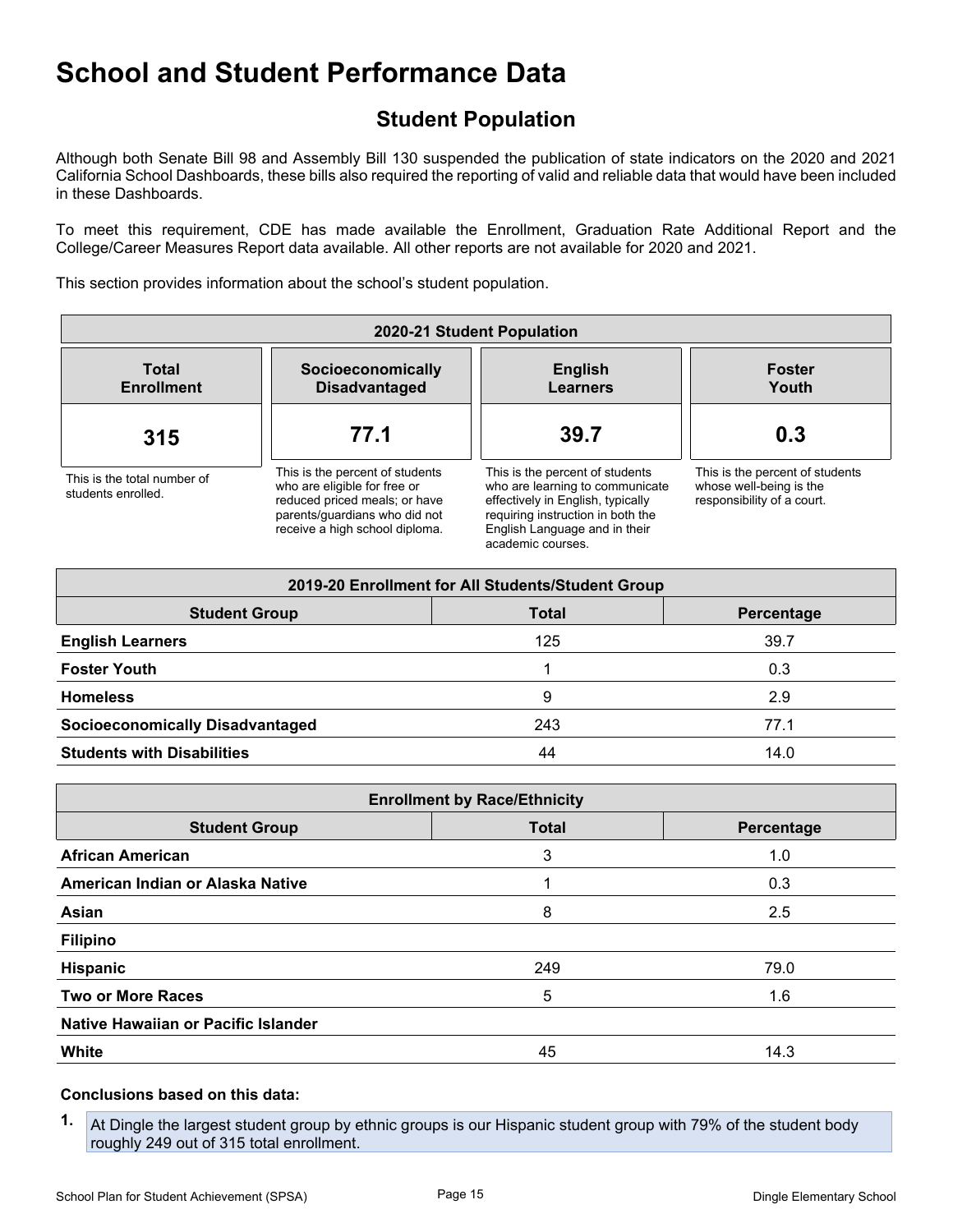- **2.** According to DataQuest, Dingle has 77.1% socioeconomically disadvantaged which is the highest in the district among elementary schools. We also serve 39.7% of English Language Learners and 14% of Students with Disabilities.
- **3.** According to DataQuest, Dingle has 2.9% Homeless Youth. During the pandemic, Dingle experienced an increase in families that would qualify as "homeless" due to doubling up. This data suggests that we need additional support from our district's homeless liaison program to support these families and students.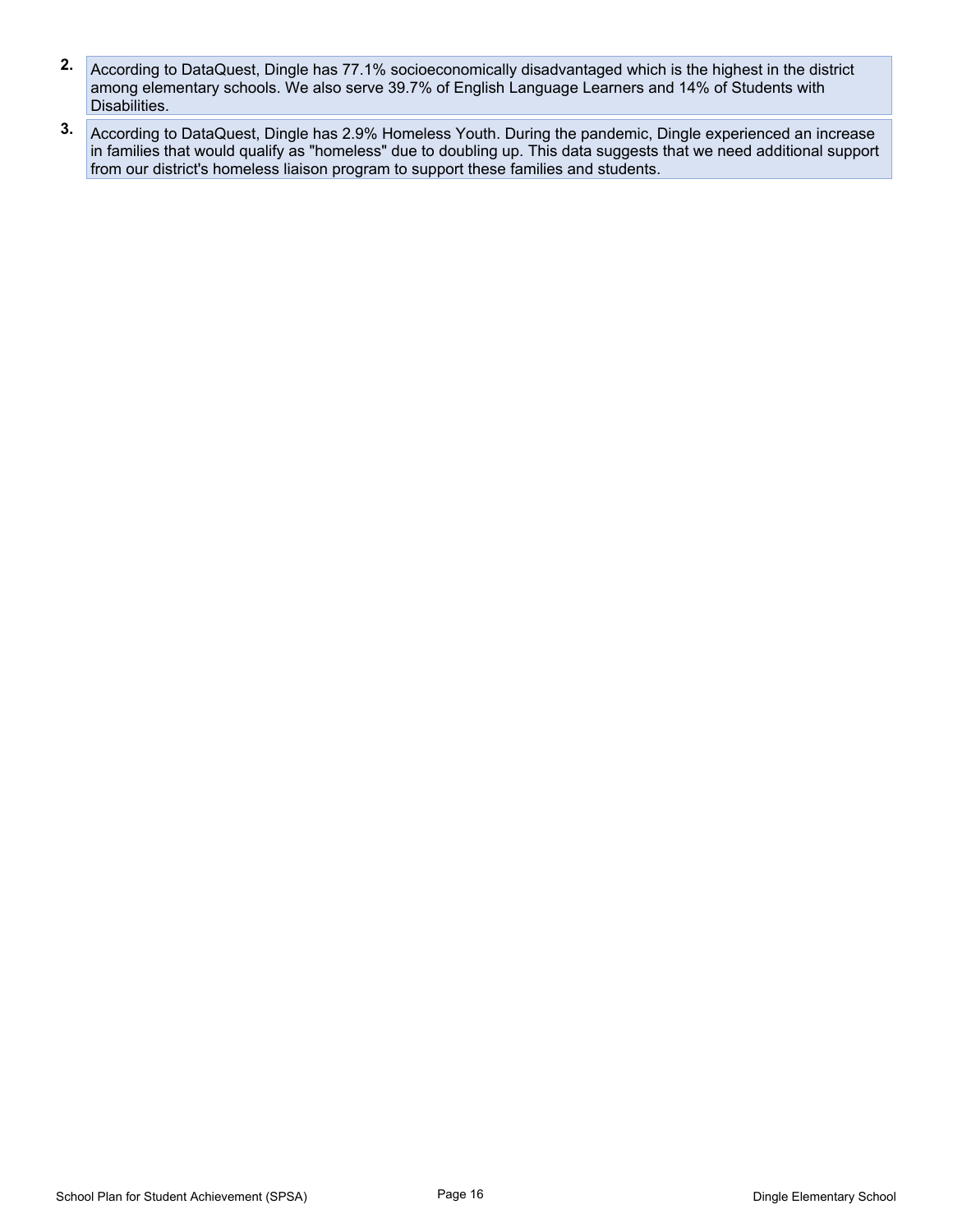## **Overall Performance**

Although both Senate Bill 98 and Assembly Bill 130 suspended the publication of state indicators on the 2020 and 2021 California School Dashboards, these bills also required the reporting of valid and reliable data that would have been included in these Dashboards.

To meet this requirement, CDE has made available the Enrollment, Graduation Rate Additional Report and the College/Career Measures Report data available. All other reports are not available for 2020 and 2021, thus the most recent data (2019 Fall) is provided here.



#### **Conclusions based on this data:**

- **1.** Dingle declined in ELA and Math but maintained its status in "Orange. " It continues to be the school with the lowest academic achievement, the highest socioeconomically disadvantaged %, the highest homeless youth %, the 2nd highest % of English learners. During the 18-19 school year, Dingle reduced its chronic absenteeism and suspensions, moving into the "yellow." Based on this data, and the summary of our needs assessment by all stakeholders, there is a significant need to support the social-emotional needs of our students, improve student connectedness and sense of safety. Additionally, there is an urgent need to ensure that all students receive early intervention and targeted support in both reading and math. During the 20-21 school year, a subcommittee to the School Site Council was developed to develop long-term learning targets and to meet regularly to review data necessary to report back to all stakeholders. This learning target committee developed 3-year goals for ELA and Math as well as iReady diagnostic learning targets. Our stakeholders are seeking out ways to advocate for the students in Dingle and are asking the school community to expect more and aim higher.
- **2.** Dingle improved its status in Suspension Rate from orange to to green, with a decrease in total suspensions by .6%. The greatest decline of -3.6% was with the sub group of students with disabilities. Dingle needs to continue improve its MTSS (Multi Tiered Systems of Support) at all levels to ensure that students have clear behavioral expectations and teachers have the knowledge and support to implement best first instruction that increases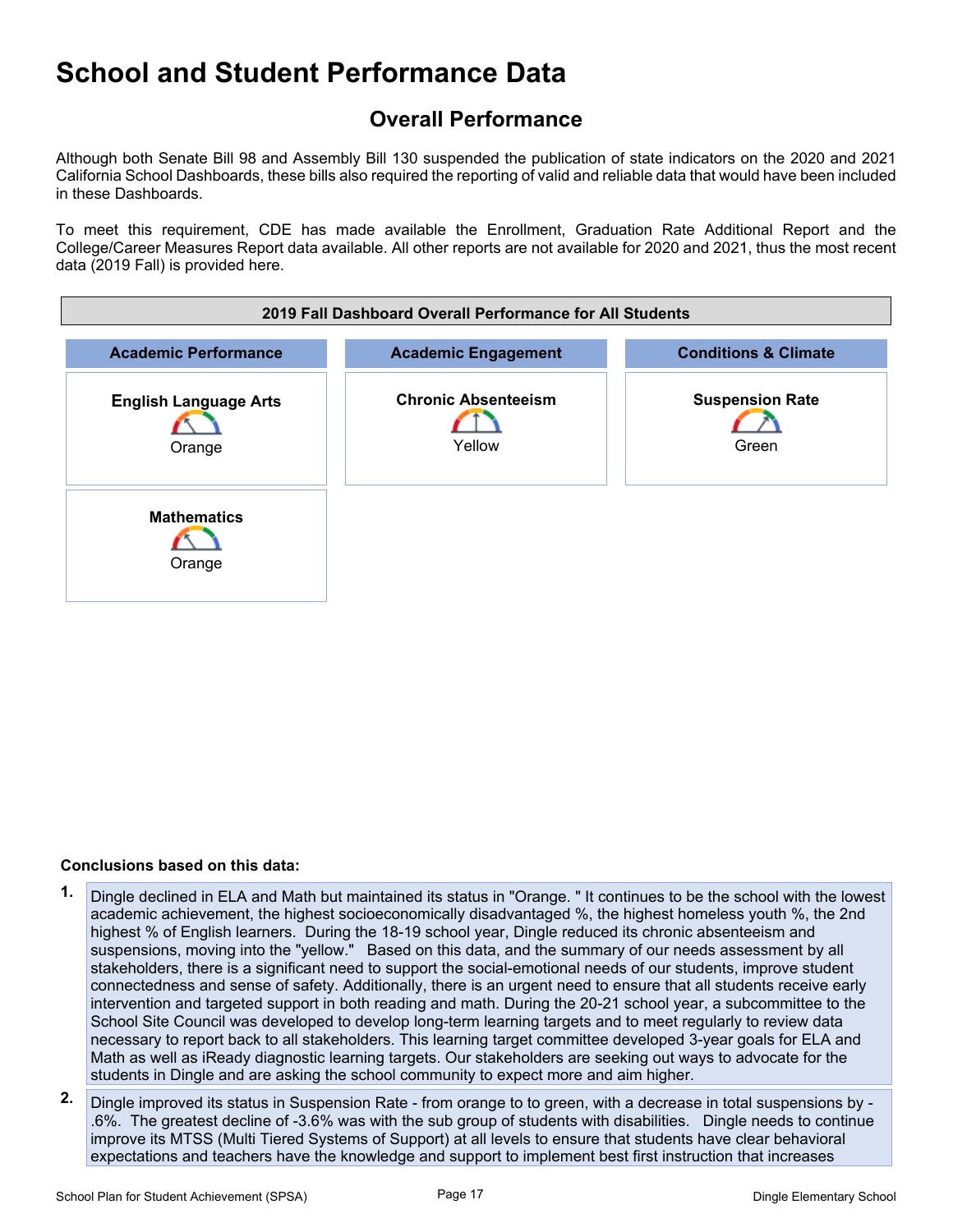student engagement and sense of school connectedness. Dingle participated in the Yolo County PBIS consortium Year 1 training in 2021-22 and will continue its participation in 2022-23. Due to virtual learning and hybrid learning in phase 3, there were no suspensions in 21-22.

**3.** Dingle decreased chronic absenteeism by -2.6%. Students with disabilities increased chronic absenteeism from 12% and 6 students chronic in 17-18 to 21.6% and 11 students chronic in 18-19. Improved resources and supports must be in place to support students with various social emotional needs that prevent them from attending school due to high anxiety. During the 21-22 school year, we anticipate an increase in our chronic absenteeism, despite the outreach made by teachers, administration, SROs, and CAFE specialist, there were many families who could not support their child(ren) consistently at home with distance learning due to child care or work schedules. We saw an increase in attendance school-wide once we returned to hybrid learning and were able to open up ASES (after school program).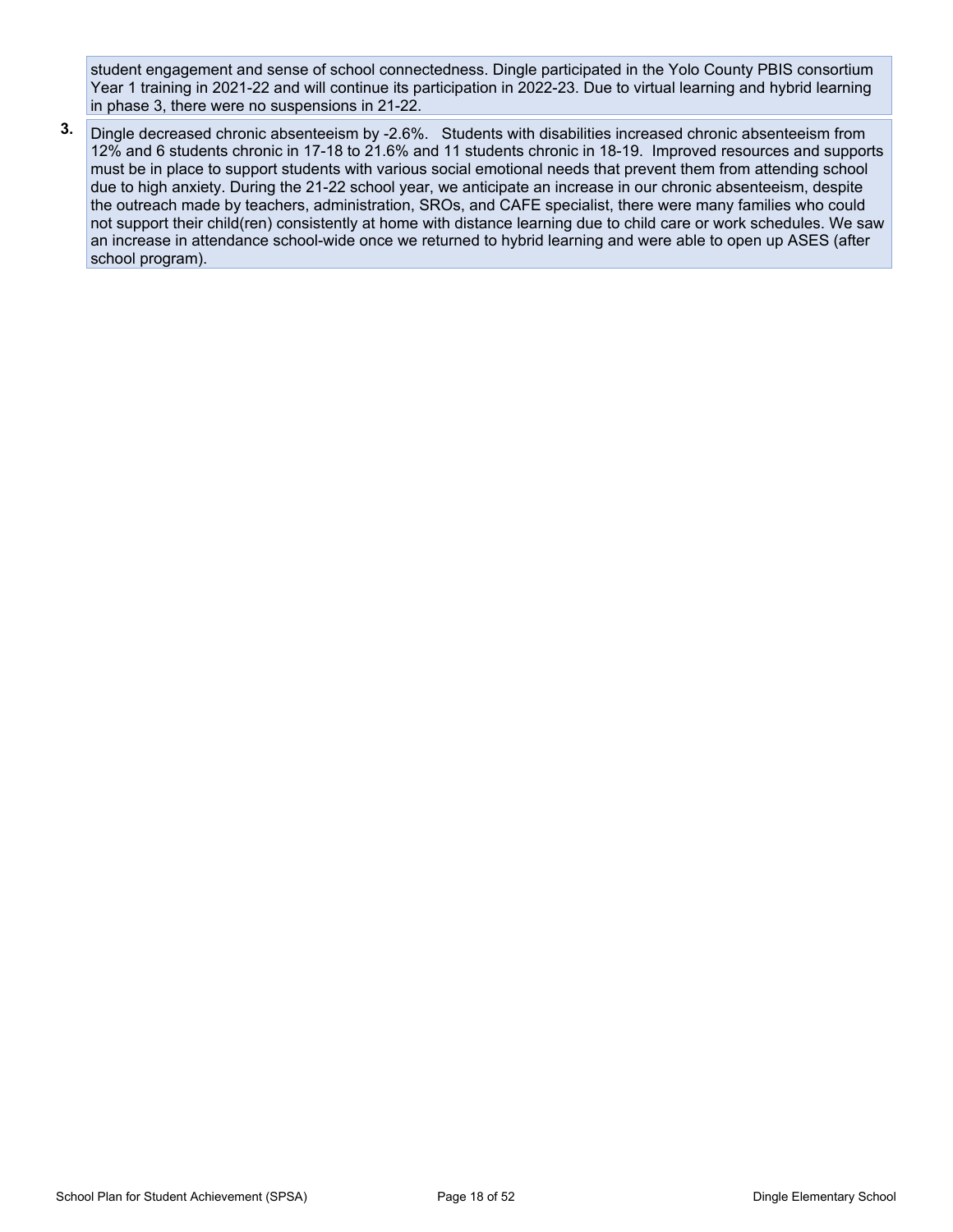## **Academic Performance English Language Arts**

Although both Senate Bill 98 and Assembly Bill 130 suspended the publication of state indicators on the 2020 and 2021 California School Dashboards, these bills also required the reporting of valid and reliable data that would have been included in these Dashboards.

To meet this requirement, CDE has made available the Enrollment, Graduation Rate Additional Report and the College/Career Measures Report data available. All other reports are not available for 2020 and 2021, thus the most recent data (2019 Fall) is provided here.

The performance levels are color-coded and range from lowest-to-highest performance in the following order:



This section provides number of student groups in each color.

| 2019 Fall Dashboard English Language Arts Equity Report |  |  |  |  |  |
|---------------------------------------------------------|--|--|--|--|--|
| Green<br><b>Blue</b><br>Yellow<br>Orange                |  |  |  |  |  |
|                                                         |  |  |  |  |  |

This section provides a view of Student Assessment Results and other aspects of this school's performance, specifically how well students are meeting grade-level standards on the English Language Arts assessment. This measure is based on student performance on the Smarter Balanced Summative Assessment, which is taken annually by students in grades 3–8 and grade 11.

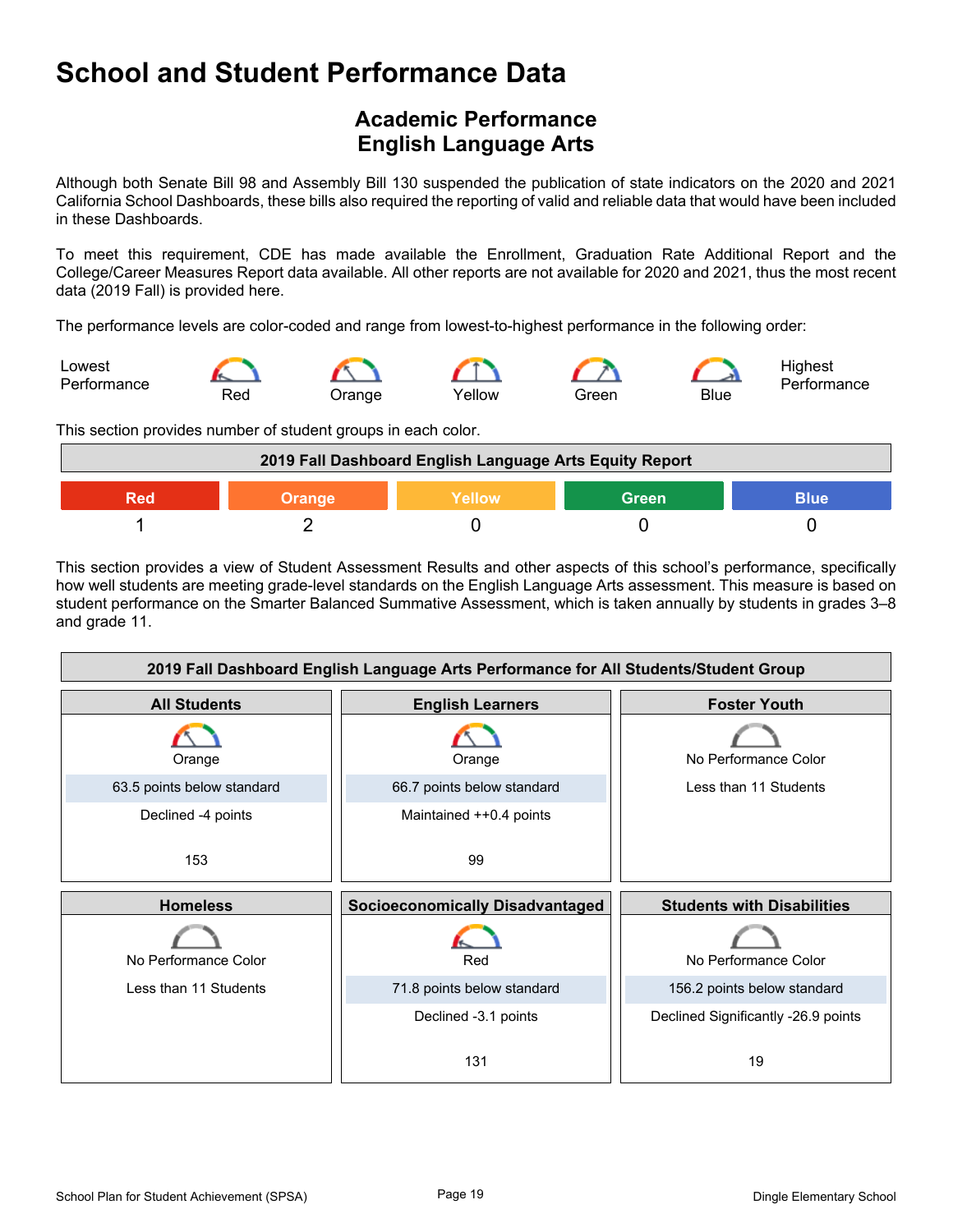

This section provides a view of Student Assessment Results and other aspects of this school's performance, specifically how well students are meeting grade-level standards on the English Language Arts assessment. This measure is based on student performance on the Smarter Balanced Summative Assessment, which is taken annually by students in grades 3–8 and grade 11.

| 2019 Fall Dashboard English Language Arts Data Comparisons for English Learners |                            |                                     |  |  |
|---------------------------------------------------------------------------------|----------------------------|-------------------------------------|--|--|
| <b>Current English Learner</b>                                                  | <b>English Only</b>        |                                     |  |  |
| 117.9 points below standard                                                     | 10.1 points below standard | 69 points below standard            |  |  |
| Declined -10.7 points                                                           | Declined -7.4 points       | Declined Significantly -19.6 points |  |  |
| 52                                                                              | 47                         | 46                                  |  |  |

#### **Conclusions based on this data:**

- **1.** Based on data, All sub groups, with the exception of English learners, declined in academic performance in English Language Arts. Total students declined by 4.6 points from prior year. The data continues to point to a need to target students in primary grades with phonics and phonological awareness to build a strong foundation in reading. During the 20-21 school year, we offered virtual interventions from October through April. We are finishing the school year with in person interventions and look forward to seeing improved iReady spring diagnostic scores to demonstrate effectiveness of our intervention program for students who had consistent attendance.
- **2.** Sub group Students with disabilities declined significantly by -47.1 points. We had a significant number of special education students who were on our chronic absenteeism list in 2018-19 who missed a significant number of days of instruction which may have impacted this significant decline in points.
- **3.** 10% of Students with disabilities (2 students) met or exceeded standards in ELA in 17-18 and 14.28% (3 students) met or exceeded standards in ELA in 18-19. The data identifies the number difference of students (1) that impacted our scores. Again, our high SPED chronic rate impacted academic outcomes.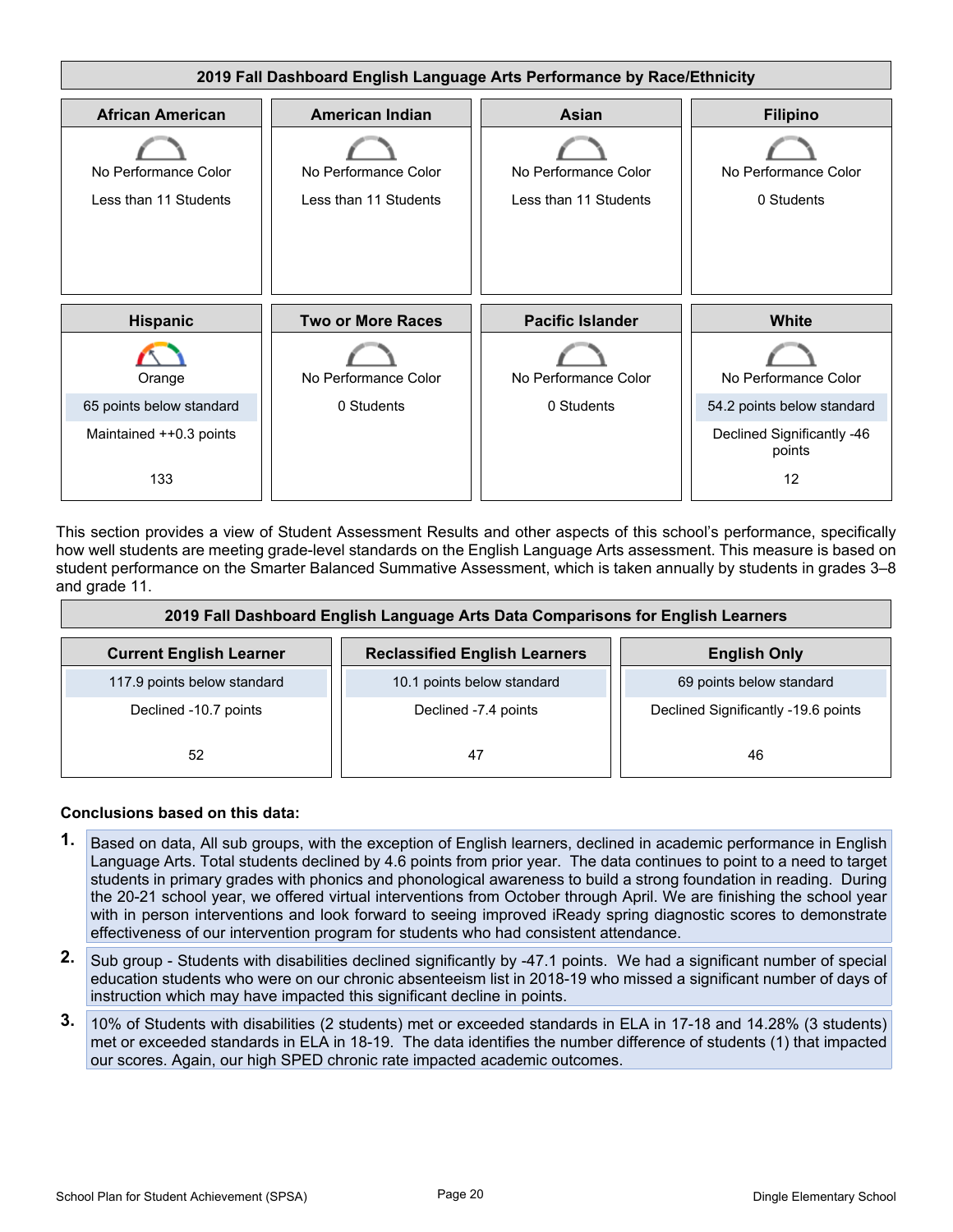### **Academic Performance Mathematics**

Although both Senate Bill 98 and Assembly Bill 130 suspended the publication of state indicators on the 2020 and 2021 California School Dashboards, these bills also required the reporting of valid and reliable data that would have been included in these Dashboards.

To meet this requirement, CDE has made available the Enrollment, Graduation Rate Additional Report and the College/Career Measures Report data available. All other reports are not available for 2020 and 2021, thus the most recent data (2019 Fall) is provided here.

The performance levels are color-coded and range from lowest-to-highest performance in the following order:



This section provides number of student groups in each color.



This section provides a view of Student Assessment Results and other aspects of this school's performance, specifically how well students are meeting grade-level standards on the Mathematics assessment. This measure is based on student performance on the Smarter Balanced Summative Assessment, which is taken annually by students in grades 3–8 and grade 11.

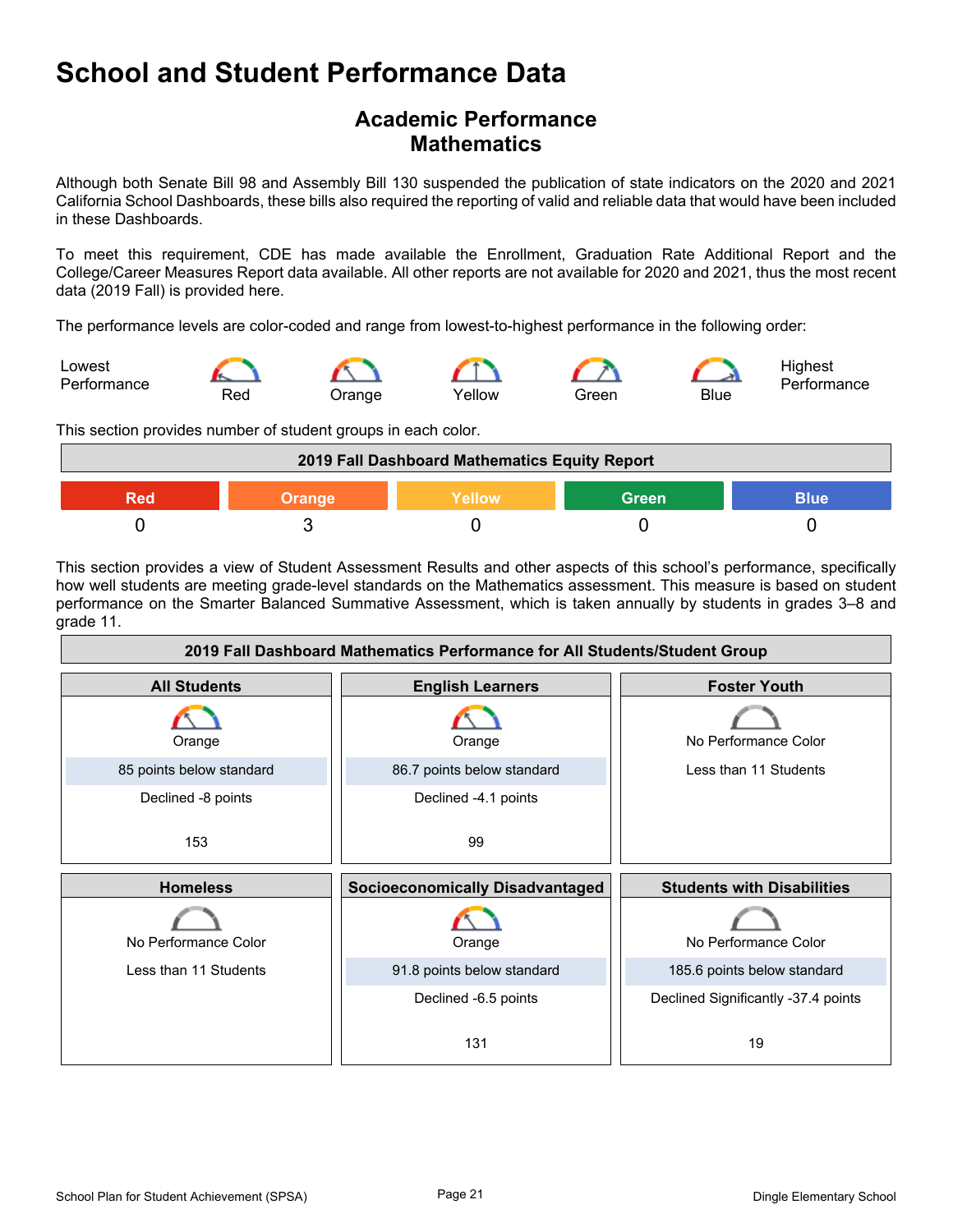

This section provides a view of Student Assessment Results and other aspects of this school's performance, specifically how well students are meeting grade-level standards on the Mathematics assessment. This measure is based on student performance on the Smarter Balanced Summative Assessment, which is taken annually by students in grades 3–8 and grade 11.

| 2019 Fall Dashboard Mathematics Data Comparisons for English Learners                         |                                     |                                     |  |  |
|-----------------------------------------------------------------------------------------------|-------------------------------------|-------------------------------------|--|--|
| <b>Reclassified English Learners</b><br><b>Current English Learner</b><br><b>English Only</b> |                                     |                                     |  |  |
| 132.5 points below standard                                                                   | 36 points below standard            | 94.4 points below standard          |  |  |
| Declined -11.5 points                                                                         | Declined Significantly -15.3 points | Declined Significantly -22.7 points |  |  |
| 52                                                                                            | 47                                  | 46                                  |  |  |

#### **Conclusions based on this data:**

- **1.** Based on data, All sub groups declined in academic performance in Math. Total students declined by 8 points from prior year. Data suggests the need for additional professional development in math best practices, collaboration, and coaching support. During the summer 2021, 6 teachers will participate in professional development in math.
- **2.** Students with disabilities decreased significantly by 37.4 points from previous year. There was an increase in chronic absenteeism for our special education population during the 18-19 school year which impacted the student achievement in math.
- **3.** 10% of Students with disabilities (2 students) met or exceeded standards in Math in 17-18 and 10% (2 students) met or exceeded standards in Math in 18-19. The data suggests the greatest change in student achievement resulted in students moving from standard nearly met to standard not met.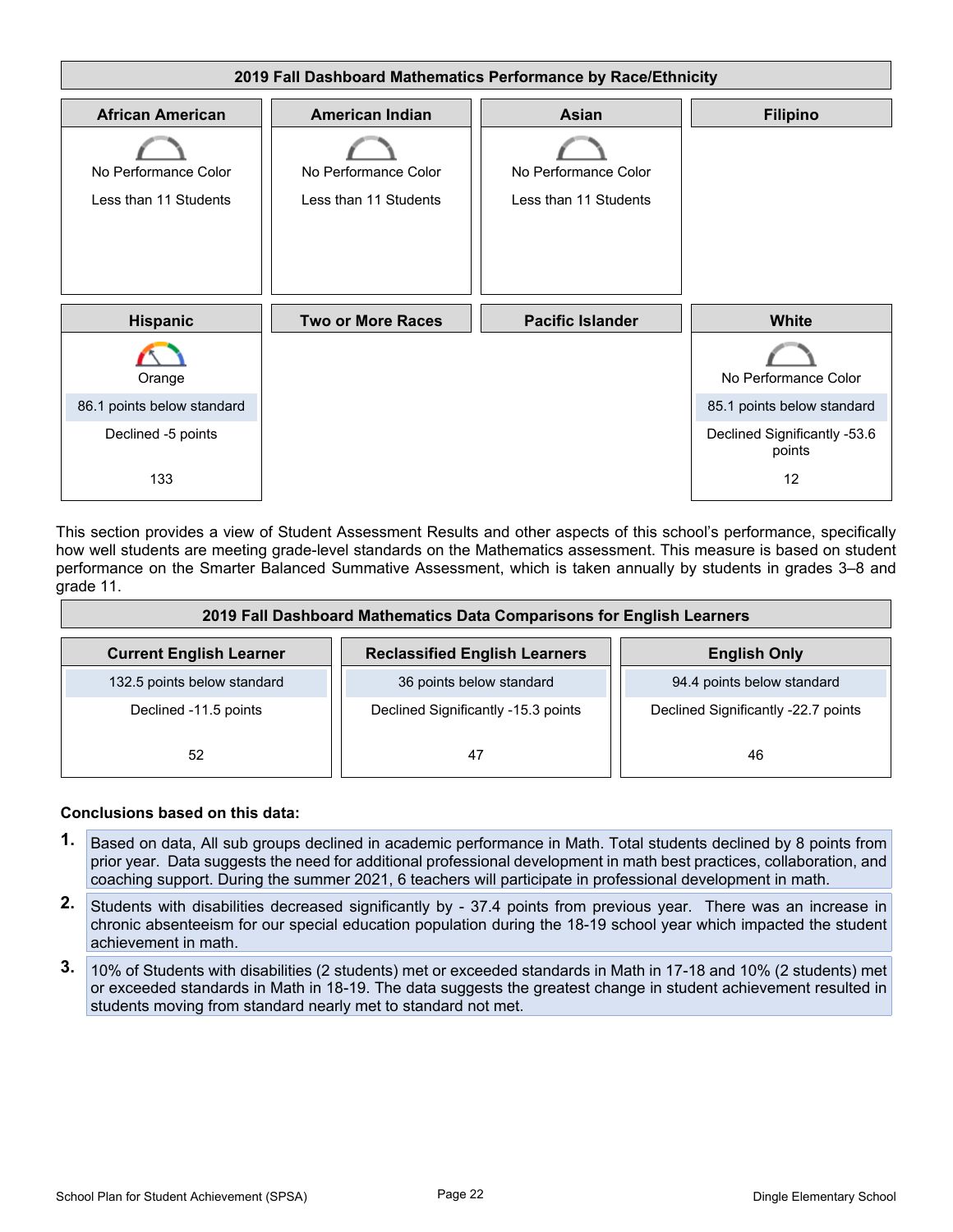### **Academic Performance English Learner Progress**

Although both Senate Bill 98 and Assembly Bill 130 suspended the publication of state indicators on the 2020 and 2021 California School Dashboards, these bills also required the reporting of valid and reliable data that would have been included in these Dashboards.

To meet this requirement, CDE has made available the Enrollment, Graduation Rate Additional Report and the College/Career Measures Report data available. All other reports are not available for 2020 and 2021, thus the most recent data (2019 Fall) is provided here.

This section provides a view of the percentage of current EL students making progress towards English language proficiency or maintaining the highest level.



This section provides a view of the percentage of current EL students who progressed at least one ELPI level, maintained ELPI level 4, maintained lower ELPI levels (i.e, levels 1, 2L, 2H, 3L, or 3H), or decreased at least one ELPI Level.

| 2019 Fall Dashboard Student English Language Acquisition Results                                                                                                                                     |      |     |      |  |
|------------------------------------------------------------------------------------------------------------------------------------------------------------------------------------------------------|------|-----|------|--|
| <b>Maintained ELPI Level 1,</b><br><b>Progressed At Least</b><br><b>Maintained</b><br><b>Decreased</b><br><b>One ELPI Level</b><br>2L, 2H, 3L, or 3H<br><b>One ELPI Level</b><br><b>ELPI Level 4</b> |      |     |      |  |
| 19.1                                                                                                                                                                                                 | 31.4 | 2.2 | 47.1 |  |

#### **Conclusions based on this data:**

**1.** Reclassification data shows that 8.8% of students were reclassified in 2018-19 and 19.9% (30 students) were reclassified in 2019-20. English learners made 49.4% which is considered "medium" growth. Dingle begin small group designated ELD in 18-19 which supported their English language development which resulted in a larger % of reclassified students.

Based on review of ELPAC assessment and new reclassification criteria, targeted focus must be made in increasing reading and writing achievement.

**2.** 25% of English Learners are considered "at risk" with 4-5 years as EL and 11% are considered LTEL (Long Term English Learner). Data suggests that continued intervention and enrichment are necessary to support and engage our English learners. Teachers at grades 3-6 need additional professional development, coaching, and collaboration.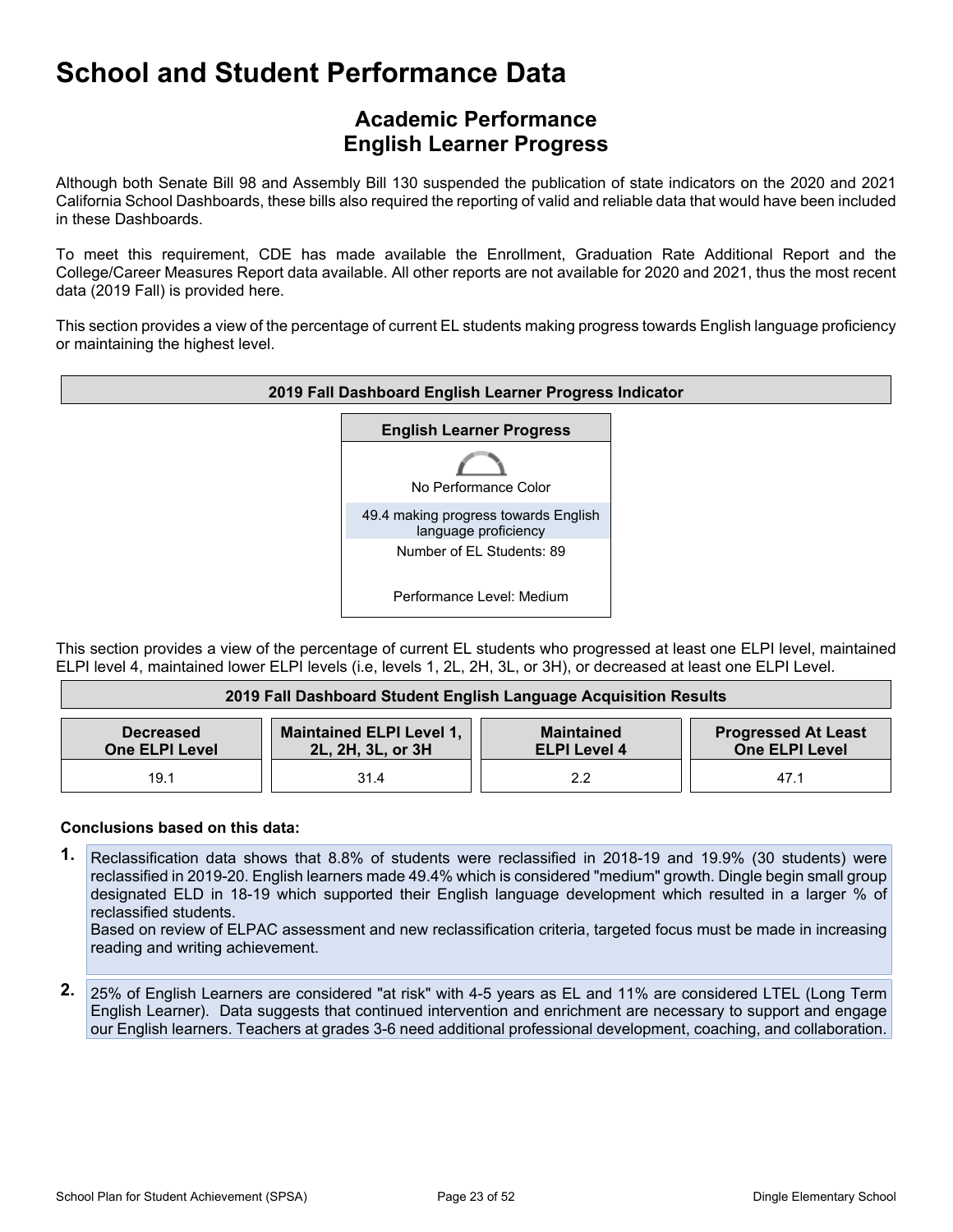### **Academic Performance College/Career Measures Only Report**

Although both Senate Bill 98 and Assembly Bill 130 suspended the publication of state indicators on the 2020 and 2021 California School Dashboards, these bills also required the reporting of valid and reliable data that would have been included in these Dashboards.

To meet this requirement, CDE has made available the Enrollment, Graduation Rate Additional Report and the College/Career Measures Report data available. All other reports are not available for 2020 and 2021.

| Number and Percentage of Students in the Combined Graduation Rate and/or<br>Dashboard Alternative School Status (DASS) Graduation Rate by Student Group |  |  |  |  |  |
|---------------------------------------------------------------------------------------------------------------------------------------------------------|--|--|--|--|--|
| <b>Cohort</b><br><b>Cohort</b><br><b>Student Group</b><br><b>Totals</b><br><b>Percent</b>                                                               |  |  |  |  |  |
| <b>All Students</b>                                                                                                                                     |  |  |  |  |  |
| <b>African American</b>                                                                                                                                 |  |  |  |  |  |
| American Indian or Alaska Native                                                                                                                        |  |  |  |  |  |
| Asian                                                                                                                                                   |  |  |  |  |  |
| <b>Filipino</b>                                                                                                                                         |  |  |  |  |  |
| Hispanic                                                                                                                                                |  |  |  |  |  |
| Native Hawaiian or Pacific Islander                                                                                                                     |  |  |  |  |  |
| White                                                                                                                                                   |  |  |  |  |  |
| <b>Two or More Races</b>                                                                                                                                |  |  |  |  |  |
| <b>English Learners</b>                                                                                                                                 |  |  |  |  |  |
| <b>Socioeconomically Disadvantaged</b>                                                                                                                  |  |  |  |  |  |
| <b>Students with Disabilities</b>                                                                                                                       |  |  |  |  |  |
| <b>Foster Youth</b>                                                                                                                                     |  |  |  |  |  |
| <b>Homeless</b>                                                                                                                                         |  |  |  |  |  |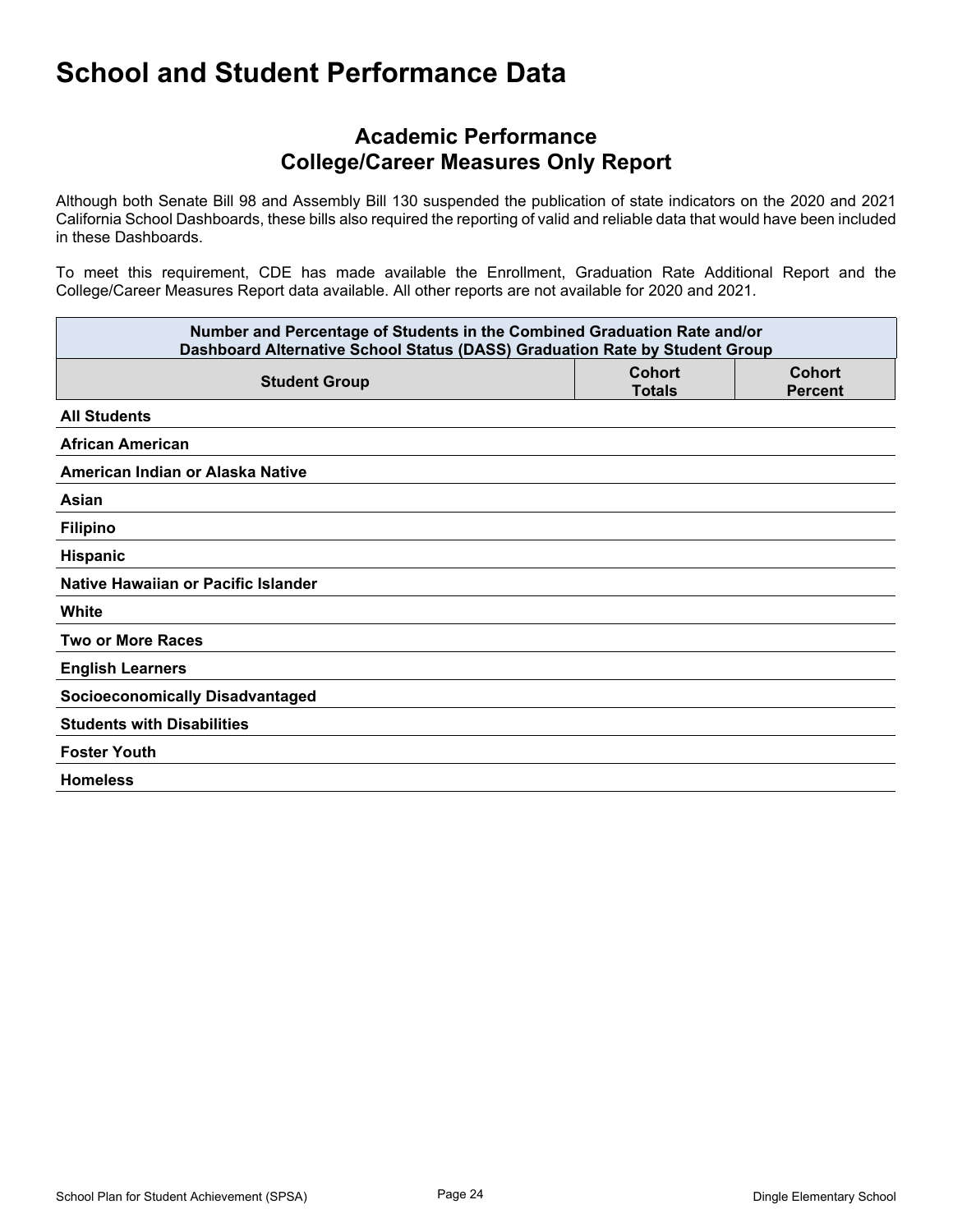| Advanced Placement Exams - Number and Percentage of Four-Year Graduation Rate Cohort Students                                                                                                                                                           |                                |                                 |
|---------------------------------------------------------------------------------------------------------------------------------------------------------------------------------------------------------------------------------------------------------|--------------------------------|---------------------------------|
| <b>Student Group</b>                                                                                                                                                                                                                                    | <b>Cohort</b><br><b>Totals</b> | <b>Cohort</b><br><b>Percent</b> |
| <b>All Students</b>                                                                                                                                                                                                                                     |                                |                                 |
| <b>African American</b>                                                                                                                                                                                                                                 |                                |                                 |
| American Indian or Alaska Native                                                                                                                                                                                                                        |                                |                                 |
| Asian                                                                                                                                                                                                                                                   |                                |                                 |
| <b>Filipino</b>                                                                                                                                                                                                                                         |                                |                                 |
| Hispanic                                                                                                                                                                                                                                                |                                |                                 |
| Native Hawaiian or Pacific Islander                                                                                                                                                                                                                     |                                |                                 |
| <b>White</b>                                                                                                                                                                                                                                            |                                |                                 |
| <b>Two or More Races</b>                                                                                                                                                                                                                                |                                |                                 |
| <b>English Learners</b>                                                                                                                                                                                                                                 |                                |                                 |
| <b>Socioeconomically Disadvantaged</b>                                                                                                                                                                                                                  |                                |                                 |
| <b>Students with Disabilities</b>                                                                                                                                                                                                                       |                                |                                 |
| <b>Foster Youth</b>                                                                                                                                                                                                                                     |                                |                                 |
| <b>Homeless</b>                                                                                                                                                                                                                                         |                                |                                 |
| This table shows students in the four-year graduation rate cohort by student group who scored 3 or higher on at least<br>two Advanced Placement exams.<br>International Baccalaureate Exams - Number and Percentage of Four-Year Graduation Rate Cohort |                                |                                 |
| <b>Student Group</b>                                                                                                                                                                                                                                    | <b>Cohort</b><br><b>Totals</b> | <b>Cohort</b><br><b>Percent</b> |
| <b>All Students</b>                                                                                                                                                                                                                                     |                                |                                 |
| <b>African American</b>                                                                                                                                                                                                                                 |                                |                                 |
| American Indian or Alaska Native                                                                                                                                                                                                                        |                                |                                 |
| Asian                                                                                                                                                                                                                                                   |                                |                                 |
| <b>Filipino</b>                                                                                                                                                                                                                                         |                                |                                 |
| Hispanic                                                                                                                                                                                                                                                |                                |                                 |
| Native Hawaiian or Pacific Islander                                                                                                                                                                                                                     |                                |                                 |
| White                                                                                                                                                                                                                                                   |                                |                                 |
| <b>Two or More Races</b>                                                                                                                                                                                                                                |                                |                                 |
| <b>English Learners</b>                                                                                                                                                                                                                                 |                                |                                 |
| <b>Socioeconomically Disadvantaged</b>                                                                                                                                                                                                                  |                                |                                 |
| <b>Students with Disabilities</b>                                                                                                                                                                                                                       |                                |                                 |
| <b>Foster Youth</b>                                                                                                                                                                                                                                     |                                |                                 |
| <b>Homeless</b>                                                                                                                                                                                                                                         |                                |                                 |
|                                                                                                                                                                                                                                                         |                                |                                 |

\* This table shows students in the four-year graduation rate cohort by student group who scored 4 or higher on at least two International Baccalaureate Exams.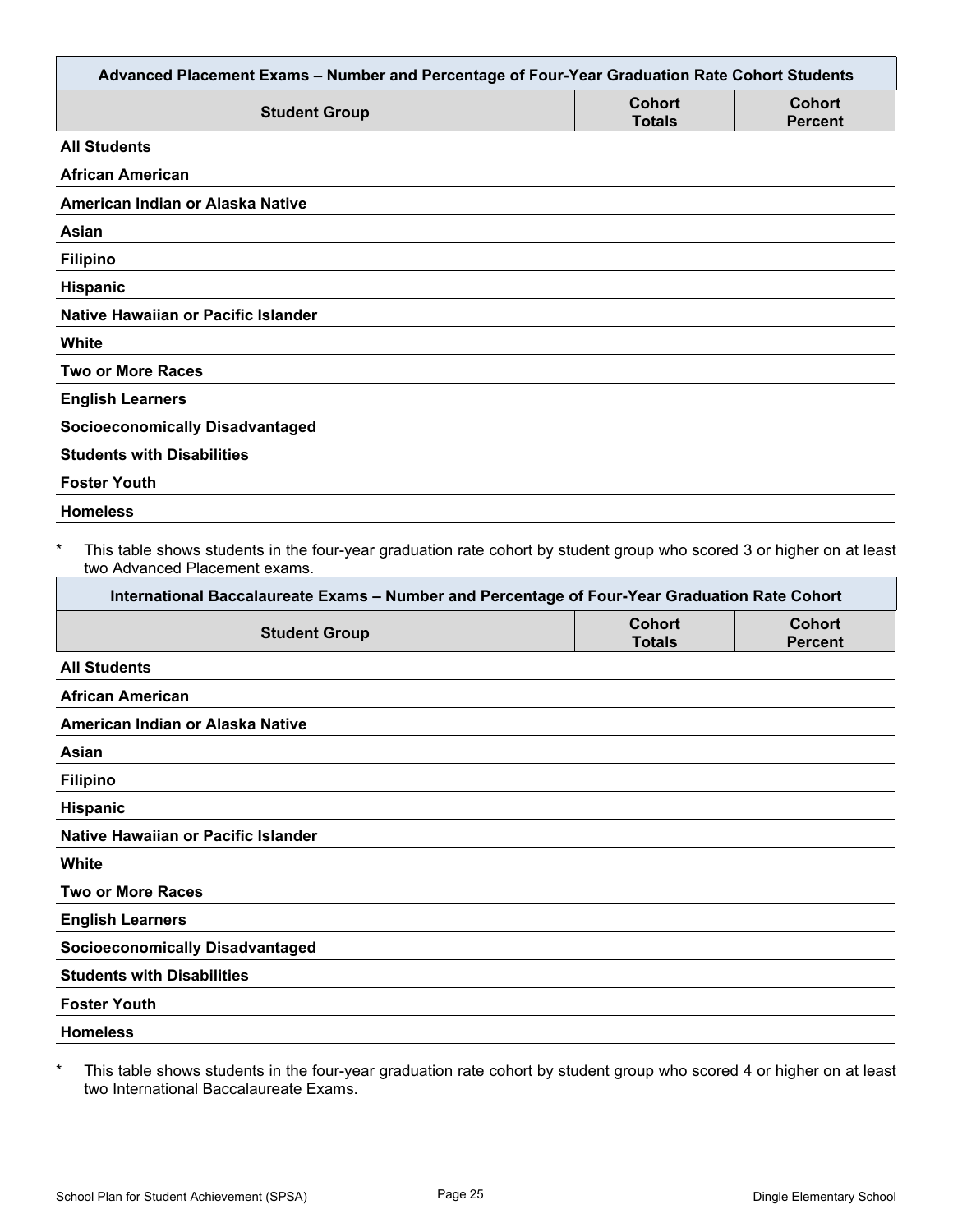| Completed at Least One Career Technical Education (CTE) Pathway - Number and Percentage of All Students |                                |                                 |  |
|---------------------------------------------------------------------------------------------------------|--------------------------------|---------------------------------|--|
| <b>Student Group</b>                                                                                    | <b>Cohort</b><br><b>Totals</b> | <b>Cohort</b><br><b>Percent</b> |  |
| <b>All Students</b>                                                                                     |                                |                                 |  |
| <b>African American</b>                                                                                 |                                |                                 |  |
| American Indian or Alaska Native                                                                        |                                |                                 |  |
| Asian                                                                                                   |                                |                                 |  |
| <b>Filipino</b>                                                                                         |                                |                                 |  |
| Hispanic                                                                                                |                                |                                 |  |
| Native Hawaiian or Pacific Islander                                                                     |                                |                                 |  |
| White                                                                                                   |                                |                                 |  |
| <b>Two or More Races</b>                                                                                |                                |                                 |  |
| <b>English Learners</b>                                                                                 |                                |                                 |  |
| <b>Socioeconomically Disadvantaged</b>                                                                  |                                |                                 |  |
| <b>Students with Disabilities</b>                                                                       |                                |                                 |  |
| <b>Foster Youth</b>                                                                                     |                                |                                 |  |
| <b>Homeless</b>                                                                                         |                                |                                 |  |

\* This table shows students in the combined graduation rate and/or DASS graduation rate by student group who completed at least one CTE Pathway with a grade of C- or better (or Pass) in the capstone course.

| Completed a-g Requirements - Number and Percentage of All Students |                                |                                 |  |  |
|--------------------------------------------------------------------|--------------------------------|---------------------------------|--|--|
| <b>Student Group</b>                                               | <b>Cohort</b><br><b>Totals</b> | <b>Cohort</b><br><b>Percent</b> |  |  |
| <b>All Students</b>                                                |                                |                                 |  |  |
| <b>African American</b>                                            |                                |                                 |  |  |
| American Indian or Alaska Native                                   |                                |                                 |  |  |
| Asian                                                              |                                |                                 |  |  |
| <b>Filipino</b>                                                    |                                |                                 |  |  |
| <b>Hispanic</b>                                                    |                                |                                 |  |  |
| Native Hawaiian or Pacific Islander                                |                                |                                 |  |  |
| White                                                              |                                |                                 |  |  |
| <b>Two or More Races</b>                                           |                                |                                 |  |  |
| <b>English Learners</b>                                            |                                |                                 |  |  |
| <b>Socioeconomically Disadvantaged</b>                             |                                |                                 |  |  |
| <b>Students with Disabilities</b>                                  |                                |                                 |  |  |
| <b>Foster Youth</b>                                                |                                |                                 |  |  |
| <b>Homeless</b>                                                    |                                |                                 |  |  |

\* This table shows students in the combined graduation rate and/or DASS graduation rate by student group who met the University of California (UC) or California State University (CSU) a-g criteria with a grade of C or better (or Pass).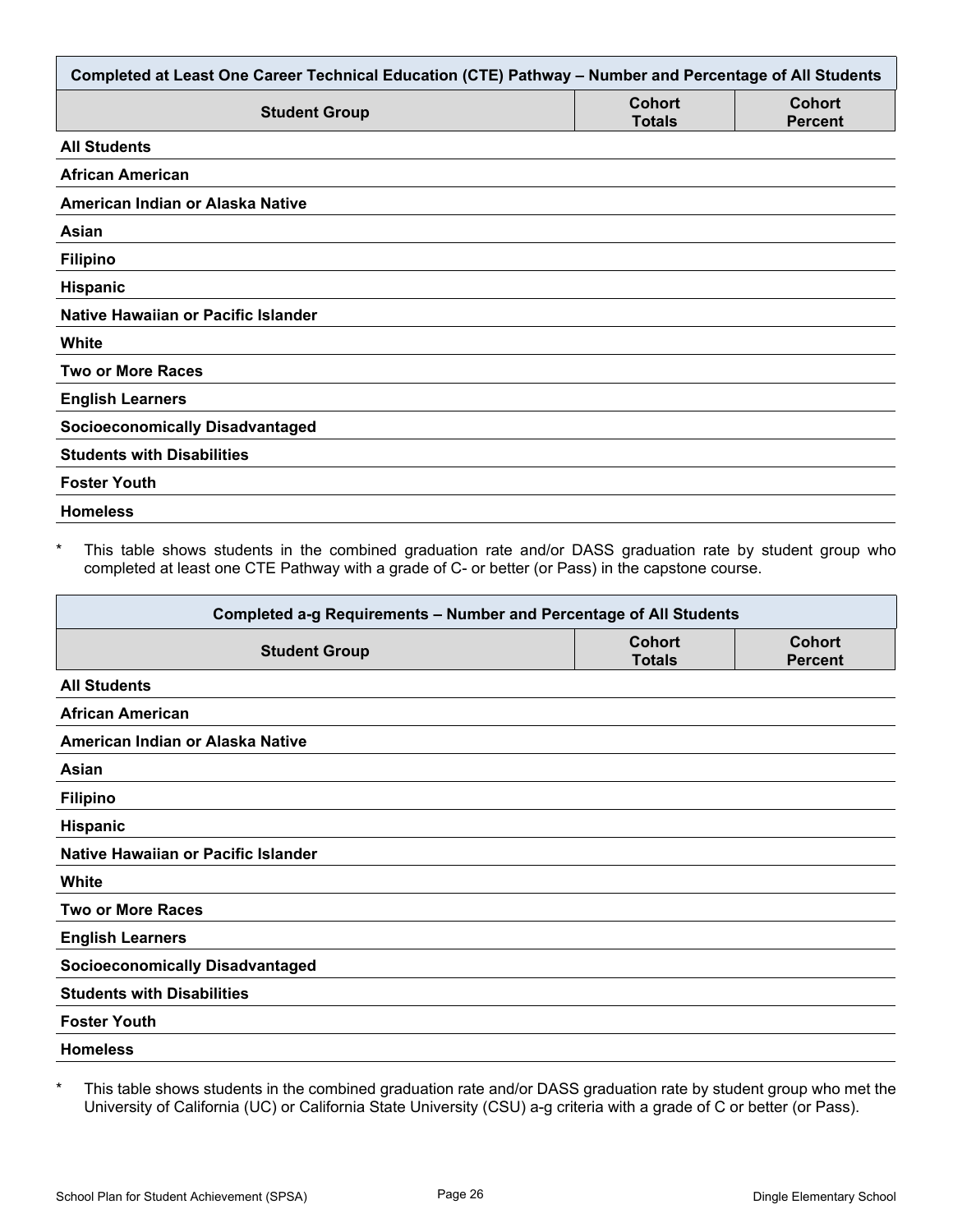| Completed a-g Requirements AND at Least One CTE Pathway - Number and Percentage of All Students                                                                                                                                                                                                        |                                |                                 |
|--------------------------------------------------------------------------------------------------------------------------------------------------------------------------------------------------------------------------------------------------------------------------------------------------------|--------------------------------|---------------------------------|
| <b>Student Group</b>                                                                                                                                                                                                                                                                                   | <b>Cohort</b><br><b>Totals</b> | <b>Cohort</b><br><b>Percent</b> |
| <b>All Students</b>                                                                                                                                                                                                                                                                                    |                                |                                 |
| African American                                                                                                                                                                                                                                                                                       |                                |                                 |
| American Indian or Alaska Native                                                                                                                                                                                                                                                                       |                                |                                 |
| Asian                                                                                                                                                                                                                                                                                                  |                                |                                 |
| <b>Filipino</b>                                                                                                                                                                                                                                                                                        |                                |                                 |
| <b>Hispanic</b>                                                                                                                                                                                                                                                                                        |                                |                                 |
| Native Hawaiian or Pacific Islander                                                                                                                                                                                                                                                                    |                                |                                 |
| White                                                                                                                                                                                                                                                                                                  |                                |                                 |
| <b>Two or More Races</b>                                                                                                                                                                                                                                                                               |                                |                                 |
| <b>English Learners</b>                                                                                                                                                                                                                                                                                |                                |                                 |
| <b>Socioeconomically Disadvantaged</b>                                                                                                                                                                                                                                                                 |                                |                                 |
| <b>Students with Disabilities</b>                                                                                                                                                                                                                                                                      |                                |                                 |
| <b>Foster Youth</b>                                                                                                                                                                                                                                                                                    |                                |                                 |
| <b>Homeless</b>                                                                                                                                                                                                                                                                                        |                                |                                 |
| $\star$<br>This table shows students in the combined graduation rate and/or DASS graduation rate by student group who met the<br>UC or CSU a-g criteria with a grade of C or better (or Pass) AND completed at least one CTE Pathway with a grade of<br>C- or better (or Pass) in the capstone course. |                                |                                 |
| <b>Completed College Credit Courses - Number and Percentage of All Student</b><br>Students Completing One Semester, Two Quarters, or Two Trimesters of College Credit Courses                                                                                                                          |                                |                                 |
| <b>Student Group</b>                                                                                                                                                                                                                                                                                   | Number of Students             | <b>Percent of Students</b>      |
| <b>All Students</b>                                                                                                                                                                                                                                                                                    |                                |                                 |
| <b>African American</b>                                                                                                                                                                                                                                                                                |                                |                                 |
| American Indian or Alaska Native                                                                                                                                                                                                                                                                       |                                |                                 |
| Asian                                                                                                                                                                                                                                                                                                  |                                |                                 |
| <b>Filipino</b>                                                                                                                                                                                                                                                                                        |                                |                                 |

**Hispanic**

**Native Hawaiian or Pacific Islander**

**White**

**Two or More Races**

**English Learners**

**Socioeconomically Disadvantaged**

**Students with Disabilities**

**Foster Youth**

**Homeless**

\* This table shows students in the combined graduation rate and/or DASS graduation rate by student group who completed Academic or CTE subject college credit courses with a grade of C- or better (or Pass).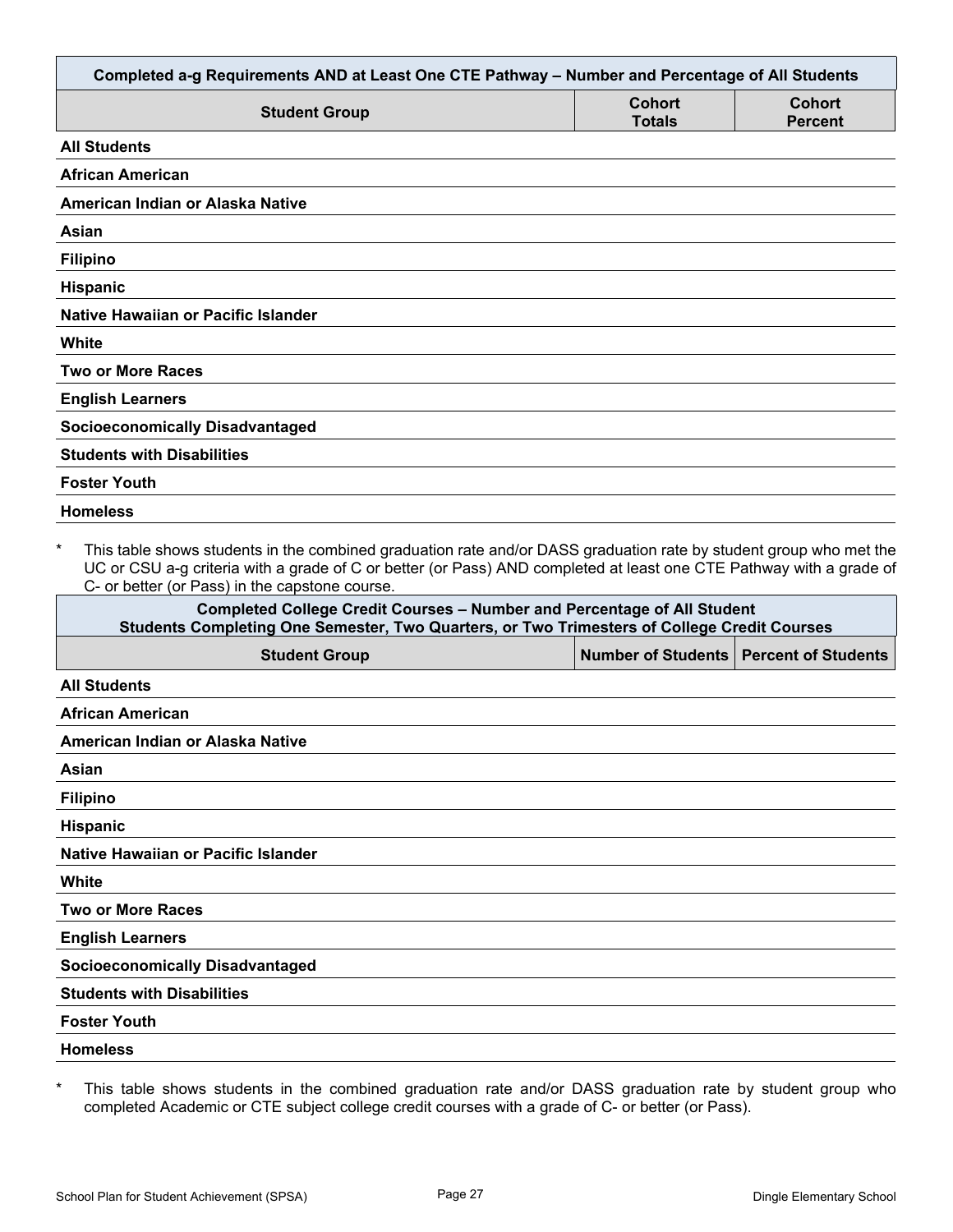| <b>Completed College Credit Courses - Number and Percentage of All Student</b><br>Students Completing Two Semesters, Three Quarters, or Three Trimesters of College Credit Courses |                                          |  |  |  |
|------------------------------------------------------------------------------------------------------------------------------------------------------------------------------------|------------------------------------------|--|--|--|
| <b>Student Group</b>                                                                                                                                                               | Number of Students   Percent of Students |  |  |  |
| <b>All Students</b>                                                                                                                                                                |                                          |  |  |  |
| <b>African American</b>                                                                                                                                                            |                                          |  |  |  |
| American Indian or Alaska Native                                                                                                                                                   |                                          |  |  |  |
| Asian                                                                                                                                                                              |                                          |  |  |  |
| <b>Filipino</b>                                                                                                                                                                    |                                          |  |  |  |
| Hispanic                                                                                                                                                                           |                                          |  |  |  |
| Native Hawaiian or Pacific Islander                                                                                                                                                |                                          |  |  |  |
| White                                                                                                                                                                              |                                          |  |  |  |
| <b>Two or More Races</b>                                                                                                                                                           |                                          |  |  |  |
| <b>English Learners</b>                                                                                                                                                            |                                          |  |  |  |
| <b>Socioeconomically Disadvantaged</b>                                                                                                                                             |                                          |  |  |  |
| <b>Students with Disabilities</b>                                                                                                                                                  |                                          |  |  |  |
| <b>Foster Youth</b>                                                                                                                                                                |                                          |  |  |  |
| <b>Homeless</b>                                                                                                                                                                    |                                          |  |  |  |

\* This table shows students in the combined graduation rate and/or DASS graduation rate by student group who completed Academic or CTE subject college credit courses with a grade of C- or better (or Pass).

| Earned the State Seal of Biliteracy - Number and Percentage of All Students |                                |                                 |  |  |
|-----------------------------------------------------------------------------|--------------------------------|---------------------------------|--|--|
| <b>Student Group</b>                                                        | <b>Cohort</b><br><b>Totals</b> | <b>Cohort</b><br><b>Percent</b> |  |  |
| <b>All Students</b>                                                         |                                |                                 |  |  |
| <b>African American</b>                                                     |                                |                                 |  |  |
| American Indian or Alaska Native                                            |                                |                                 |  |  |
| Asian                                                                       |                                |                                 |  |  |
| <b>Filipino</b>                                                             |                                |                                 |  |  |
| Hispanic                                                                    |                                |                                 |  |  |
| Native Hawaiian or Pacific Islander                                         |                                |                                 |  |  |
| <b>White</b>                                                                |                                |                                 |  |  |
| <b>Two or More Races</b>                                                    |                                |                                 |  |  |
| <b>English Learners</b>                                                     |                                |                                 |  |  |
| <b>Socioeconomically Disadvantaged</b>                                      |                                |                                 |  |  |
| <b>Students with Disabilities</b>                                           |                                |                                 |  |  |
| <b>Foster Youth</b>                                                         |                                |                                 |  |  |
| <b>Homeless</b>                                                             |                                |                                 |  |  |

\* This table shows students in the combined graduation rate and/or DASS graduation rate by student group who earned the State Seal of Biliteracy.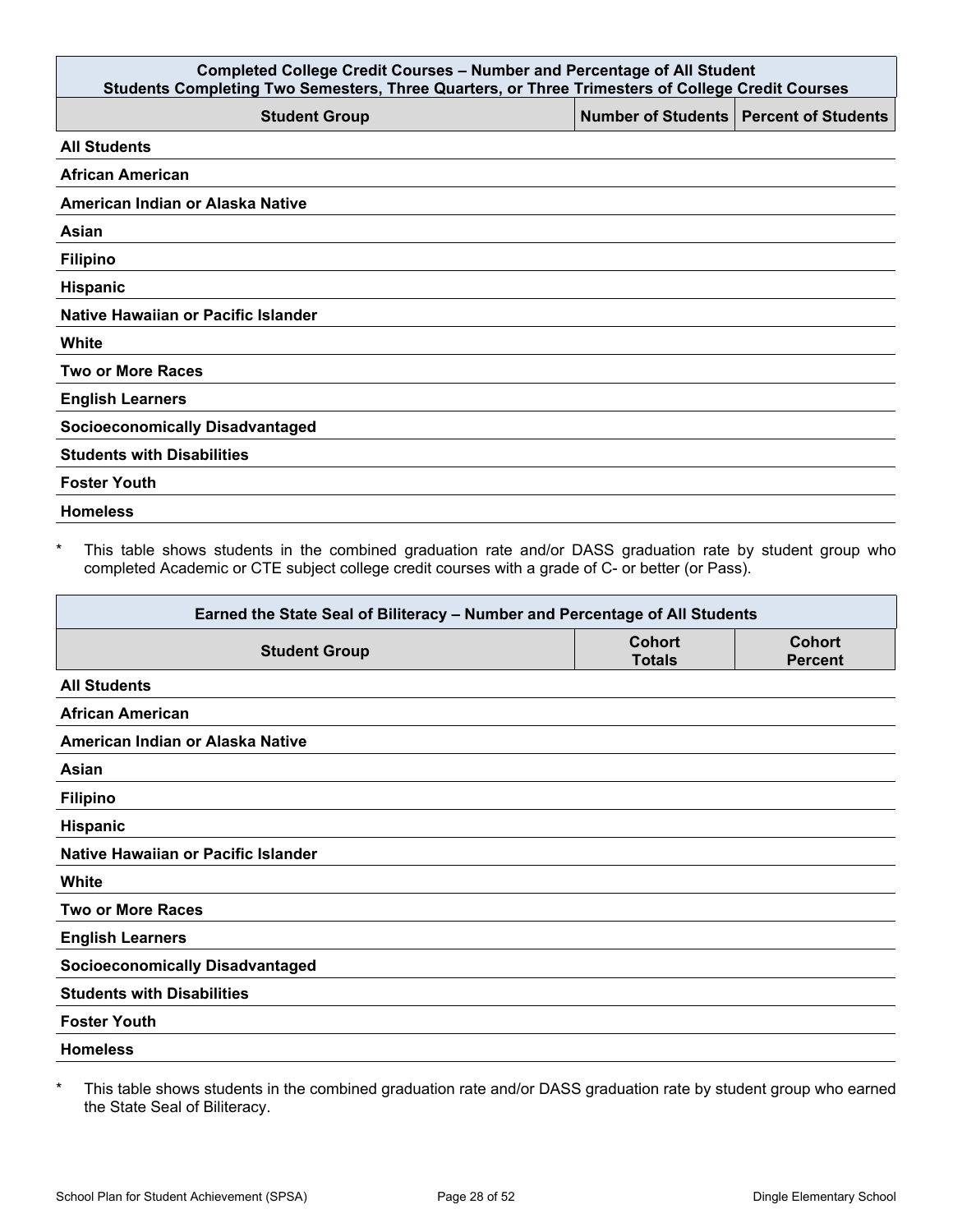#### **Conclusions based on this data:**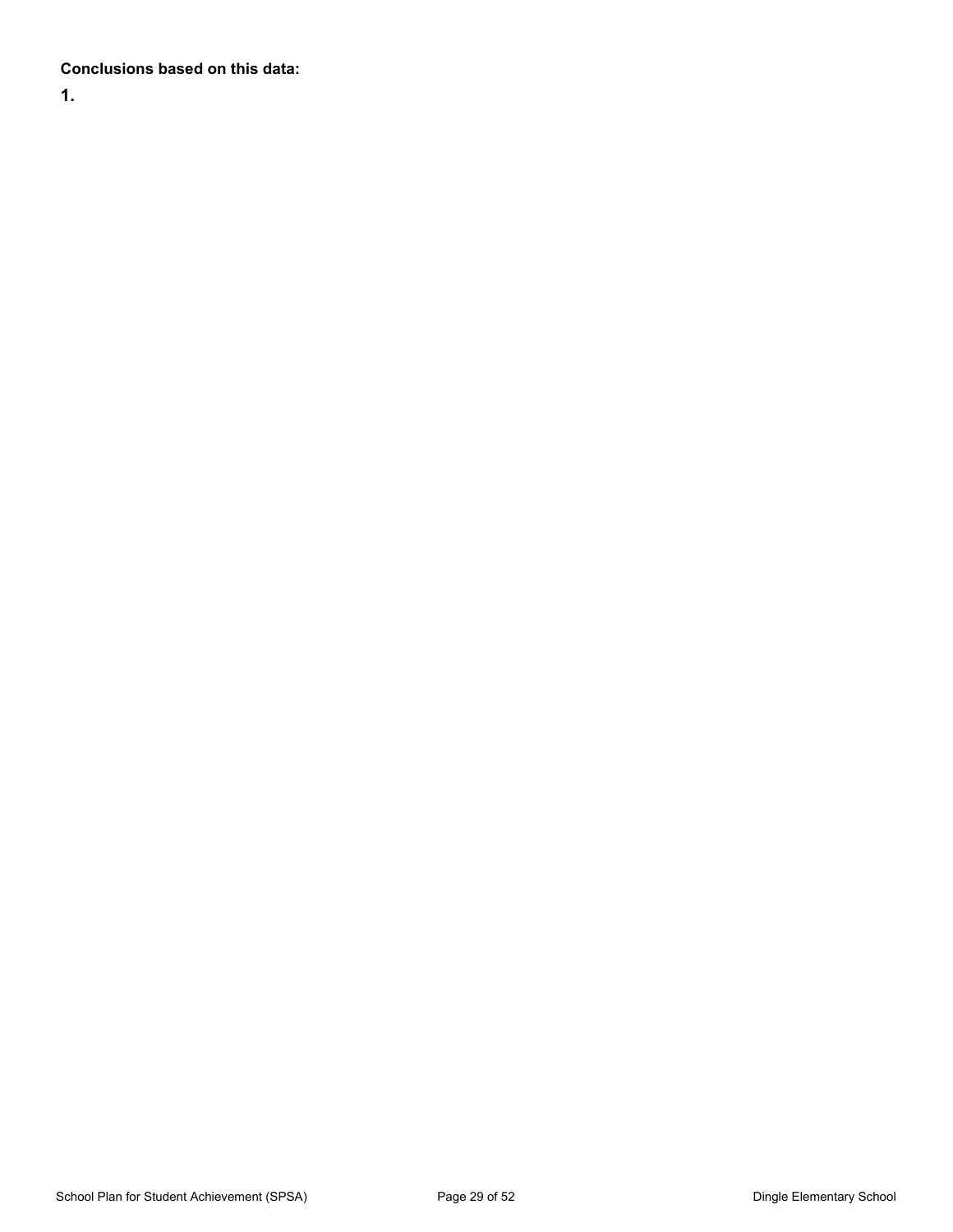### **Academic Engagement Chronic Absenteeism**

Although both Senate Bill 98 and Assembly Bill 130 suspended the publication of state indicators on the 2020 and 2021 California School Dashboards, these bills also required the reporting of valid and reliable data that would have been included in these Dashboards.

To meet this requirement, CDE has made available the Enrollment, Graduation Rate Additional Report and the College/Career Measures Report data available. All other reports are not available for 2020 and 2021, thus the most recent data (2019 Fall) is provided here.

The performance levels are color-coded and range from lowest-to-highest performance in the following order:



This section provides number of student groups in each color.

| 2019 Fall Dashboard Chronic Absenteeism Equity Report |  |  |  |  |  |
|-------------------------------------------------------|--|--|--|--|--|
| Green<br>3lue                                         |  |  |  |  |  |
|                                                       |  |  |  |  |  |

This section provides information about the percentage of students in kindergarten through grade 8 who are absent 10 percent or more of the instructional days they were enrolled.

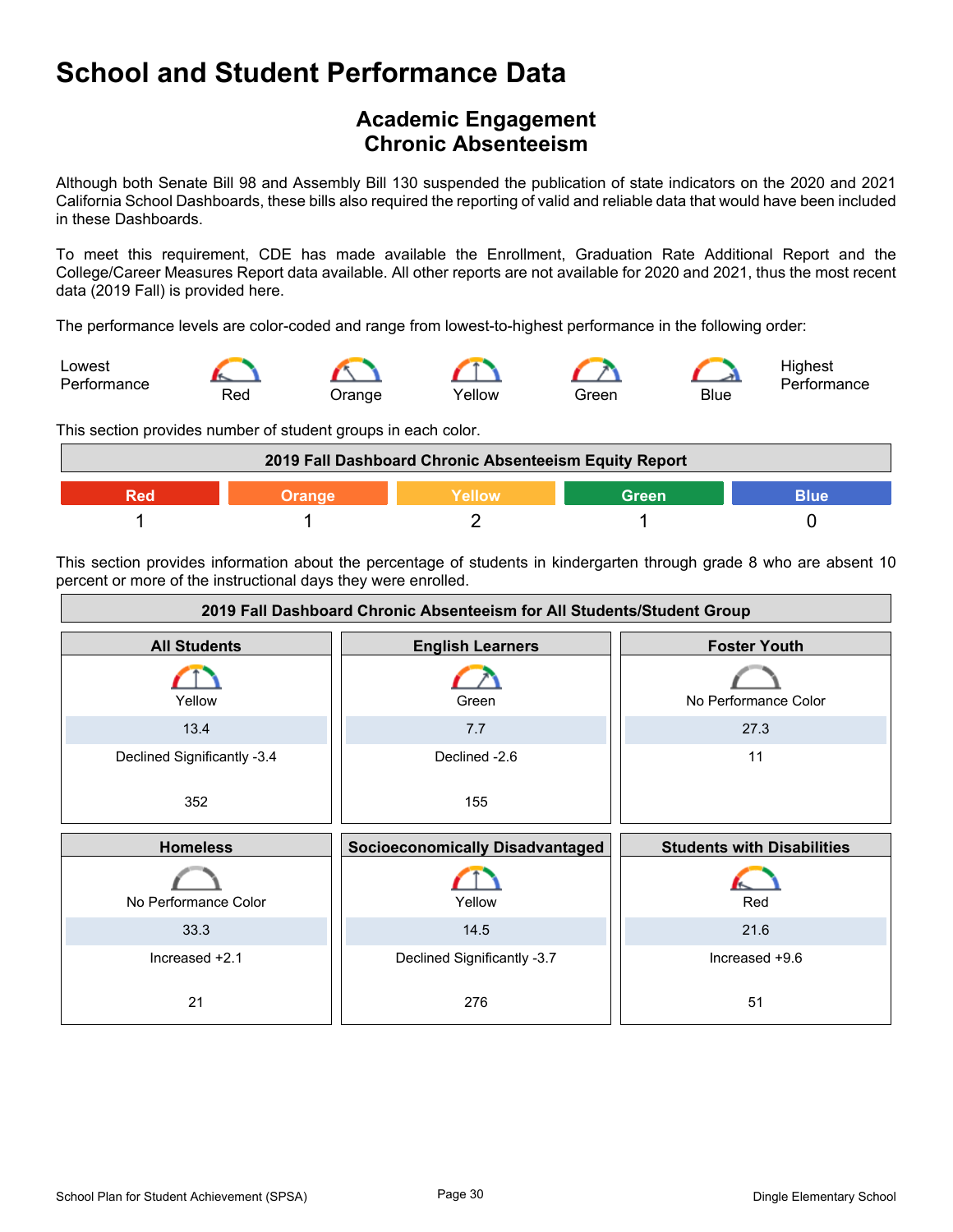

#### **Conclusions based on this data:**

- **1.** The data suggests that significant improvement was made for all students declining significantly by -3.4%; from 16.8% to 13.4%. This improvement moved our school in to the "yellow" designation with English Learners moving into "Green." Our school's emphasis of informing parents of the importance of attendance via ELAC meetings, phone calls, and 1-1 meetings, as well as student incentives aided to our overall improvement in this area.
- **2.** The data suggests additional resources and supports are necessary for students with disabilities; which increased from 12% to 21.6%.
- **3.** The data suggests additional resources and supports continue to be necessary for our "homeless population" as this population continues to increase. Our homeless population often is also represented on our chronic absenteeism list. These families and students need regular and consistent communication, resources, and support from our school and district team. (counselor, attendance liaison, CAFE specialist, and homeless liaison).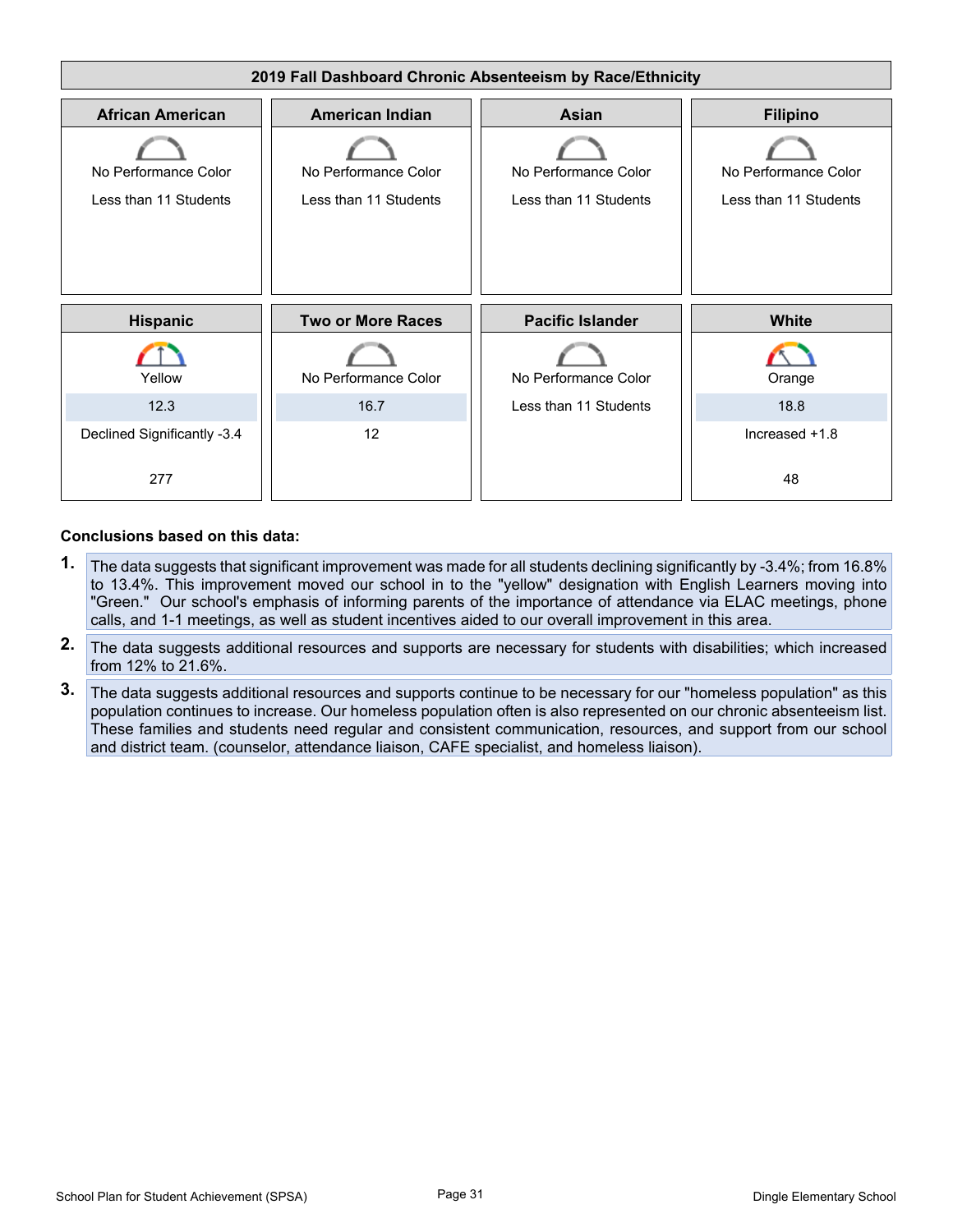### **Academic Engagement Graduation Rate Additional Report**

Although both Senate Bill 98 and Assembly Bill 130 suspended the publication of state indicators on the 2020 and 2021 California School Dashboards, these bills also required the reporting of valid and reliable data that would have been included in these Dashboards.

To meet this requirement, CDE has made available the Enrollment, Graduation Rate Additional Report and the College/Career Measures Report data available. All other reports are not available for 2020 and 2021.

| 2021 Graduation Rate by Student Group  |                                                                            |                               |                                                    |                           |
|----------------------------------------|----------------------------------------------------------------------------|-------------------------------|----------------------------------------------------|---------------------------|
| <b>Student Group</b>                   | <b>Number of</b><br><b>Students in</b><br>the<br><b>Graduation</b><br>Rate | Number of<br><b>Graduates</b> | Number of<br><b>Fifth Year</b><br><b>Graduates</b> | <b>Graduation</b><br>Rate |
| <b>All Students</b>                    |                                                                            |                               |                                                    |                           |
| <b>English Learners</b>                |                                                                            |                               |                                                    |                           |
| <b>Foster Youth</b>                    |                                                                            |                               |                                                    |                           |
| <b>Homeless</b>                        |                                                                            |                               |                                                    |                           |
| <b>Socioeconomically Disadvantaged</b> |                                                                            |                               |                                                    |                           |
| <b>Students with Disabilities</b>      |                                                                            |                               |                                                    |                           |
| <b>African American</b>                |                                                                            |                               |                                                    |                           |
| American Indian or Alaska Native       |                                                                            |                               |                                                    |                           |
| Asian                                  |                                                                            |                               |                                                    |                           |
| <b>Filipino</b>                        |                                                                            |                               |                                                    |                           |
| Hispanic                               |                                                                            |                               |                                                    |                           |
| Native Hawaiian or Pacific Islander    |                                                                            |                               |                                                    |                           |
| White                                  |                                                                            |                               |                                                    |                           |
| <b>Two or More Races</b>               |                                                                            |                               |                                                    |                           |

**Conclusions based on this data:**

**1.**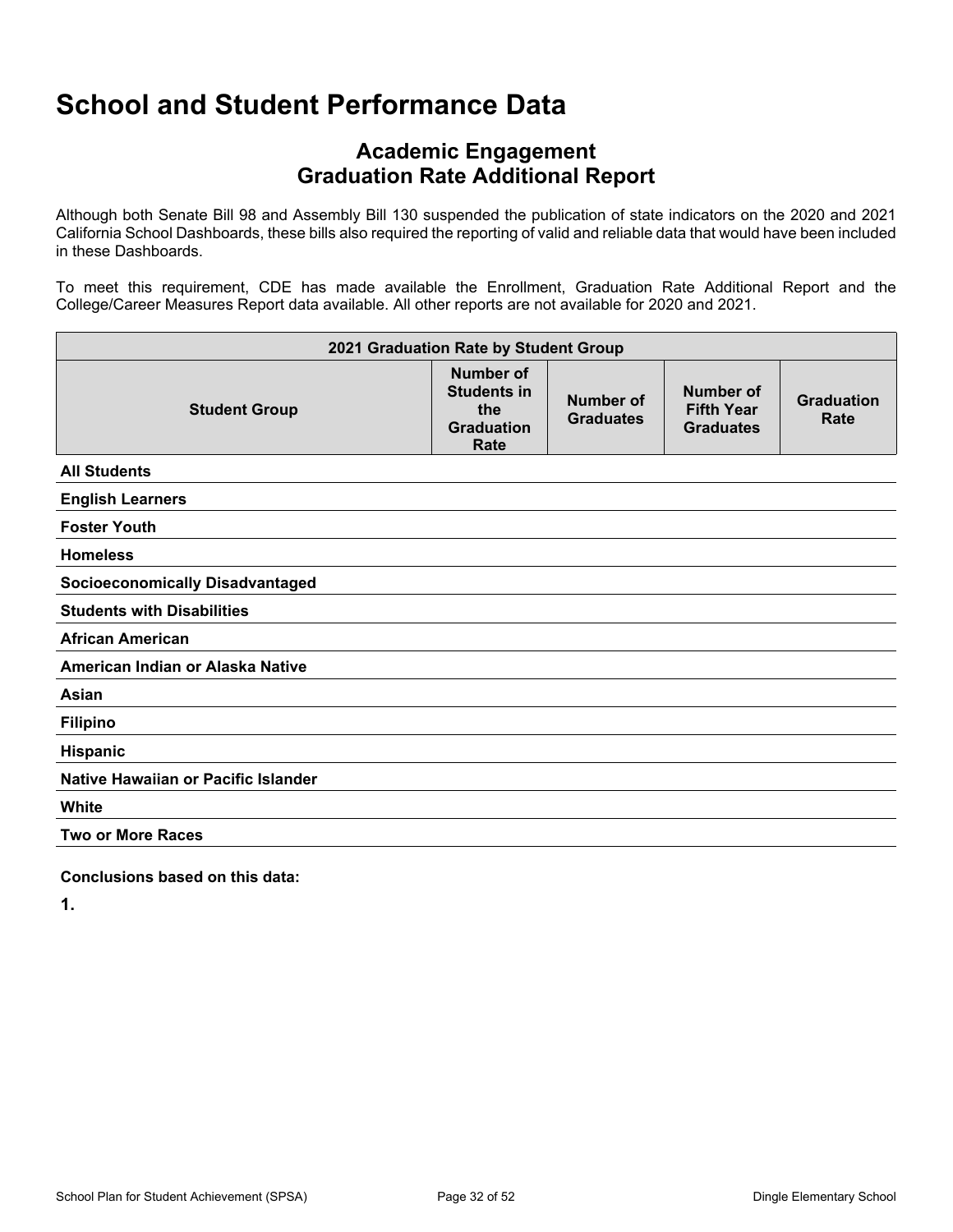### **Conditions & Climate Suspension Rate**

Although both Senate Bill 98 and Assembly Bill 130 suspended the publication of state indicators on the 2020 and 2021 California School Dashboards, these bills also required the reporting of valid and reliable data that would have been included in these Dashboards.

To meet this requirement, CDE has made available the Enrollment, Graduation Rate Additional Report and the College/Career Measures Report data available. All other reports are not available for 2020 and 2021, thus the most recent data (2019 Fall) is provided here.

The performance levels are color-coded and range from lowest-to-highest performance in the following order:





This section provides number of student groups in each color.



This section provides information about the percentage of students in kindergarten through grade 12 who have been suspended at least once in a given school year. Students who are suspended multiple times are only counted once.

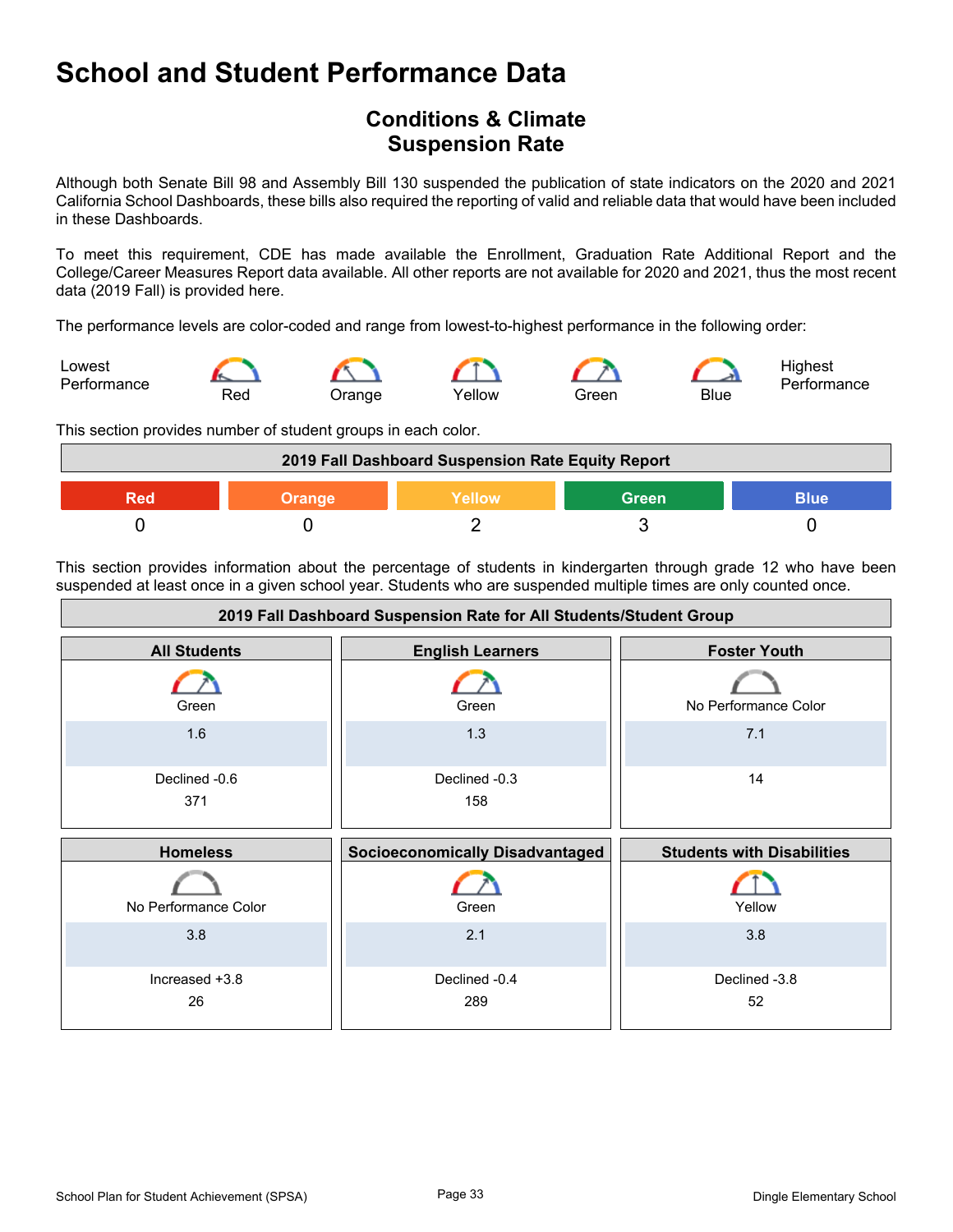

This section provides a view of the percentage of students who were suspended.

| 2019 Fall Dashboard Suspension Rate by Year |  |  |  |
|---------------------------------------------|--|--|--|
| 2017<br>2018                                |  |  |  |
|                                             |  |  |  |

#### **Conclusions based on this data:**

- **1.** Data suggests that improving our school's MTSS system has positively impact school connectedness and reduce suspensions. Overall, student suspensions decreased by .6%.
- **2.** The data suggests that teachers supporting students with disabilities continue to need additional professional learning and support around effective behavior plans and strategies. Students with disabilities as a subgroup decreased by - 3.8%. Although this subgroup experienced the greatest decline in suspensions, it remains as the subgroup with the highest percentage of suspensions.
- **3.** No suspension rate was available for the 19-20 school year, and no suspensions occurred during the 20-21 school year.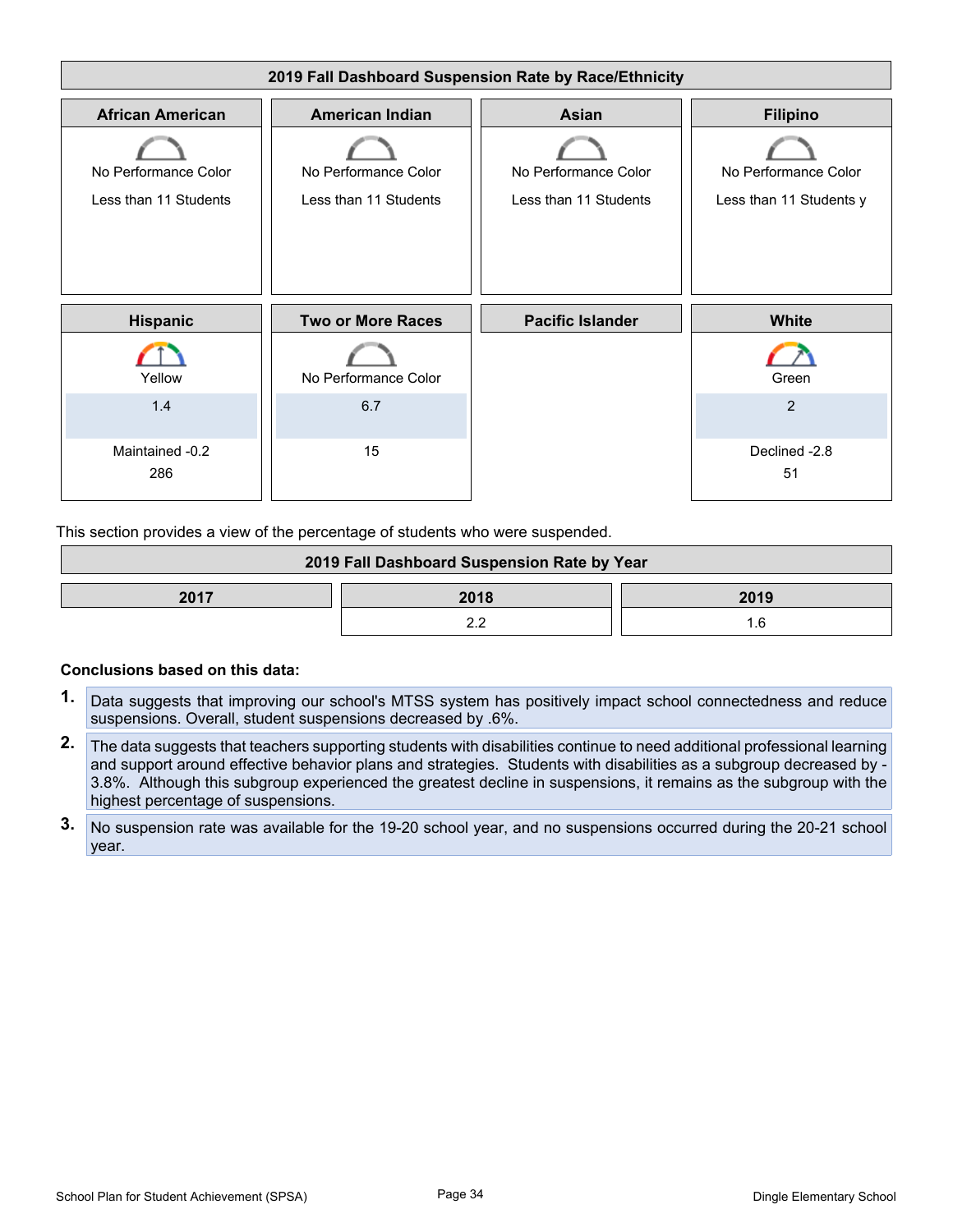## **Goals, Strategies, & Proposed Expenditures**

Complete a copy of the following table for each of the school's goals. Duplicate the table as needed.

### **LEA/LCAP Goal**

Each student will meet the skills and competencies of the graduate profile in order to be college and career ready through a rigorous, intellectually rich, and culturally relevant environment.

## **Goal 1**

Each student will meet the skills and competencies of the graduate profile in order to be college and career-ready through a rigorous, intellectually rich, and culturally relevant environment.

### **Identified Need**

After reviewing our academic and school climate data during the needs assessment process, and in consideration of our district's graduate profile, our stakeholders identified a need to improve the student's feeling of connectedness and cultural relevance of a Dual Immersion program and to focus on the Graduate Profile competencies to be college and career ready since the elementary years.

### **Annual Measurable Outcomes**

| Metric/Indicator                                                              | <b>Baseline/Actual Outcome</b>                                                                                                                                                                                                                                                          | <b>Expected Outcome</b>                                                                                                                                                                                                                                                                                                                                                                                                                                                                                                                                                                                                                                                                                    |
|-------------------------------------------------------------------------------|-----------------------------------------------------------------------------------------------------------------------------------------------------------------------------------------------------------------------------------------------------------------------------------------|------------------------------------------------------------------------------------------------------------------------------------------------------------------------------------------------------------------------------------------------------------------------------------------------------------------------------------------------------------------------------------------------------------------------------------------------------------------------------------------------------------------------------------------------------------------------------------------------------------------------------------------------------------------------------------------------------------|
| Number of students who<br>participate in Visual and<br>Performing Arts (VAPA) | All students in grades 4-6 had<br>the opportunity to participate in<br>the band or strings classes this<br>year. We had 45 students<br>participating in the band and<br>strings program from grades 4-<br>6.<br>After school Folklorico class<br>was not available this school<br>year. | All 4-6 grades will continue to<br>have the opportunity to<br>participate in instrumental<br>band. A WIN (What I need)<br>schedule will be created to help<br>students that do not wish to<br>miss class but want to<br>participate in band. The goal is<br>to increase participation to 30%<br>for both band and strings. We<br>will also increase participation<br>from English Learning and<br>special education SPED<br>student population.<br>All students in grades 4-6 will<br>also have the opportunity to<br>participate in the afterschool<br>Folklorico dance class. The<br>Dual Immersion classes will<br>have 25% of the students in<br>grades 4-6 participating in the<br>afterschool class. |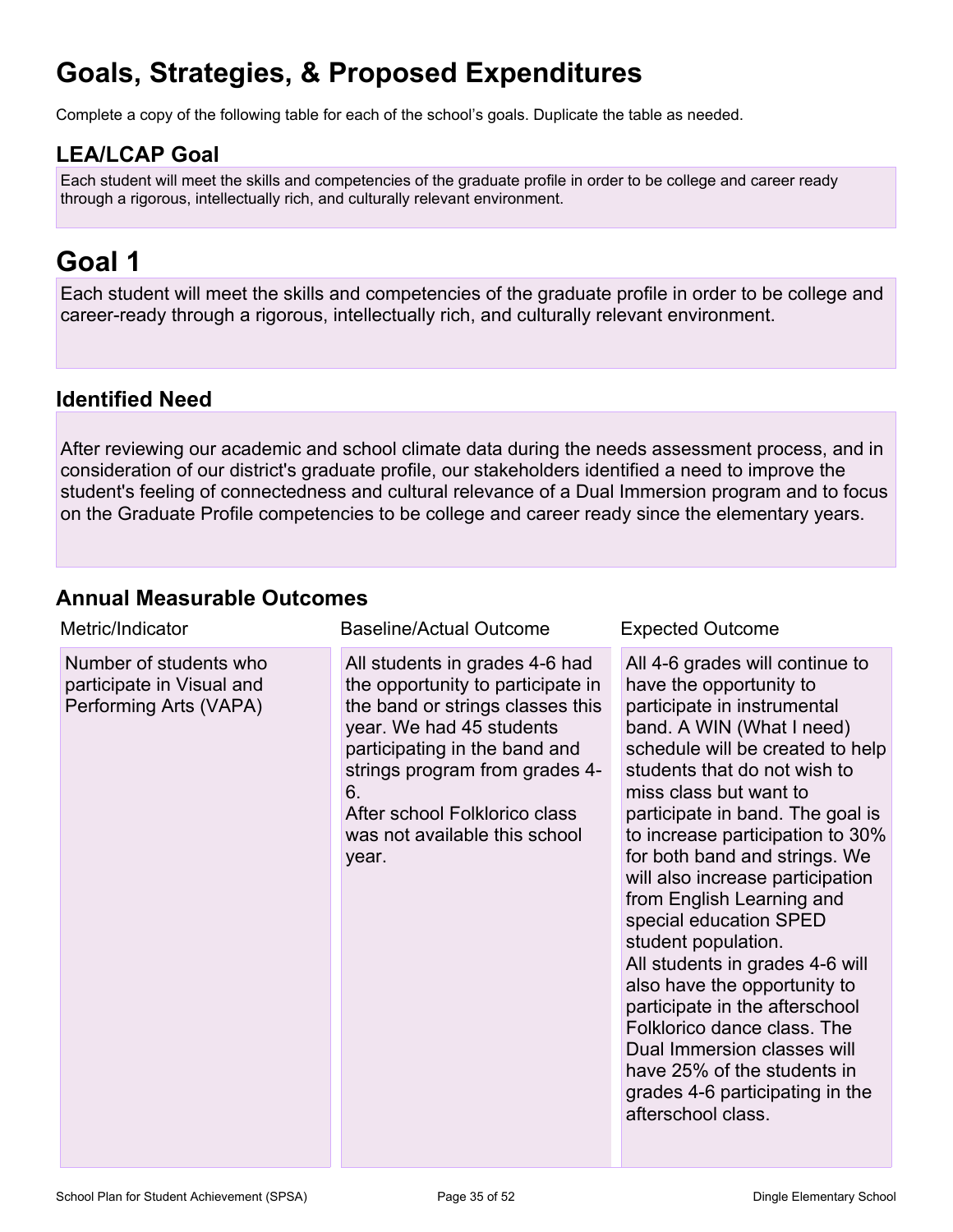| Metric/Indicator                                                                                                                                                                                                           | <b>Baseline/Actual Outcome</b>                                                                                                                  | <b>Expected Outcome</b>                                                                                                                                                                                                                                                            |
|----------------------------------------------------------------------------------------------------------------------------------------------------------------------------------------------------------------------------|-------------------------------------------------------------------------------------------------------------------------------------------------|------------------------------------------------------------------------------------------------------------------------------------------------------------------------------------------------------------------------------------------------------------------------------------|
|                                                                                                                                                                                                                            |                                                                                                                                                 |                                                                                                                                                                                                                                                                                    |
| Percentage of dual immersion<br>students meeting or exceeding<br>standard on California Spanish<br>Assessment CSA and the<br>California Assessment of<br>Student Performance and<br>Progress CAASPP English<br>Assessment. | At this point, we do not have a<br>baseline as the students did<br>not take the California Spanish<br>Assessment CSA last year due<br>to COVID. | 33% of dual immersion<br>students in 3rd grade will meet<br>or exceed standard according<br>to the California Spanish<br>Assessment CSA and<br>California Assessment of<br><b>Student Performance and</b><br>Progress CAASPP in the<br>assessment of English<br>Language Arts ELA. |

Complete a copy of the Strategy/Activity table for each of the school's strategies/activities. Duplicate the table, including Proposed Expenditures, as needed.

### **Strategy/Activity 1 Students to be Served by this Strategy/Activity**

(Identify either All Students or one or more specific student groups) All students with a focus on students with disabilities and English learners

#### Strategy/Activity

Students will increase competencies in college and career readiness, communication and creativity through opportunities to present and showcase their academic and visual and performing arts understanding and learning. Create a yearlong calendar that provides events and opportunities for students to conduct oral presentations for their peers, and band and dance (VAPA) presentations to the parents and community.

- Provide planning time for college and career fair/materials.
- Provide materials, resources, and technology to support VAPA enrichment activities
- Provide pathway awards in 3rd grade and 6th grade for students demonstrating biliteracy as measured by CSA (California Spanish Assessment) and CAASPP (California Assessment of Student Performance and Progress) or other local assessments.

### **Proposed Expenditures for this Strategy/Activity**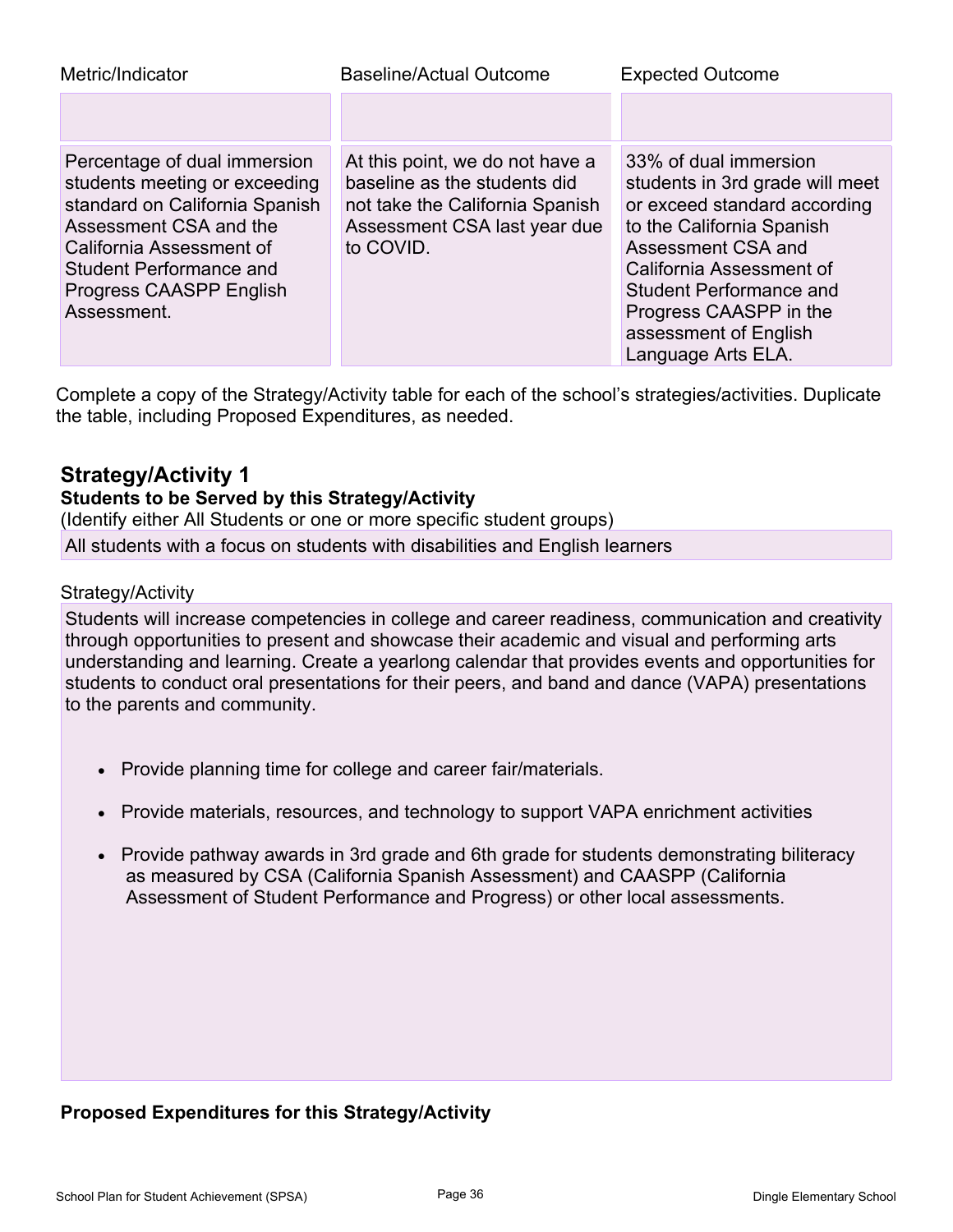List the amount(s) and funding source(s) for the proposed expenditures. Specify the funding source(s) using one or more of the following: LCFF, Federal (if Federal identify the Title and Part, as applicable), Other State, and/or Local.

| Amount(s) | Source(s)                                                |
|-----------|----------------------------------------------------------|
| 15000     | Title I Part A: Basic Grants Low-Income and<br>Neglected |
| 1500      | Supplemental/Concentration                               |

### **Strategy/Activity 2**

#### **Students to be Served by this Strategy/Activity**

(Identify either All Students or one or more specific student groups)

All students with a focus on students with Disabilities

#### Strategy/Activity

Students will increase their sense of connectedness (as indicated on the CHKS- California Healthy Kids Survey- and Dingle's annual School Climate Survey) by providing students with more opportunities to be involved in decision making, leadership, involved in extracurricular activities inside their classrooms and at school.

• Provide materials, additional supervision, staff, and professional development to deliver our school's Positive Behavior Interventions and Supports (PBIS), increased activities at recess, afterschool clubs, and student leadership.

#### **Proposed Expenditures for this Strategy/Activity**

List the amount(s) and funding source(s) for the proposed expenditures. Specify the funding source(s) using one or more of the following: LCFF, Federal (if Federal identify the Title and Part, as applicable), Other State, and/or Local.

| Amount(s) | Source(s)                                                       |
|-----------|-----------------------------------------------------------------|
| 4994      | Supplemental/Concentration                                      |
| 5000      | Title I Part A: Basic Grants Low-Income and<br><b>Neglected</b> |

## **Annual Review**

#### **SPSA Year Reviewed: 2021-22**

Respond to the following prompts relative to this goal. If the school is in the first year of implementing the goal, an analysis is not required and this section may be deleted.

## **ANALYSIS**

Describe the overall implementation of the strategies/activities and the overall effectiveness of the strategies/activities to achieve the articulated goal.

Although we were not able to introduce Ballet Folklorico in person this school year, we were able to offer students a wide array of VAPA opportunities in collaboration with our ASES program. These included partnerships with Woodland Opera House to deliver acting and dancing classes; Yolo Arts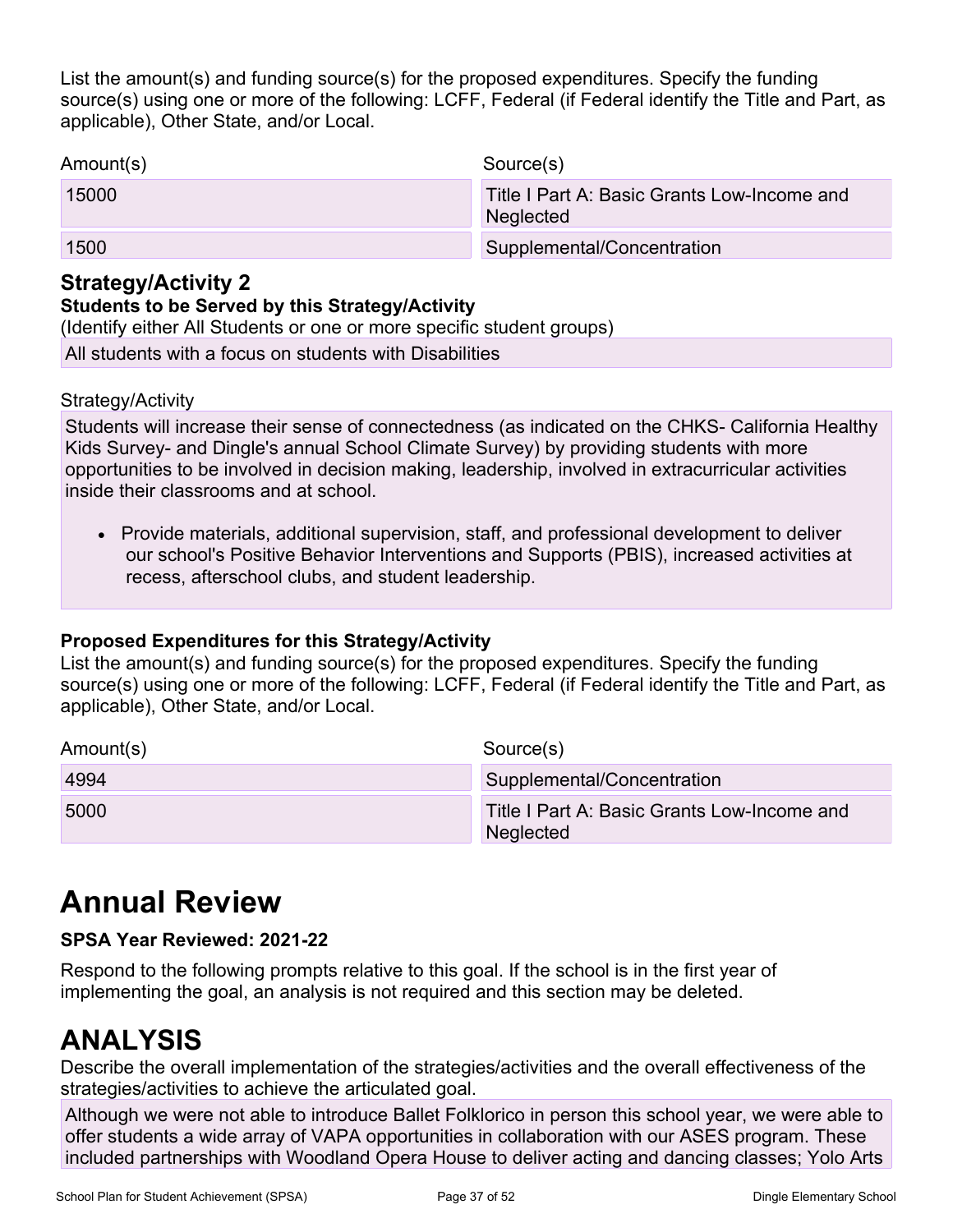Foundation to deliver afterschool art club for students grades K-6. We were also not able to execute any college and career readiness program school wide, however, individual teachers were able to implement it at the classroom level.

Briefly describe any major differences between the intended implementation and/or the budgeted expenditures to implement the strategies/activities to meet the articulated goal.

One of the major implications of not meeting our expenditures came from a change in administration, SSC and School Leadership team from the previous school year to this one. I was able to adhere and provide support for most of the original plan; however, due to the pandemic restrictions I was not able to fulfill some of the goals that included after school activities for the VAPA programs. Most staff members were not able to be involved in the afterschool planning indicated for the DI pathway to biliteracy.

Describe any changes that will be made to this goal, the annual outcomes, metrics, or strategies/activities to achieve this goal as a result of this analysis. Identify where those changes can be found in the SPSA.

After being the site leader for a year, and with all the learning I now have, I have made some adjustments to the plan for next year. I have included a plan for college and career awareness week to the coming year along with the "Pathway to Biliteracy" awards track. This will help us guide our students to the Seal of Biliteracy at the high school level. We have increase some additional monies to cover the college and career week and to add more funds for our VAPA program.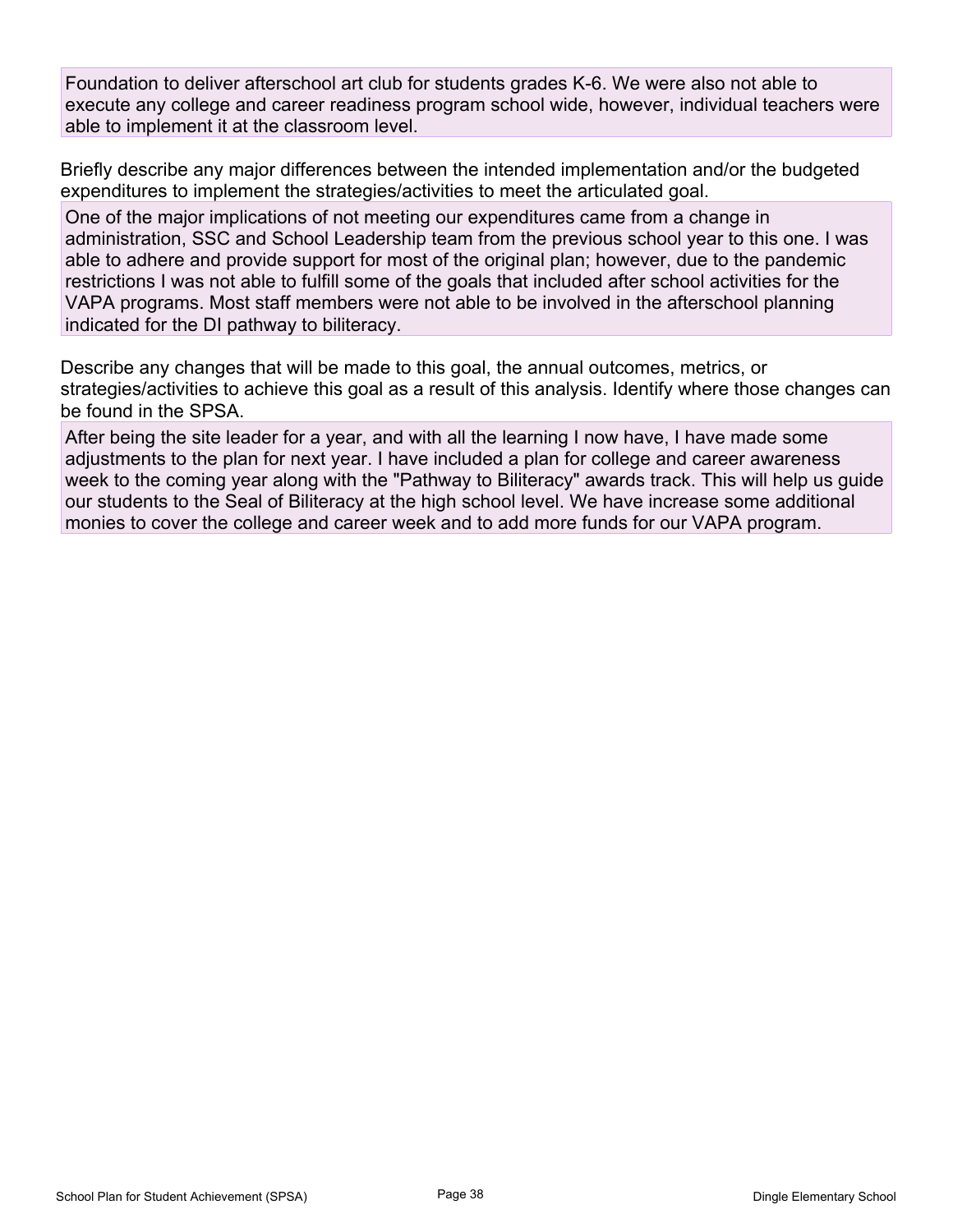## **Goals, Strategies, & Proposed Expenditures**

Complete a copy of the following table for each of the school's goals. Duplicate the table as needed.

### **LEA/LCAP Goal**

Each student's individual social-emotional and academic needs will be met through quality first instruction, enrichment, and intervention, in a safe and supportive environment.

## **Goal 2**

Each student's individual social-emotional and academic needs will be met through quality first instruction, enrichment, and intervention, in a safe and supportive environment.

### **Identified Need**

After reviewing iReady and other internal data points during the needs assessment process, stakeholders identified a need to increase academic achievement in math and reading for all students. Stakeholders identified math as a central focus area, to set and monitor learning targets, and to ensure that all students receive the necessary social-emotional supports and services necessary to help them become master learners. The root cause to the deficit of proficiency in math and reading identified by staff is the lack of conceptual and foundational math and reading skills, and lack of calibration across grade levels as well as outdated assessments.

### **Annual Measurable Outcomes**

| Metric/Indicator                                                                                                                                                                            | <b>Baseline/Actual Outcome</b>                                                                                                                                                                | <b>Expected Outcome</b>                                                                                                                                                         |
|---------------------------------------------------------------------------------------------------------------------------------------------------------------------------------------------|-----------------------------------------------------------------------------------------------------------------------------------------------------------------------------------------------|---------------------------------------------------------------------------------------------------------------------------------------------------------------------------------|
| Performance level on English<br>Language Arts (ELA) and Math<br>Academic Indicator.                                                                                                         | As measured by the California<br><b>Assessment of Student</b><br>Performance and Progress<br>(CAASPP), Dingle is Orange<br>on both English Language Arts<br>(ELA) and Math                    | Dingle will increase English<br>Language Arts (ELA)<br>achievement by 23 points, and<br>Math achievement by 20<br>points, with progress towards<br>yellow in both ELA and math. |
| Performance level on English<br>Learner Progress Indicator                                                                                                                                  | 49.4% (Medium) of English<br>learners are making progress<br>towards English language<br>proficiency.                                                                                         | Dingle will increase 10.6% to<br>60% of English learners<br>making progress toward<br>English language proficiency.                                                             |
| Percentage of students in both<br>the Meets and Exceeds<br>Standards level on California<br><b>Assessment and Student</b><br>Performance and Progress<br>(CAASPP) English Language<br>Arts. | 22.65% of all students that took<br>the California Assessment of<br><b>Student Performance and</b><br>Progress (CAASPP) in 2019,<br>either met or exceed standard<br>in English Language Arts | Dingle will increase the amount<br>of students meeting or<br>exceeding standards in English<br>language arts by 10%.                                                            |
| Percentage of students in both<br>the Meets and Exceeds<br>Standards level on the                                                                                                           | 17.09% of all students that took<br>the California Assessment of<br><b>Student Performance and</b>                                                                                            | Dingle will increase the amount<br>of students meeting or                                                                                                                       |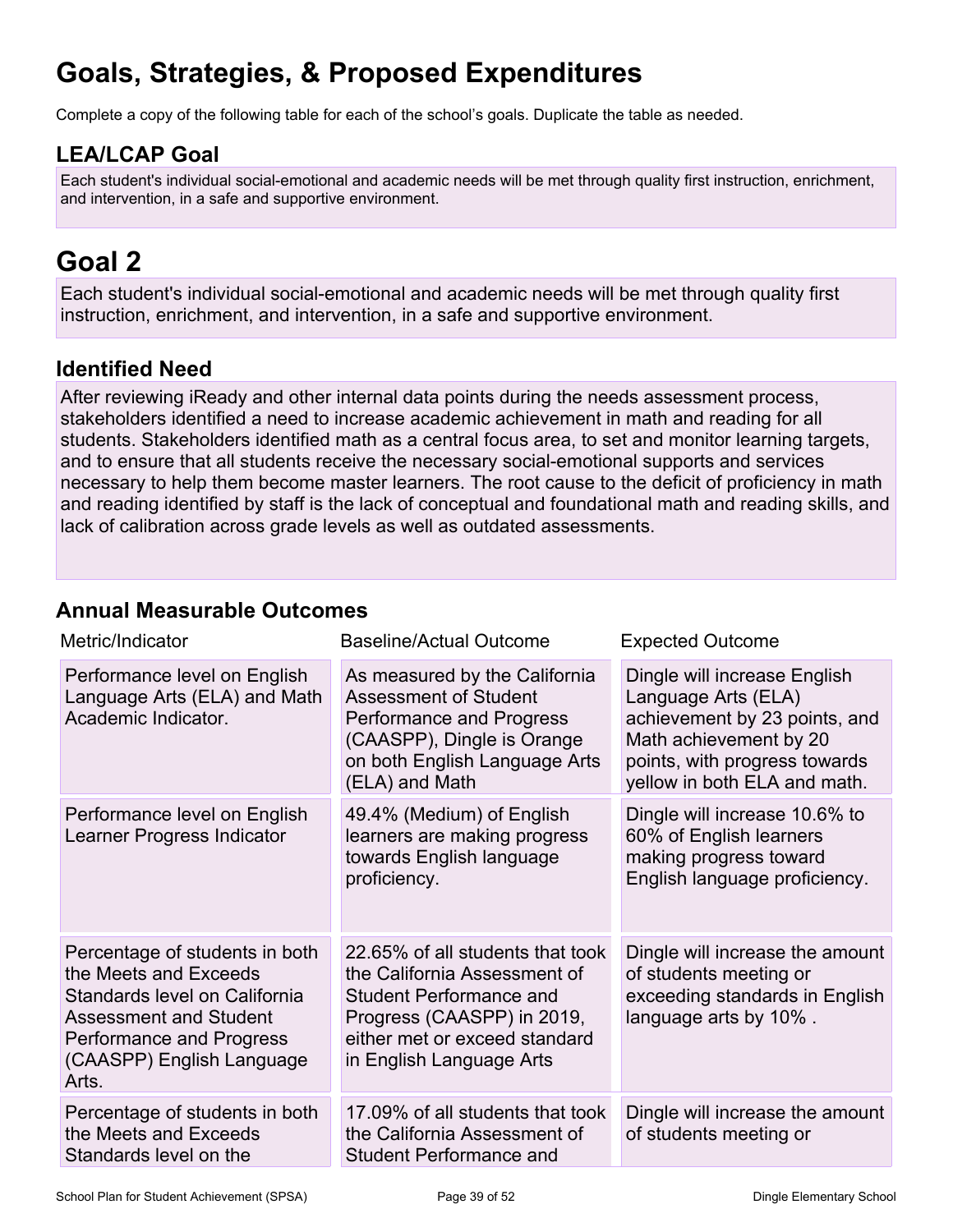| Metric/Indicator                                                                                         | <b>Baseline/Actual Outcome</b>                                                                                                                                                                                                                                                                                                                                                                                                                                                                                                                                                                                                | <b>Expected Outcome</b>                                                                                                                            |
|----------------------------------------------------------------------------------------------------------|-------------------------------------------------------------------------------------------------------------------------------------------------------------------------------------------------------------------------------------------------------------------------------------------------------------------------------------------------------------------------------------------------------------------------------------------------------------------------------------------------------------------------------------------------------------------------------------------------------------------------------|----------------------------------------------------------------------------------------------------------------------------------------------------|
| California Assessment and<br><b>Student Performance and</b><br>Progress (CAASPP) Math.                   | Progress (CAASPP) in 2019,<br>either met or exceed standard<br>in Math.                                                                                                                                                                                                                                                                                                                                                                                                                                                                                                                                                       | exceeding standards in Math<br>by $10\%$                                                                                                           |
| Number of students who are<br>chronically absent                                                         | 15.1% of students at Dingle are<br>chronically absent.                                                                                                                                                                                                                                                                                                                                                                                                                                                                                                                                                                        | Dingle will decrease the<br>number of students chronically<br>absent by at least 5%.                                                               |
| Student sense of safety and<br>school connectedness                                                      | Data unavailable to lack of<br>responses                                                                                                                                                                                                                                                                                                                                                                                                                                                                                                                                                                                      | 60% of students will feel safe<br>and connected                                                                                                    |
| Suspension rate                                                                                          | 0%                                                                                                                                                                                                                                                                                                                                                                                                                                                                                                                                                                                                                            | Suspension rates will maintain<br>at the minimal amount, and<br>behavior intervention will<br>continue to be in place to<br>support students.      |
| Parent/family satisfaction on<br>Healthy Kids Survey, on key<br>indicators                               | Data unavailable to lack of<br>responses                                                                                                                                                                                                                                                                                                                                                                                                                                                                                                                                                                                      | 60% of parents will be satisfied<br>with the school climate at<br>Dingle                                                                           |
| Percentage of students who<br>reach growth targets on iReady<br>in Reading and Math<br>(elementary only) | In utilizing the Mid-Year<br>Diagnostic Assessment, in<br>iReady Reading, we had 24%<br>of our students meeting their<br>Typical Growth Target, which is<br>a computerized improvement<br>projection based on student<br>performance. We also saw<br>28% of students with improved<br>placement of at least one<br>placement level higher.<br>In iReady Math, we had 15% of<br>students meeting their Typical<br>Growth Target, which is a<br>computerized improvement<br>projection based on student<br>performance. We also had<br>31% of our student with<br>improved placement moving up<br>at least one placement level. | Dingle will increase the<br>percentage of students<br>meeting their grade level data<br>by 15% in Reading and 10% in<br>Math for all grade levels. |

Complete a copy of the Strategy/Activity table for each of the school's strategies/activities. Duplicate the table, including Proposed Expenditures, as needed.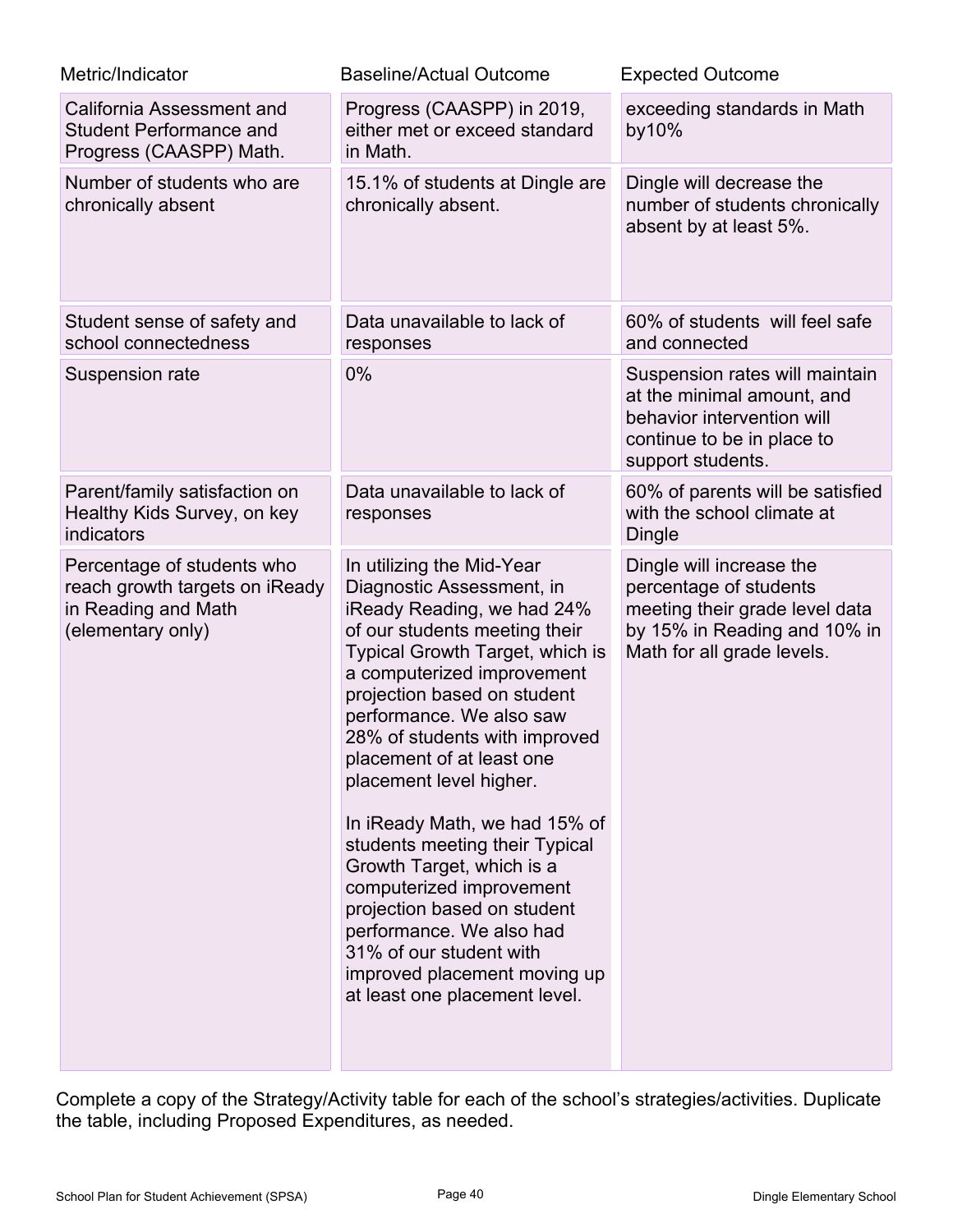## **Strategy/Activity 1 Students to be Served by this Strategy/Activity** (Identify either All Students or one or more specific student groups)

All students with a focus on students with Disabilities

#### Strategy/Activity

Dingle will continue to improve quality first instruction in the classroom and continue to provide additional intervention resources school-wide for Language Arts and math. This is with the focus to support Dingle's learning targets that ensure all students are meeting grade-level expectations through research-based strategies, data-driven PLCs (professional learning communities) to address the school academic climate and culture.

Provide professional development with on-site coaching

Provide release time or compensation for classroom teachers

Provide sub-release for Professional Learning Communities (PLCs), assessments, and academic conferences.

Provide teacher planning time to score assessments and utilize a data-driven cycle of inquiry to create action plans for students needing intervention; specifically English learners (ELs), Special Education Students (SPED), and Reclassified Fluent English Proficient students (RFEP) Provide interventions to be implemented during the school day to support mastery of standards in both English Language Arts (ELA) and Math.

Provide materials, resources, copies, technology, online resources, and supplemental intervention materials to support equitable access.

Provide materials, resources, and technology to support administrative duties to support homeschool communication, and promote professional leadership development.

Provide release time or compensation for classroom teachers to provide families with timely progress checks after assessments.

#### **Proposed Expenditures for this Strategy/Activity**

List the amount(s) and funding source(s) for the proposed expenditures. Specify the funding source(s) using one or more of the following: LCFF, Federal (if Federal identify the Title and Part, as applicable), Other State, and/or Local.

| Amount(s) | Source(s)                                                       |
|-----------|-----------------------------------------------------------------|
| 55,094    | Title I Part A: Basic Grants Low-Income and<br><b>Neglected</b> |
| 31,875    | Supplemental/Concentration                                      |
| 951       | Title I Part A: Parent Involvement                              |

### **Strategy/Activity 2**

#### **Students to be Served by this Strategy/Activity**

(Identify either All Students or one or more specific student groups)

All students with a focus on students with Disabilities

Strategy/Activity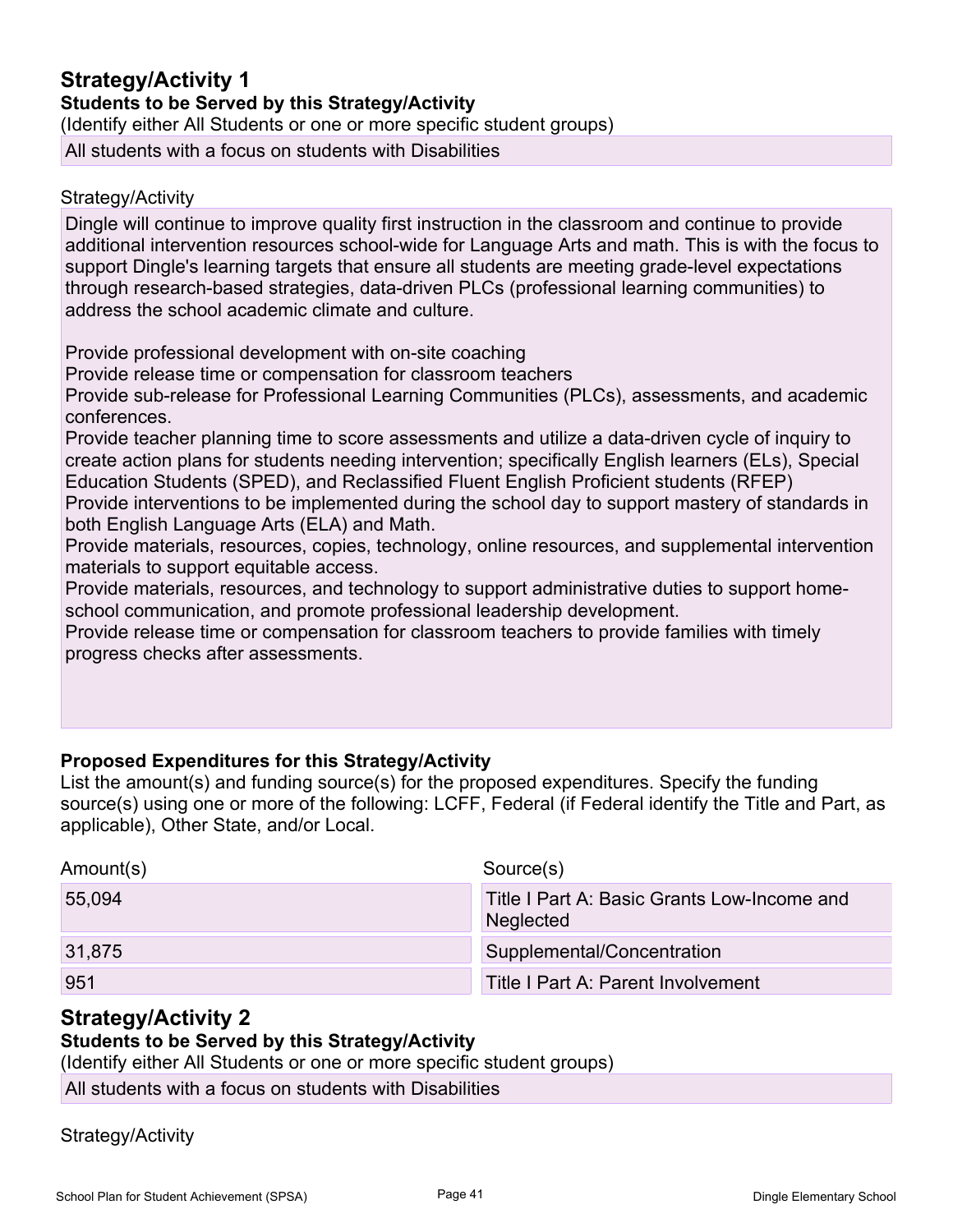Ensure that the social-emotional needs of all students are identified, monitored, and addressed in order for students to thrive academically in a safe and supported school community.

Provide sub-release time and hourly compensation for teachers to participate in professional development, collaboration, and planning, for activities associated with Social Emotional Learning (SEL) / Multiple Tier Systems of Support (MTSS).

Provide additional noon supervision hours to increase student safety, support student leadership playground program, and implement restorative practices.

Provide extra duty pay for clerical duties that support home school communication, safety, and student achievement.

Provide materials, resources, translation, childcare, technology, and hourly

compensation/tutors/VSA/outside vendor for parent support and education related to student achievement and social-emotional learning.

Provide release time or compensation for classroom teachers to provide families with timely progress checks after assessments.

### **Proposed Expenditures for this Strategy/Activity**

List the amount(s) and funding source(s) for the proposed expenditures. Specify the funding source(s) using one or more of the following: LCFF, Federal (if Federal identify the Title and Part, as applicable), Other State, and/or Local.

Amount(s) Source(s)

6,000 Supplemental/Concentration

## **Annual Review**

#### **SPSA Year Reviewed: 2021-22**

Respond to the following prompts relative to this goal. If the school is in the first year of implementing the goal, an analysis is not required and this section may be deleted.

## **ANALYSIS**

Describe the overall implementation of the strategies/activities and the overall effectiveness of the strategies/activities to achieve the articulated goal.

Dingle will continue the work with Positive Behavior Intervention and Support (PBIS) and to strengthen the PBIS Tier 2 team to continue to provide support behaviorally and academic to students with high needs. We will continue to strengthen the PBIS Rewards program and student store as well as adding the implementation of the School Wide Information System (SWIS) tracking system. Academically we will continue implementing our Systematic Instruction in Phonological Awareness, Phonics, and Sight Words (SIPPs) intervention program. This year, over 100 students in grades 1st-5th participated in a 3 day/week reading intervention program during the 21-22 school year. In addition, we will include Math intervention for students identified with significant mathematical gaps identified by the classroom teachers with local assessments. Classroom teachers will also be conducting Tier 1 intervention in the classroom providing differentiated learning for both Reading and Math.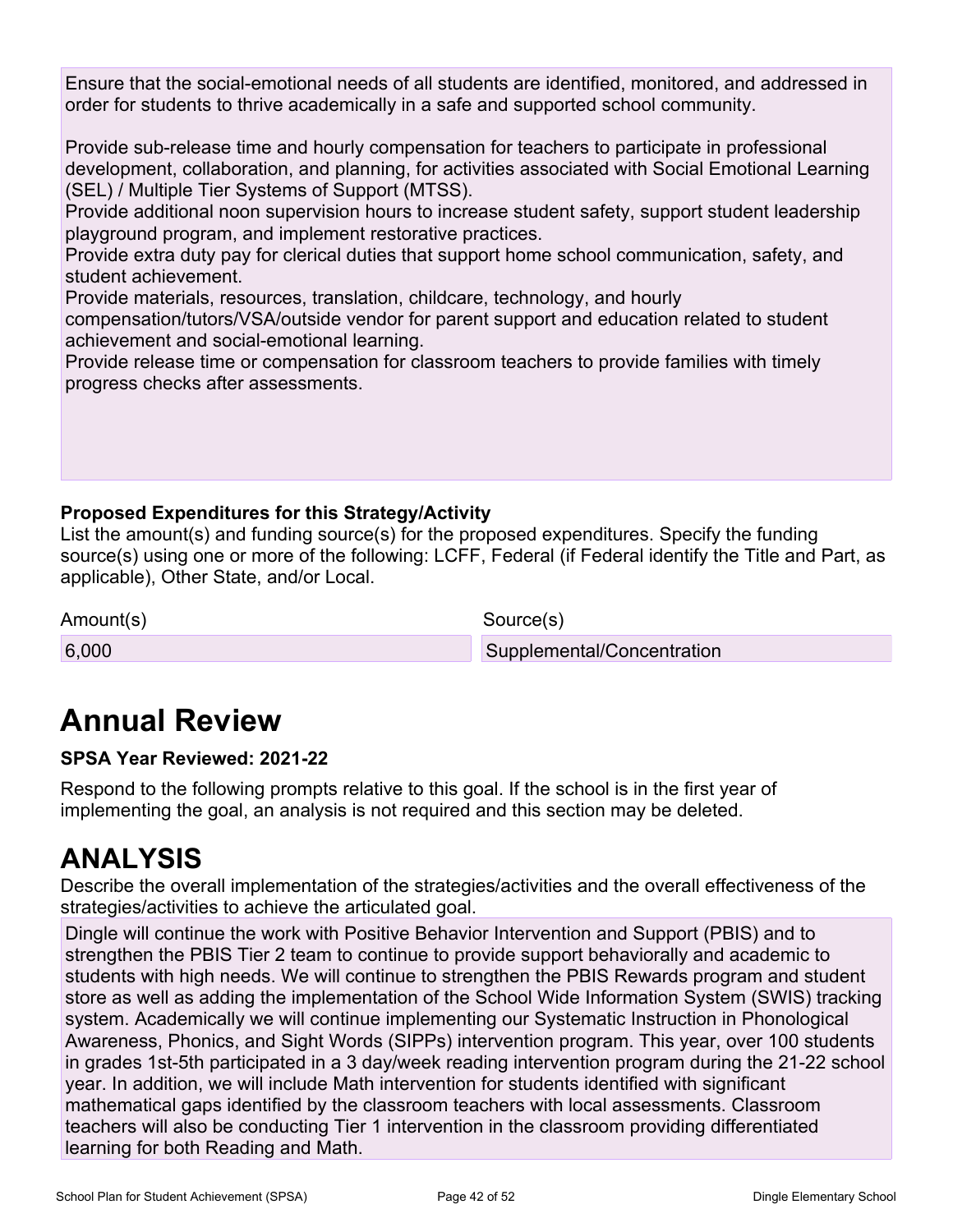Briefly describe any major differences between the intended implementation and/or the budgeted expenditures to implement the strategies/activities to meet the articulated goal.

The major implications of not meeting our expenditures came down to being in a pandemic. The Title I budget that was allocated for professional development for staff and for additional resources for students was not all spent. It was difficult for teachers to attend after school trainings or provide additional tutoring services due to other obligations and teacher burnout. We were able to offer 5 months of reading intervention for our 1st-5th grade students. We did not have enough intervention teachers to support math this year.

Describe any changes that will be made to this goal, the annual outcomes, metrics, or strategies/activities to achieve this goal as a result of this analysis. Identify where those changes can be found in the SPSA.

Based on our needs assessment, we will be shifting our goals in the current plan so that additional strategies to support teacher professional growth, collaboration, and coaching opportunities are reflected on goal 2. Additionally, as a school we will have a structured math support plan. Data will be used throughout the year to track student progress.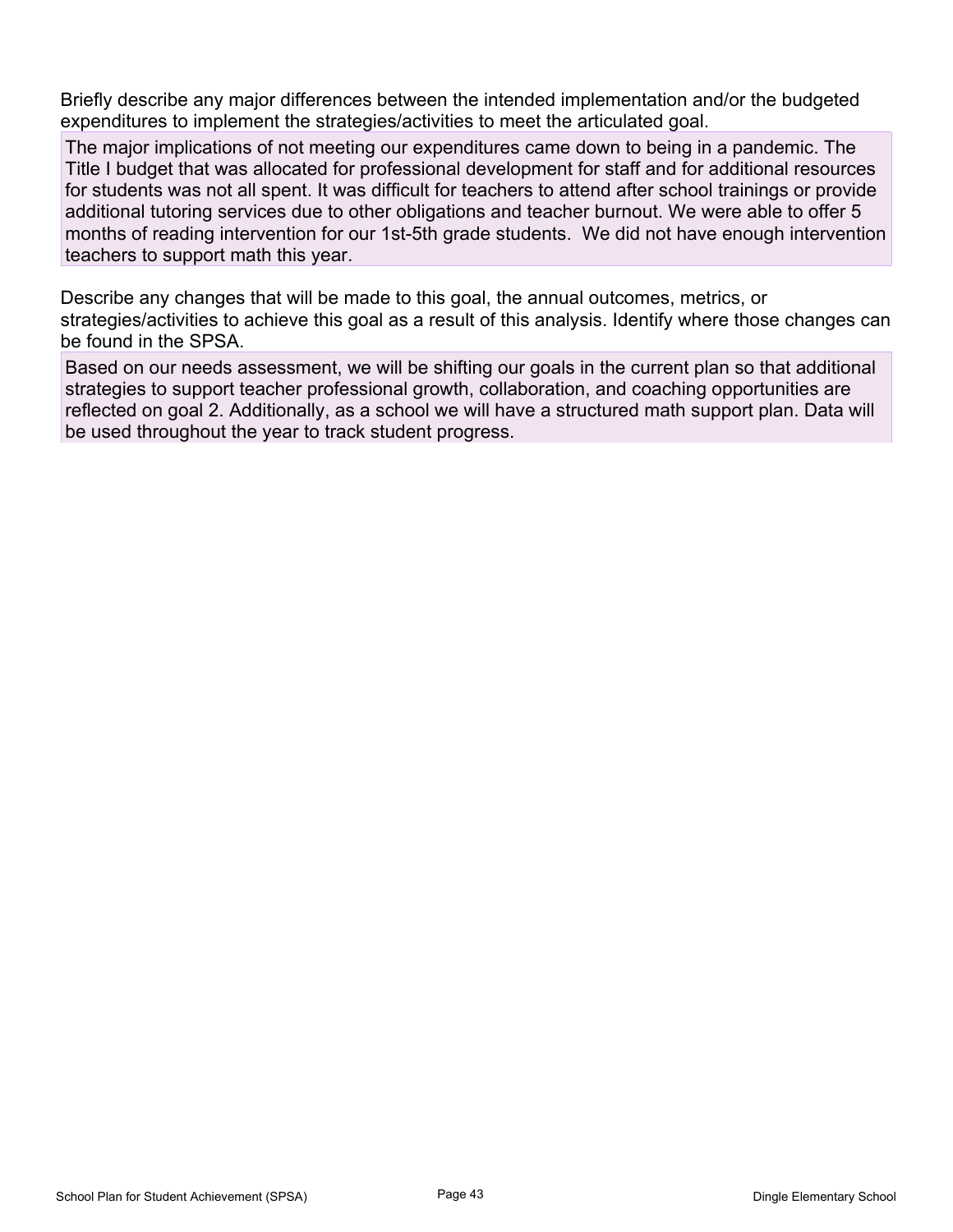## **Goals, Strategies, & Proposed Expenditures**

Complete a copy of the following table for each of the school's goals. Duplicate the table as needed.

### **LEA/LCAP Goal**

Accelerate the academic achievement and English proficiency of each English Learner through an assets oriented approach, and standards based instruction.

## **Goal 3**

Accelerate the academic achievement and English proficiency of each English Learner through an assets oriented approach, and standards based instruction.

### **Identified Need**

After a thorough analysis of our schools Dashboard and iReady diagnostic data during the needs assessment process, our stakeholders identified a need to improve ELA and Math performance for our English Learners. Chronic absentee rate and lack of home and school connections were identifies as major causes for gaps in the achievement of our English Learners. Staff also identified a need to focus on engaging, rigorous curriculum and the alignment across grade levels as an area to improve.

### **Annual Measurable Outcomes**

| Metric/Indicator                                                                       | <b>Baseline/Actual Outcome</b>                                                                                                                                                                                                                                             | <b>Expected Outcome</b>                                                                                                                                                               |
|----------------------------------------------------------------------------------------|----------------------------------------------------------------------------------------------------------------------------------------------------------------------------------------------------------------------------------------------------------------------------|---------------------------------------------------------------------------------------------------------------------------------------------------------------------------------------|
| Reclassification rate for English<br>Learners (EL)                                     | 8.8% of students were<br>reclassified in 2018-19<br>19.9% (30 students) were<br>reclassified in 2019-20.<br>11.4% (36 students) were<br>reclassified in 21-22                                                                                                              | There was a significant<br>decrease when compared to<br>previous years 19-20 and in<br>comparison with the district.<br>We will increase<br>reclassification percentage by<br>$10%$ . |
| <b>English Learner Progress</b><br>Indicator                                           | 49.4% of ELs are making<br>progress towards English<br>language proficiency                                                                                                                                                                                                | 51.4%                                                                                                                                                                                 |
| School rating of EL (English<br>Learner) Roadmap Principle 1<br>on the self-assessment | <b>Self Reflection Scores</b><br>3.0: Language and cultures are<br>assets<br>2.0: No Single EL Profile<br>2.5: School climate is affirming,<br>inclusive, safe<br>2.5 - Strong family and school<br>partnerships<br>2.0 : Supporting English<br>Learners with disabilities | <b>Increase Self Reflection Scores</b><br>by .5 in the areas of "School"<br>climate is affirming, inclusive,<br>and safe" and "Supporting<br>English learners with<br>disabilities"   |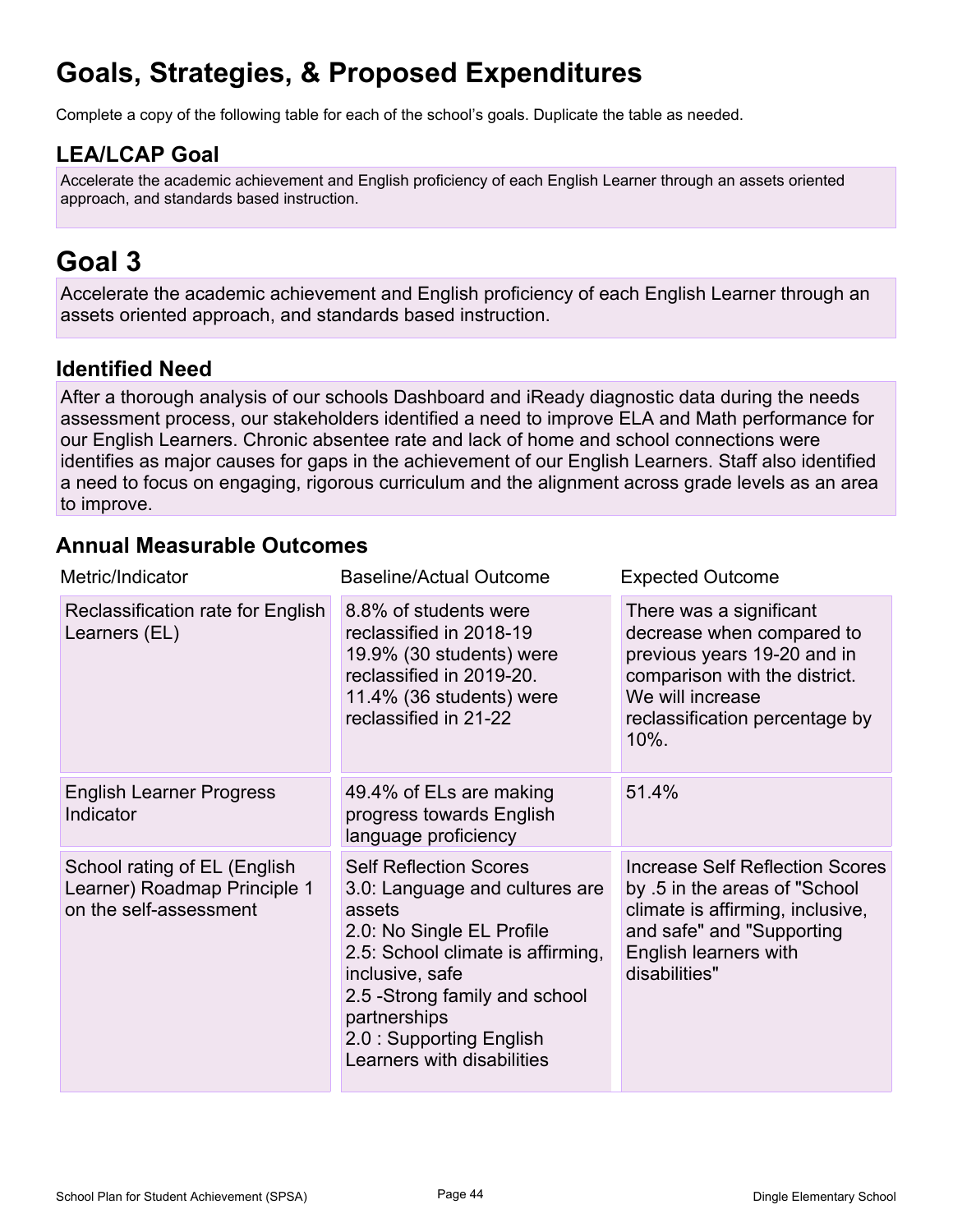Complete a copy of the Strategy/Activity table for each of the school's strategies/activities. Duplicate the table, including Proposed Expenditures, as needed.

### **Strategy/Activity 1**

**Students to be Served by this Strategy/Activity**

(Identify either All Students or one or more specific student groups) All students with a focus on students who are English Learners and students with Disabilities

#### Strategy/Activity

3.1: PD/coaching- EL specialist to model and collaborate with staff to implement research-based instructional strategies for integrated ELD (English Language Development) instruction in content areas, as well provide PD (professional development) to strengthen the implementation of the EL RISE (Roadmap Implementation for Systematic Excellence).

Provide extra duty pay/sub-release time for professional learning and collaboration. Provide materials to support PD and teacher collaboration Reading and Math Intervention (Goal 2) will serve 50% of English Learners Parent workshops with focus on literacy and math

#### **Proposed Expenditures for this Strategy/Activity**

List the amount(s) and funding source(s) for the proposed expenditures. Specify the funding source(s) using one or more of the following: LCFF, Federal (if Federal identify the Title and Part, as applicable), Other State, and/or Local.

| Amount(s) |  |
|-----------|--|
|-----------|--|

Source(s)

4,874 Title I Part A: Basic Grants Low-Income and **Neglected** 

### **Strategy/Activity 2**

#### **Students to be Served by this Strategy/Activity**

(Identify either All Students or one or more specific student groups)

All students with a focus on English Learners and students with Disabilities

#### Strategy/Activity

Provide professional learning and coaching by EL Specialist for teachers and paraprofessionals Identify students by language proficiency. EL specialist to collaborate and provide PD focused on intervention and differentiation to meet students' needs by proficiency level during content instruction.

Provide extra duty pay for teacher/para/tutor or outside vendor to provide after-school intervention and enrichment for English learners and English learners with disabilities with a targeted focus on STEAM (Science, Technology, Engineering, Arts, and Math).

Provide materials and supplies to support differentiated instruction, interventions, and enrichment to meet the needs of English learners and English learners with disabilities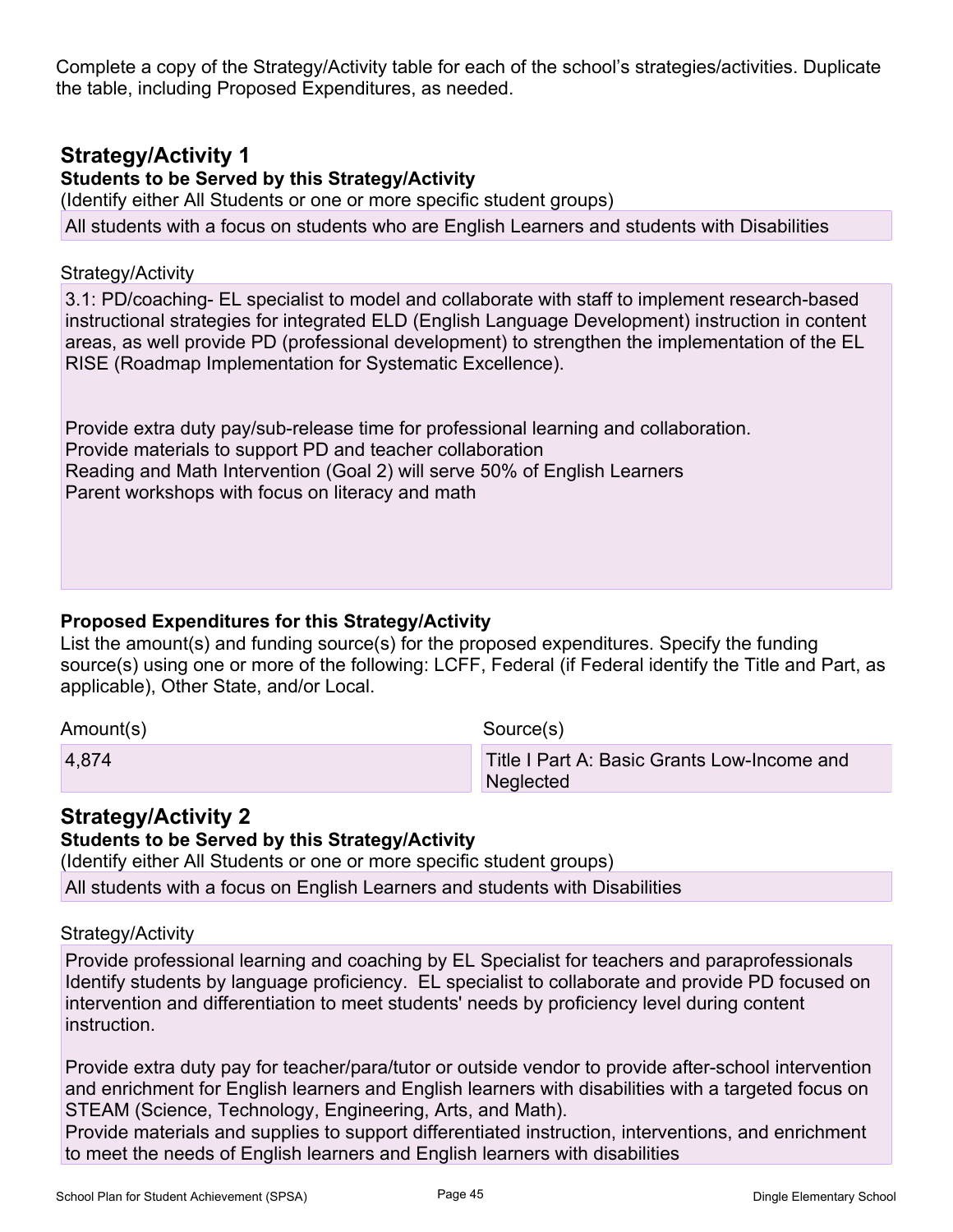Provide childcare for parent engagement activities on-site and translation.

#### **Proposed Expenditures for this Strategy/Activity**

List the amount(s) and funding source(s) for the proposed expenditures. Specify the funding source(s) using one or more of the following: LCFF, Federal (if Federal identify the Title and Part, as applicable), Other State, and/or Local.

Amount(s) Source(s)

1,000 Supplemental/Concentration

## **Annual Review**

#### **SPSA Year Reviewed: 2021-22**

Respond to the following prompts relative to this goal. If the school is in the first year of implementing the goal, an analysis is not required and this section may be deleted.

## **ANALYSIS**

Describe the overall implementation of the strategies/activities and the overall effectiveness of the strategies/activities to achieve the articulated goal.

We need to improve the tracking of our English Learner to make sure they receive additional services with interventions. The Pathway to billiteracy will also improve with the tracking of English Learners in the Dual Immersion Program, which has most of our English Learners. The English Language Specialist will continue to provide designated EL lessons to grades 1st and 2nd and provide more coaching to grades K and 3-6 with integrated EL strategies.

Briefly describe any major differences between the intended implementation and/or the budgeted expenditures to implement the strategies/activities to meet the articulated goal.

We did not meet our expenditures in this area due to the EL specialist being out on family leave and having to return during ELPAC (English Learner Proficiency Assessments for California) testing window.

Describe any changes that will be made to this goal, the annual outcomes, metrics, or strategies/activities to achieve this goal as a result of this analysis. Identify where those changes can be found in the SPSA.

We will continue to create systems that work for our school and to make sure we always tracking English Learners for additional supports. We will also improve the tracking of students who are long term English Learners LTELs (Long Term English Learners) or those at risk of becoming LTELs.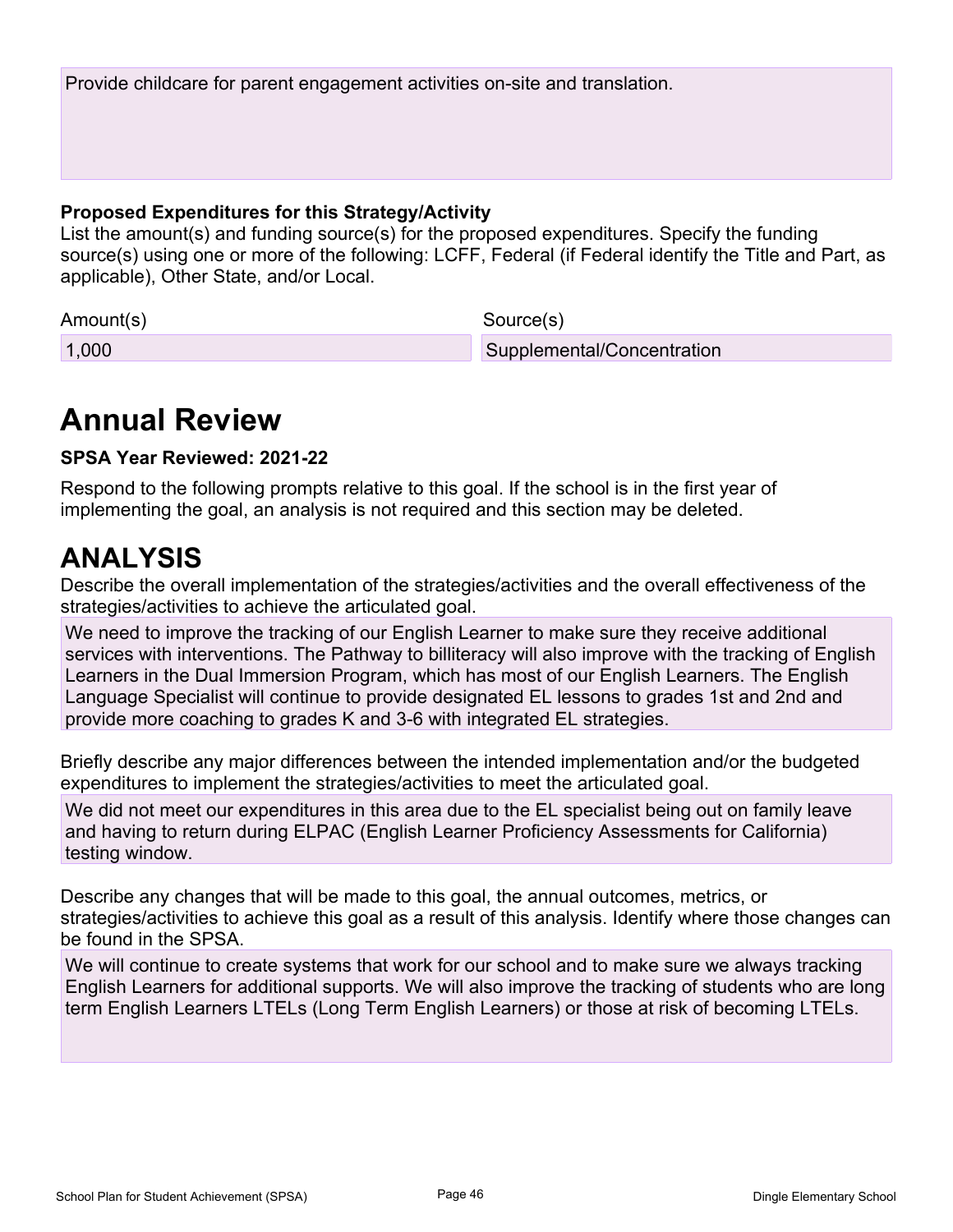## **Goals, Strategies, & Proposed Expenditures**

Complete a copy of the following table for each of the school's goals. Duplicate the table as needed.

### **LEA/LCAP Goal**

Provide meaningful engagement and leadership opportunities for youth to directly and significantly shape each student's education and school community

## **Goal 4**

Provide meaningful engagement and leadership opportunities for youth to directly and significantly shape each student's education and school community

### **Identified Need**

Student in grades 3-6 conducted a survey to identified areas of need at Dingle. 135 students completed the survey and the following were the results:

48% of students reported they feel "Sometimes Unsafe", 5% reported not feeling safe at school. 25% reported not enjoying recess; 23% reported lunch was not comfortable; 46% of student reported not know what their grades/scores in class were. Based on Student Climate Survey, students need to have more opportunities to develop their self-advocacy and leadership skills as well as be active participants in decisions being made about their education in class and at the school.

### **Annual Measurable Outcomes**

| Metric/Indicator                                                                                                                 | Baseline/Actual Outcome                                                                                                                                                                                                                                                                                                                                          | <b>Expected Outcome</b>                                                                                                                                                                                                                                                                                                                                                 |
|----------------------------------------------------------------------------------------------------------------------------------|------------------------------------------------------------------------------------------------------------------------------------------------------------------------------------------------------------------------------------------------------------------------------------------------------------------------------------------------------------------|-------------------------------------------------------------------------------------------------------------------------------------------------------------------------------------------------------------------------------------------------------------------------------------------------------------------------------------------------------------------------|
| Number of partnerships with<br>the community and other<br>programs that provide students<br>with opportunities to get<br>engaged | We will continue the use of:<br>Student Council will be<br>strengthen and branched out<br>so that students become<br>campus leaders. We will be<br>using PBIS Rewards Programs<br>to create student officers. Little<br>Heroes will return to provide<br>structured activities during<br>recess. More clubs will be<br>offered as alternative recess<br>options. | We will continue the use of:<br><b>Student Council will be</b><br>strengthen and branched out<br>so that students become<br>campus leaders. We will be<br>using PBIS Rewards Programs<br>to create student officers. Little<br>Heroes will return to provide<br>structured activities during<br>recess. More clubs will be<br>offered as alternative recess<br>options. |
| Number of clubs offered during<br>school lunches or after school                                                                 | Book clubs, Chess club,<br><b>Student Officers</b>                                                                                                                                                                                                                                                                                                               | 3 clubs (1 of which will be<br>student led)                                                                                                                                                                                                                                                                                                                             |
| Number and percent of<br>students providing input to the<br><b>SPSA (School Plan for Student</b><br>Achievement) through surveys | Students Surveyed = 135 3rd-<br>6th grade students                                                                                                                                                                                                                                                                                                               | 318                                                                                                                                                                                                                                                                                                                                                                     |
| Number and percent of<br>students by representative                                                                              | 20 students from grades 4-6<br>participated in Focus Groups                                                                                                                                                                                                                                                                                                      | We will increase our total<br>students involved in our focus                                                                                                                                                                                                                                                                                                            |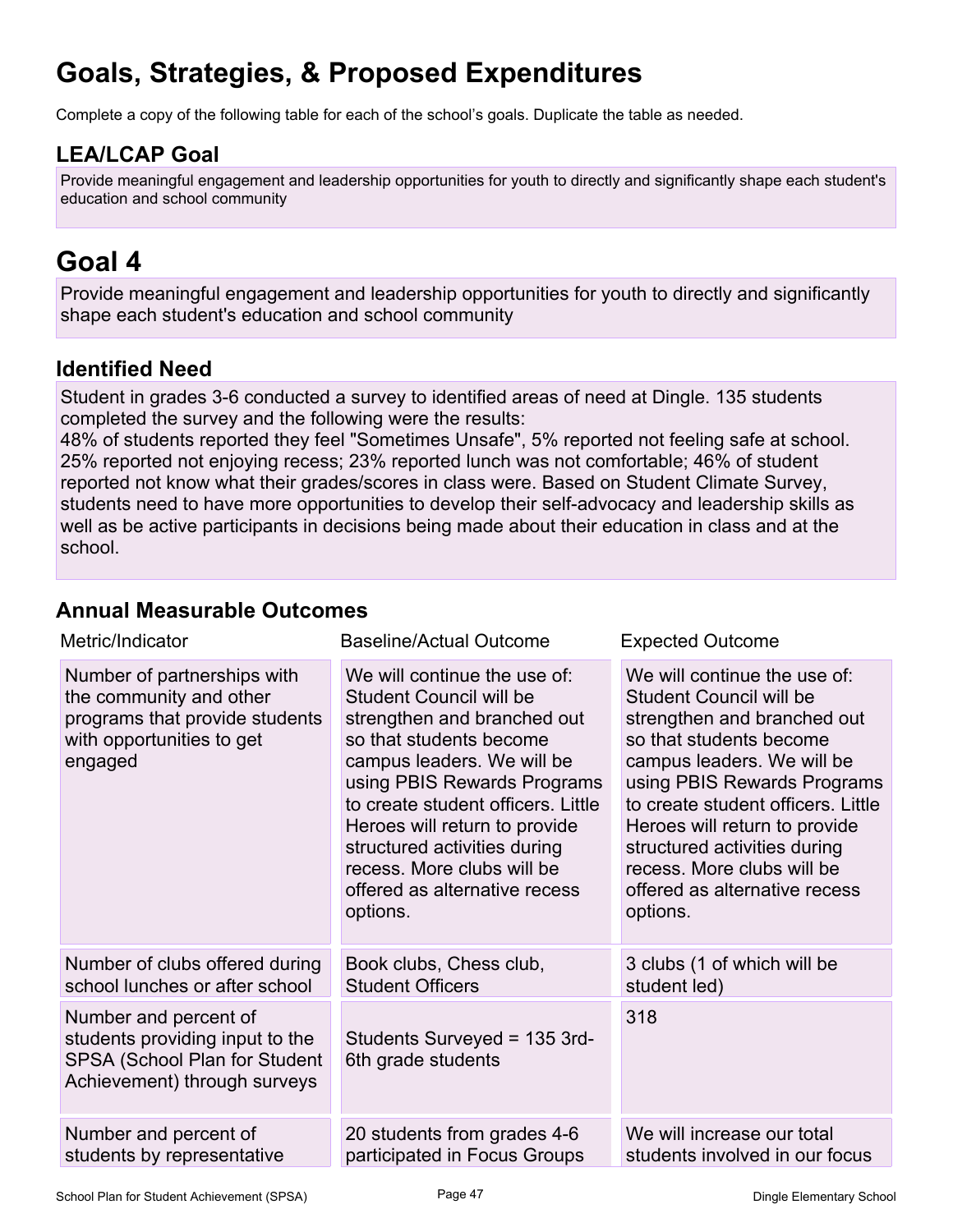| Metric/Indicator                                                   | <b>Baseline/Actual Outcome</b>                                                                                               | <b>Expected Outcome</b>                                                                                                                           |
|--------------------------------------------------------------------|------------------------------------------------------------------------------------------------------------------------------|---------------------------------------------------------------------------------------------------------------------------------------------------|
| demographic providing input to<br>the SPSA through focus<br>groups | 50% Females;<br>50% males<br>55% English Learners;<br>1% SPED<br>70% Hispanic,<br>20% White,<br>5% Asian Indian,<br>5% Black | groups to include students in<br>grades 2-6 and carefully<br>working with upper grades to<br>avoid overlap with students<br>from student council. |

Complete a copy of the Strategy/Activity table for each of the school's strategies/activities. Duplicate the table, including Proposed Expenditures, as needed.

### **Strategy/Activity 1**

#### **Students to be Served by this Strategy/Activity**

(Identify either All Students or one or more specific student groups)

All Students with a focus on Special Education and English learners

#### Strategy/Activity

Dingle will increase student leadership opportunities and access to culturally relevant and inclusive environment in which students can exercise autonomy, practice decision making skills, and improve attendance. Teachers will hold students to high standards and collaboration. All student will be part of a structured recess programs that promotes additional scaffolding and instruction to deepen social skills. Student council will help to create student leadership on campus and conflict management and collaboration with peers. Budgted out of site discretionary.

#### **Proposed Expenditures for this Strategy/Activity**

List the amount(s) and funding source(s) for the proposed expenditures. Specify the funding source(s) using one or more of the following: LCFF, Federal (if Federal identify the Title and Part, as applicable), Other State, and/or Local.

Amount(s) Source(s)

## **Annual Review**

#### **SPSA Year Reviewed: 2021-22**

Respond to the following prompts relative to this goal. If the school is in the first year of implementing the goal, an analysis is not required and this section may be deleted.

## **ANALYSIS**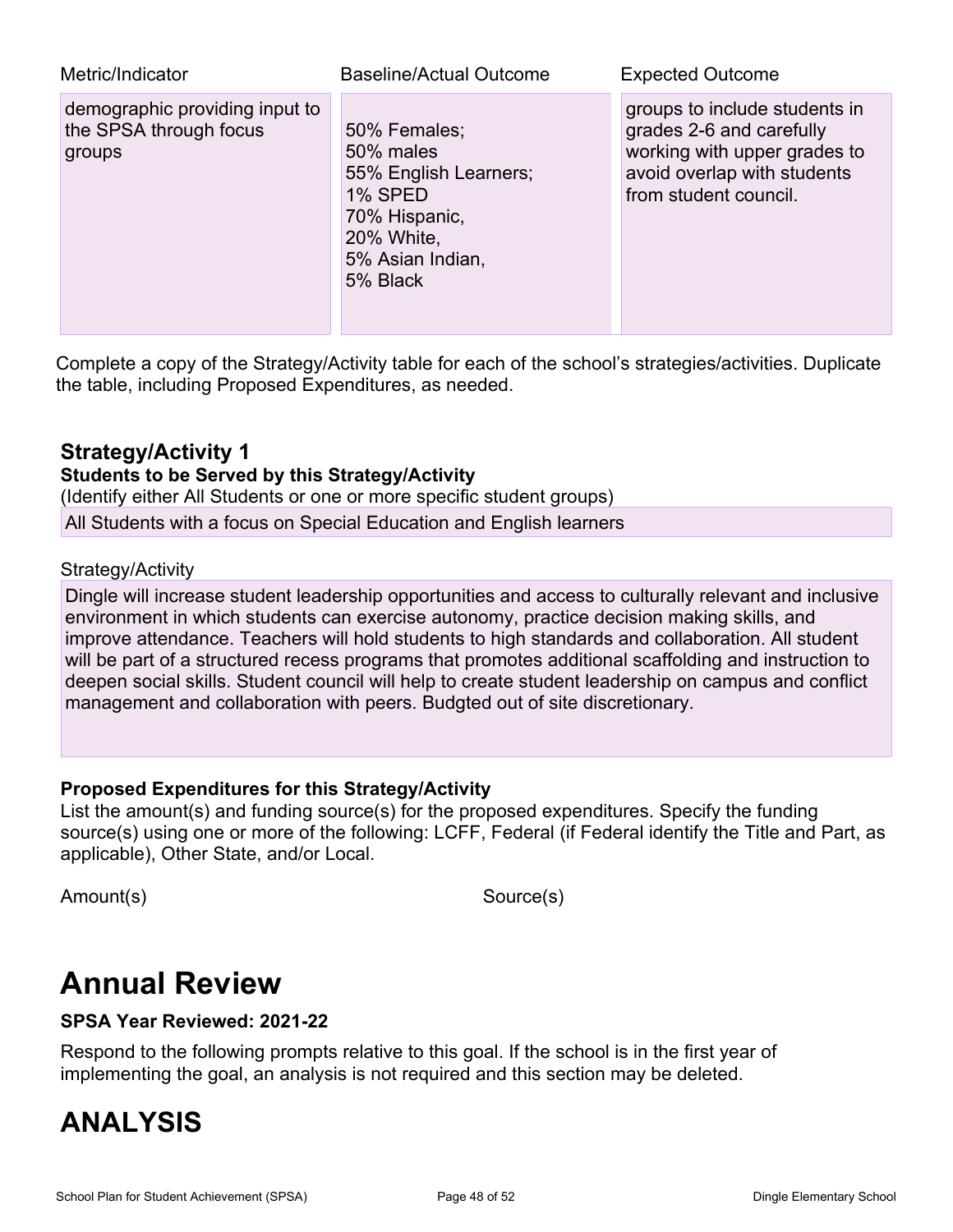Describe the overall implementation of the strategies/activities and the overall effectiveness of the strategies/activities to achieve the articulated goal.

This year we were able to have student council serving students in grades 4-6. The student council met every Friday during lunch to discuss future plans and student engagement for the school year ahead.

Briefly describe any major differences between the intended implementation and/or the budgeted expenditures to implement the strategies/activities to meet the articulated goal.

Money allocated for guest speakers and outside vendors was not all spent. This was due in part to the COVID restrictions with outside visitors.

Describe any changes that will be made to this goal, the annual outcomes, metrics, or strategies/activities to achieve this goal as a result of this analysis. Identify where those changes can be found in the SPSA.

The amount of money allocated was reduced this year to \$2,500 until a leadership plan is created.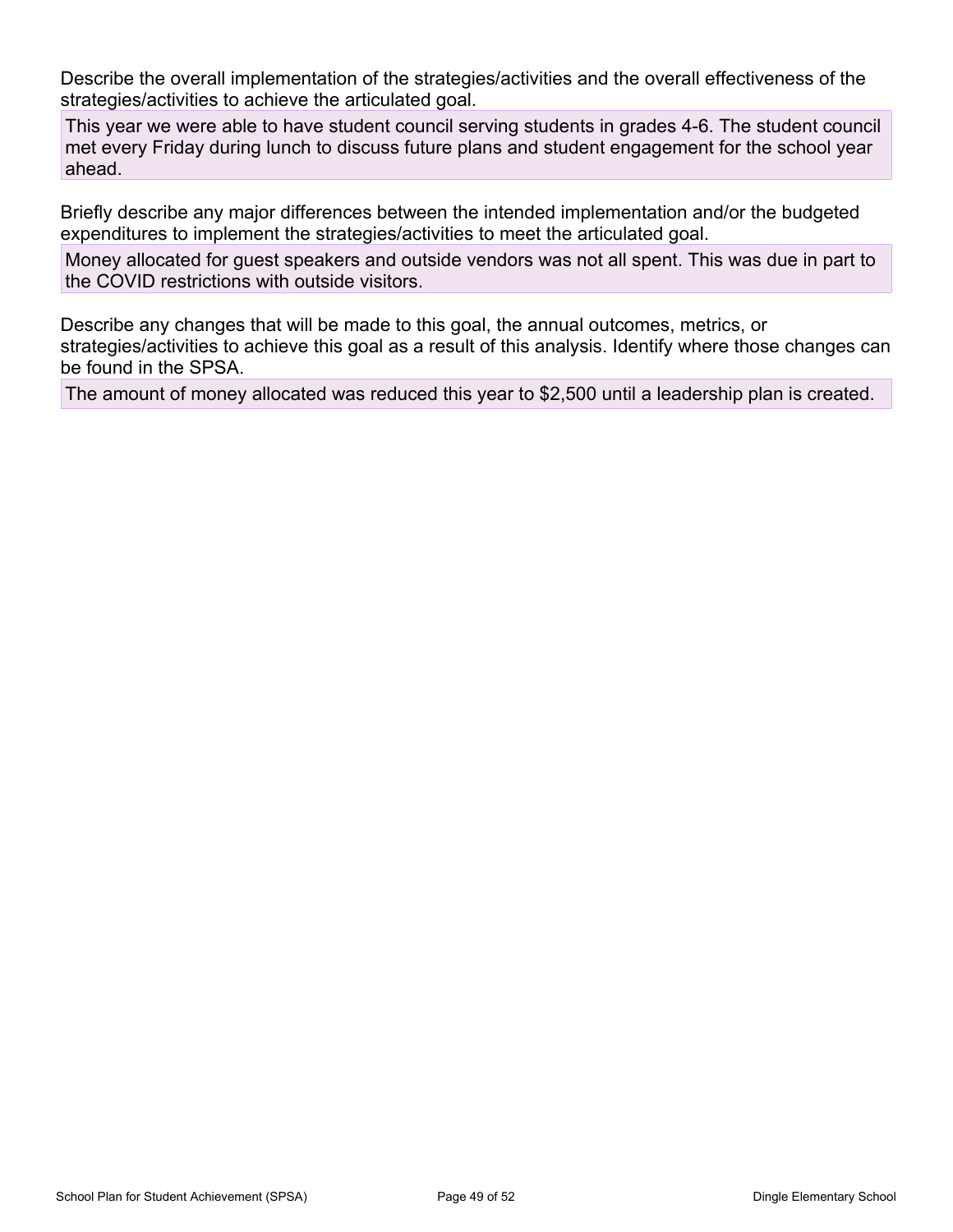## **Budget Summary**

Complete the table below. Schools may include additional information. Adjust the table as needed. The Budget Summary is required for schools funded through the ConApp, and/or that receive funds from the LEA for Comprehensive Support and Improvement (CSI).

### **Budget Summary**

| <b>Description</b>                                                      | Amount       |
|-------------------------------------------------------------------------|--------------|
| Total Funds Provided to the School Through the Consolidated Application | \$80,919     |
| Total Federal Funds Provided to the School from the LEA for CSI         | \$0          |
| Total Funds Budgeted for Strategies to Meet the Goals in the SPSA       | \$126,288.00 |

### **Other Federal, State, and Local Funds**

List the additional Federal programs that the school is including in the schoolwide program. Adjust the table as needed. If the school is not operating a Title I schoolwide program this section is not applicable and may be deleted.

| <b>Federal Programs</b>                               | <b>Allocation (\$)</b> |
|-------------------------------------------------------|------------------------|
| Title I Part A: Basic Grants Low-Income and Neglected | \$79,968.00            |
| Title I Part A: Parent Involvement                    | \$951.00               |

Subtotal of additional federal funds included for this school: \$80,919.00

List the State and local programs that the school is including in the schoolwide program. Duplicate the table as needed.

| <b>State or Local Programs</b> | Allocation (\$) |
|--------------------------------|-----------------|
| Supplemental/Concentration     | \$45,369.00     |

Subtotal of state or local funds included for this school: \$45,369.00

Total of federal, state, and/or local funds for this school: \$126,288.00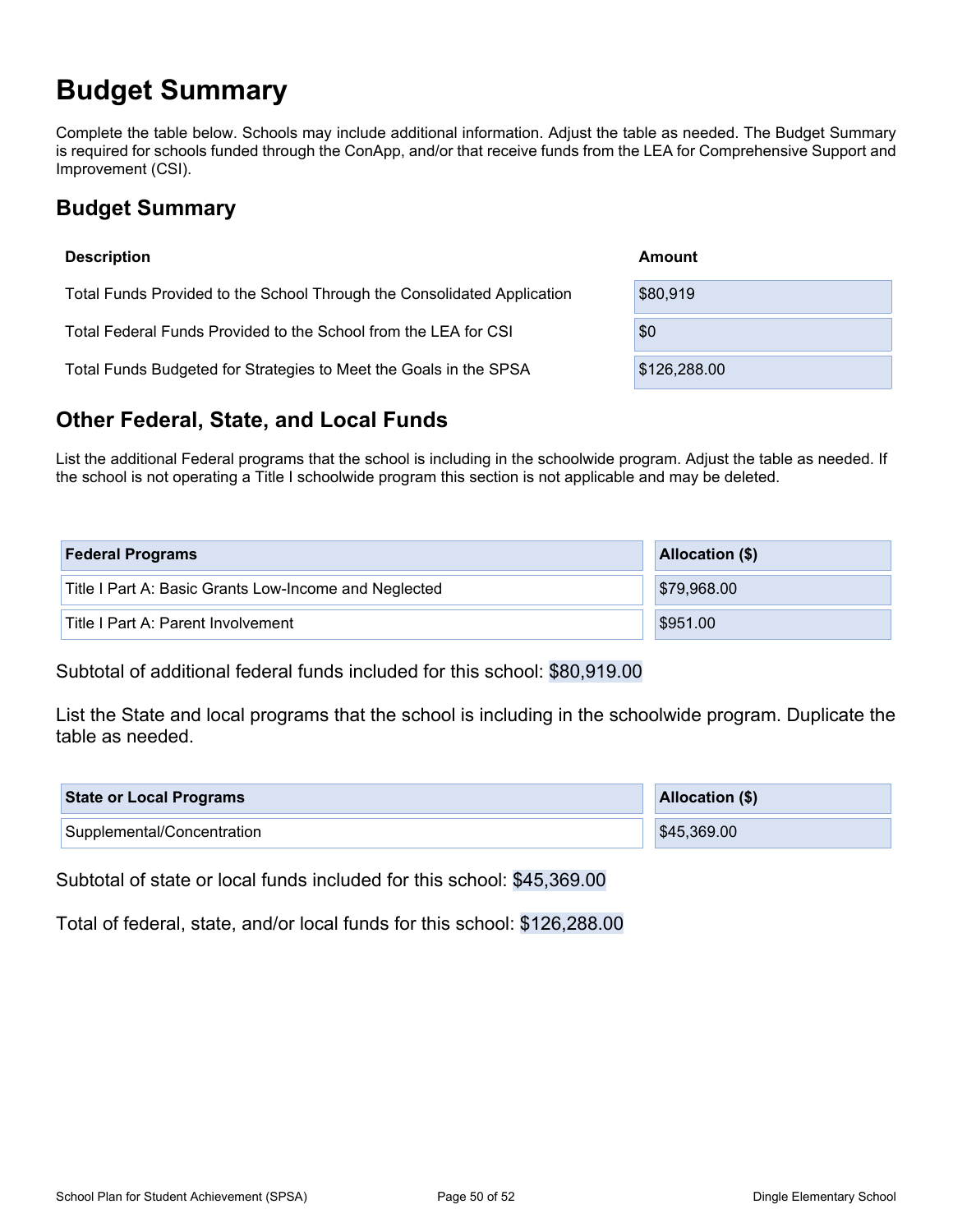## **School Site Council Membership**

California Education Code describes the required composition of the School Site Council (SSC). The SSC shall be composed of the principal and representatives of: teachers selected by teachers at the school; other school personnel selected by other school personnel at the school; parents of pupils attending the school selected by such parents; and, in secondary schools, pupils selected by pupils attending the school. The current make-up of the SSC is as follows:

- 1 School Principal
- 3 Classroom Teachers
- 1 Other School Staff
- 5 Parent or Community Members

| <b>Name of Members</b> | <b>Role</b>                       |
|------------------------|-----------------------------------|
| Laura Valencia         | Principal                         |
| Mandy Dye              | <b>Classroom Teacher</b>          |
| Vicki Fu               | <b>Classroom Teacher</b>          |
| <b>Mayra Cortes</b>    | <b>Classroom Teacher</b>          |
| Dan Flores             | <b>Other School Staff</b>         |
| Miriam Arteaga         | <b>Parent or Community Member</b> |
| Beja Springer          | <b>Parent or Community Member</b> |
| Teresa Huerta          | <b>Parent or Community Member</b> |
| Juana Hernandez        | <b>Parent or Community Member</b> |
| <b>Nallely Castro</b>  | <b>Parent or Community Member</b> |

At elementary schools, the school site council must be constituted to ensure parity between (a) the principal, classroom teachers, and other school personnel, and (b) parents of students attending the school or other community members. Classroom teachers must comprise a majority of persons represented under section (a). At secondary schools there must be, in addition, equal numbers of parents or other community members selected by parents, and students. Members must be selected by their peer group.